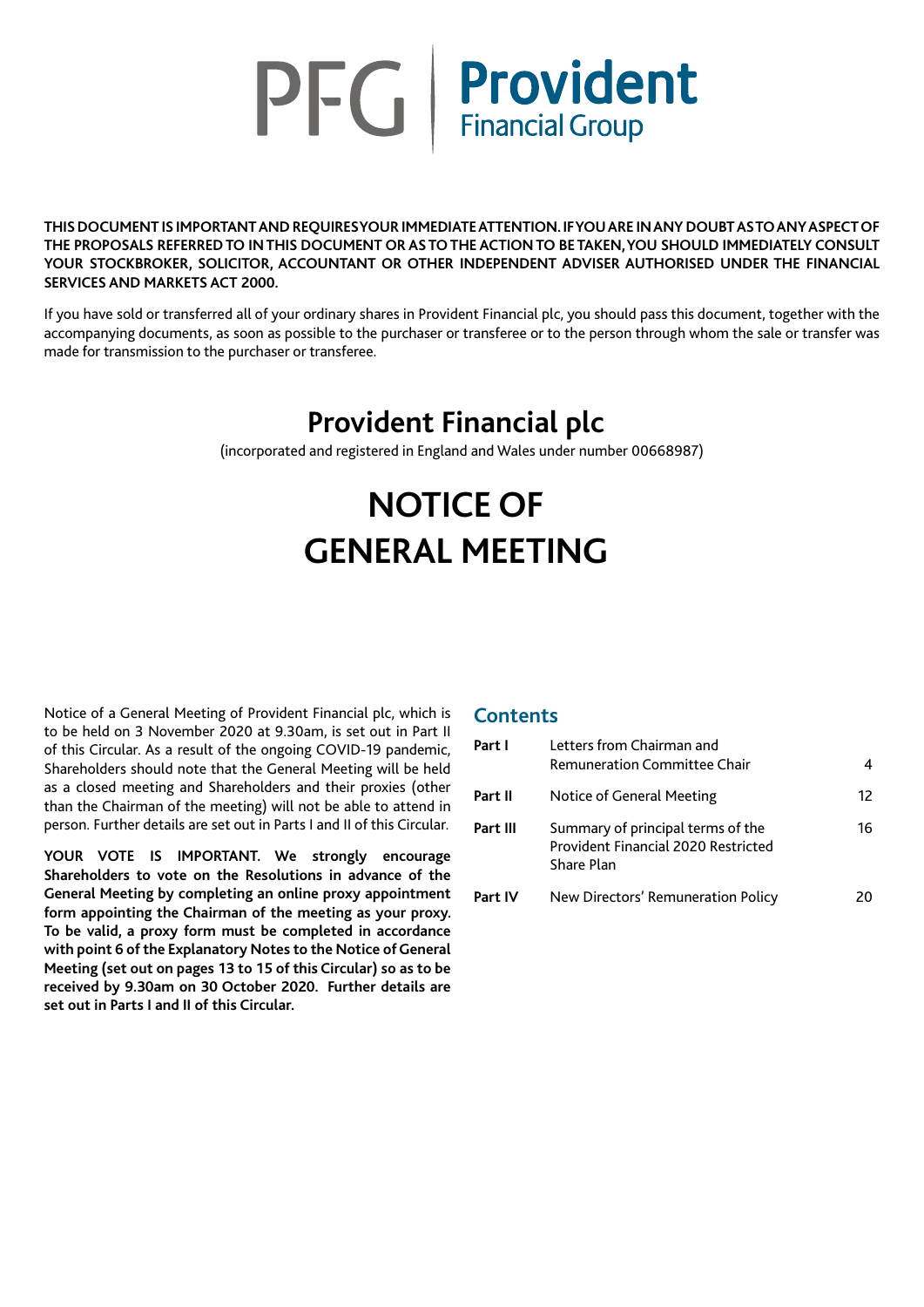## **Expected Timetable**

## **Event Expected Time/Date** Date of this Notice of General Meeting 8 October 2020 Latest time and date for receipt of Forms of Proxy and CREST Proxy instructions for the General Meeting 9.30am on 30 October 2020 Record date for entitlement to vote at the General Meeting 6.00pm on 30 October 2020 Time and date of General Meeting 9.30am on 3 November 2020

Notes:

- 1. Other than the date of this Notice of General Meeting, each of these times and dates in the table above may be subject to change.
- 2. All of the above times refer to London time unless otherwise stated.
- 3. The Board will keep the situation under review and may need to make further changes to the arrangements relating to the General Meeting, including how it is conducted, and Shareholders should therefore continue to monitor the Company's website (www.providentfinancial. com/investors) and announcements for any updates.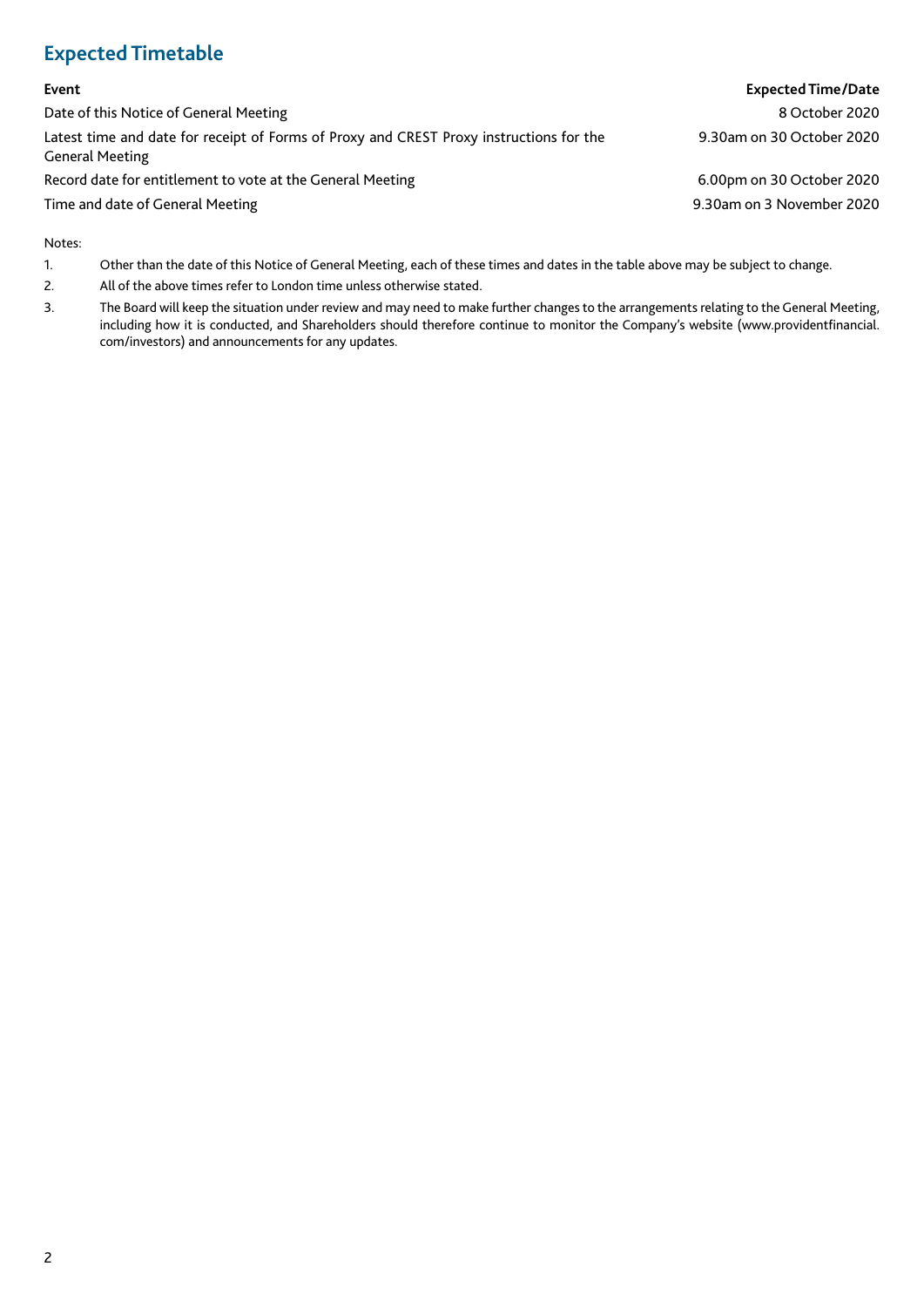## **Definitions**

The following definitions apply throughout this Circular, unless the context otherwise requires:

| 2006 Act or Companies Act             | the Companies Act 2006                                                                                                                                                                                                                    |
|---------------------------------------|-------------------------------------------------------------------------------------------------------------------------------------------------------------------------------------------------------------------------------------------|
| <b>Board or Directors</b>             | the directors of the Company                                                                                                                                                                                                              |
| <b>Bonus Plan</b>                     | the annual bonus plan described in more detail in the New Policy                                                                                                                                                                          |
| <b>CIGA 2020</b>                      | the Corporate Insolvency and Governance Act 2020                                                                                                                                                                                          |
| Circular                              | this document comprising a circular to Shareholders for the purposes of the Listing<br>Rules and containing the Notice of General Meeting                                                                                                 |
| <b>Close Period</b>                   | when trading in the Company's Shares is prohibited                                                                                                                                                                                        |
| Committee                             | the Remuneration Committee of the Board                                                                                                                                                                                                   |
| <b>Company or Provident Financial</b> | Provident Financial plc, a company incorporated under the laws of England and Wales<br>(with registered number 00668987), with its registered office at No. 1 Godwin Street,<br>Bradford, West Yorkshire BD1 2SU                          |
| <b>CRDV</b>                           | the Capital Requirements Directive 2019/878 amending directive 2013/36                                                                                                                                                                    |
| <b>CREST</b>                          | the facilities and procedures for the time being of the relevant system of which<br>Euroclear has been approved as operator pursuant to the CREST Regulations                                                                             |
| <b>Current Policy</b>                 | the Directors' Remuneration Policy approved by Shareholders at the 2019 Annual<br>General Meeting of the Company                                                                                                                          |
| <b>Executive Directors</b>            | the directors of the Company performing an executive role, currently the CEO and CFO                                                                                                                                                      |
| <b>Fixed Remuneration</b>             | the annual base salary, RBA, monetary value of benefits and Company pension<br>contribution of an individual                                                                                                                              |
| Form of Proxy                         | the electronic proxy form completed online at www.signalshares.com or the paper<br>proxy form available on request from Link Asset Services, both in accordance with<br>point 6 of the Explanatory Notes to the Notice of General Meeting |
| <b>General Meeting</b>                | the general meeting of the Company convened for 9.30am on 3 November 2020,<br>notice of which is set out in Part II of this Circular                                                                                                      |
| Group                                 | Provident Financial and its subsidiaries and subsidiary undertakings from time to time                                                                                                                                                    |
| <b>LTIS</b>                           | the Provident Financial Long Term Incentive Scheme 2015                                                                                                                                                                                   |
| <b>New Policy</b>                     | the Directors' Remuneration Policy to be put to Shareholders at the General Meeting<br>of the Company on 3 November 2020                                                                                                                  |
| <b>Notice of General Meeting</b>      | the notice of the General Meeting set out in Part II of this Circular                                                                                                                                                                     |
| Participant                           | an employee who holds an award under the RSP                                                                                                                                                                                              |
| <b>RBA</b>                            | <b>Role Based Allowance</b>                                                                                                                                                                                                               |
| Regulation                            | the Large and Medium Sized Companies and Groups (Accounts and Reports)<br>(Amendment) Regulations 2013                                                                                                                                    |
| <b>Regulatory Body</b>                | the Prudential Regulatory Authority, Financial Conduct Authority or any other financial<br>regulator relevant for the Group                                                                                                               |
| <b>Resolutions</b>                    | the resolutions set out in the Notice of General Meeting                                                                                                                                                                                  |
| <b>RSP or Plan</b>                    | the Provident Financial 2020 Restricted Share Plan, details of which are set out in the<br>Chair of the Committee's letter and in Part III                                                                                                |
| Shareholder                           | holders of Ordinary Shares in the Company                                                                                                                                                                                                 |
| <b>Shares</b>                         | ordinary shares of 20 8/11 pence each in the capital of the Company                                                                                                                                                                       |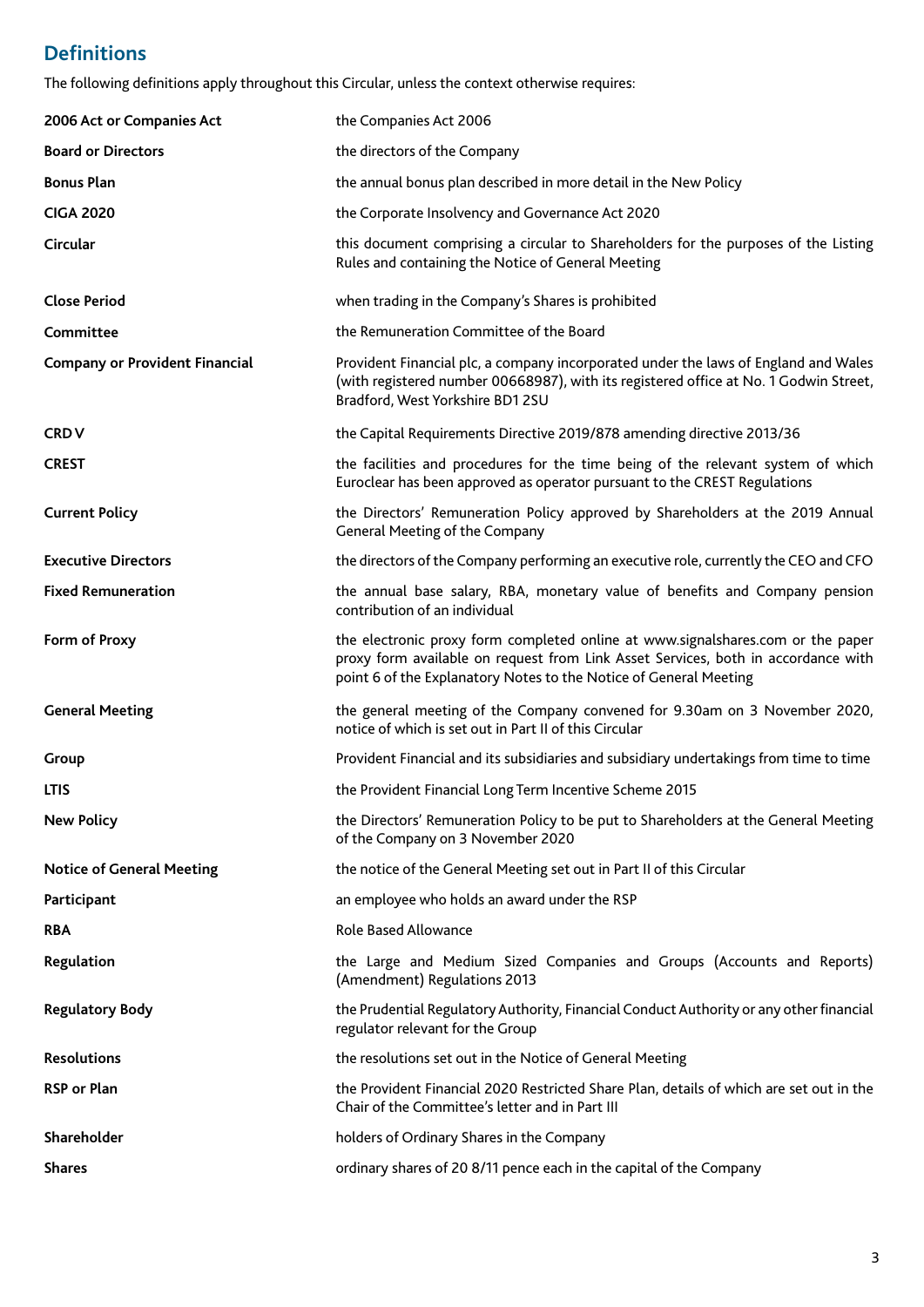## **Part I – Letters from Chairman and Chair of the Remuneration Committee**

#### **Registered Office:**

No. 1 Godwin Street Bradford West Yorkshire BD1 2SU

8 October 2020

## **Letter from the Chairman**

## Dear Shareholder,

**PFG** Provident

We hope you have been keeping safe and well during these unprecedented times. On behalf of the Board, we are writing to all Shareholders in regards to proposed changes to our directors' remuneration policy and the adoption of the Provident Financial 2020 Restricted Share Plan, more details of which are set out below in the letter from our Chair of the Remuneration Committee, Andrea Blance.

The Board understands and respects the importance of Shareholders being able to attend, speak and vote at General Meetings. However, the health and safety of our colleagues, customers, communities and Shareholders is of paramount importance and we are committed to supporting the UK Government's efforts in relation to the COVID-19 pandemic. Accordingly, in light of the pandemic and the UK Government's current guidance on public gatherings, and the regulations set out in Schedule 14 of the CIGA 2020 (as recently extended to 30 December 2020), we regret that it will not be possible for Shareholders to attend in person the General Meeting, to which the Notice set out in Part II of this Circular refers.

However, the Board recognises the importance of Shareholder engagement and sees it as important for Shareholders to exercise their right to vote and, accordingly, strongly recommends that Shareholders vote on all Resolutions by completing and submitting an online proxy appointment form in favour of the Chairman of the meeting as more fully set out below.

Capitalised terms used but not defined in this letter and the letter from the Chair of the Remuneration Committee shall have the meanings given to them on page 3 of this Circular.

## **Reasons for Change**

As a Board, we were starting to consider what changes we should introduce in 2021 to ensure that our approach to remuneration remains both effective and aligned with our shareholders. However, two matters required us to accelerate our thinking and timing:

- (i) feedback from shareholders obtained as part of our mid-year results process; and
- (ii) the impact of CRD V on our executive remuneration which requires a rebalancing of our fixed and variable remuneration to ensure regulatory compliance.

Shareholder feedback post the mid-year financial announcements included strong support for management, agreement with the articulated agenda/direction and concern that management had virtually no lock-in. It should be noted that the Committee has decided that no bonus will be paid to the executive directors relating to the 2020 financial year. Hence, concerns about 'no lock-in's' and 'no retention' are further exacerbated. As a Board, and a Committee, we feel that this concern needs addressing. The proposed New Policy and RSP is intended to address this concern.

## **General Meeting Proposals**

A formal Notice convening a general meeting of the Company to be held on 3 November 2020 at 9.30am is set out in Part II of this Circular on pages 12 to 15, which includes full details of the Resolutions and explanatory notes. The purpose of the General Meeting is to seek Shareholders' approval for the following resolutions:

- Resolution 1 relates to the approval of the New Policy.
- Resolution 2 relates to the approval of the maximum variable remuneration of 200% of fixed remuneration.
- Resolution 3 relates to the approval of the new Provident Financial 2020 Restricted Share Plan.

The rules of the Provident Financial 2020 Restricted Share Plan are available for inspection during normal business hours at the registered office of the Company from the date of despatch of the Notice of General Meeting until the conclusion of the General Meeting. Given the current restrictions related to COVID-19, the rules are also being made available on the Company's website

## *Meeting arrangements, voting and questions*

As noted above, the Board takes the well-being of its colleagues, customers, communities and Shareholders very seriously. Given the UK Government's current guidance on public gatherings, and the new regulations set out in Schedule 14 of the CIGA 2020, in place at the date of this Circular, we regret that it will not be possible for Shareholders to attend the General Meeting in person. We anticipate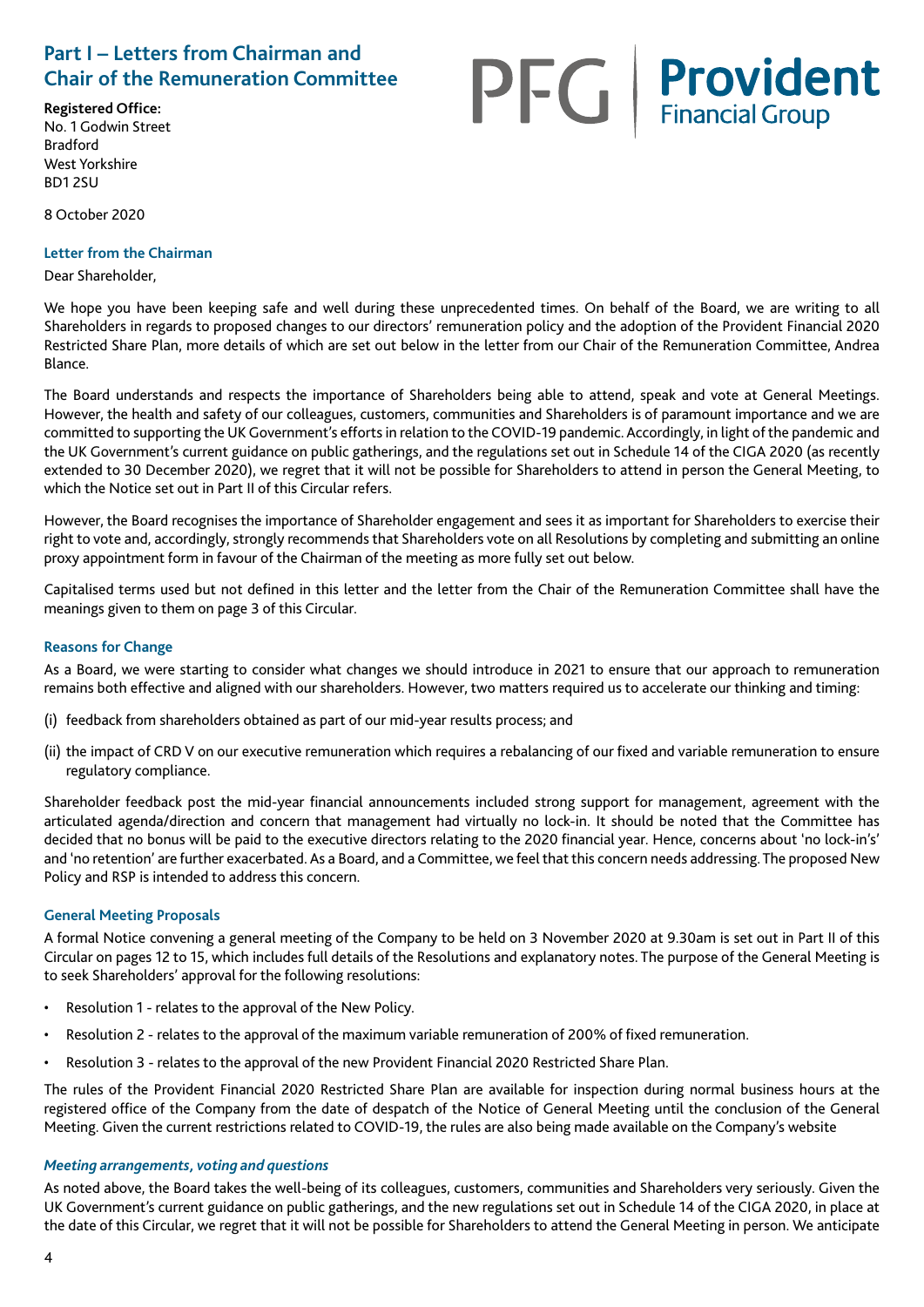that only the Chairman and a limited number of Directors and employees will be in attendance at the General Meeting to ensure a quorum and to conduct the business of the General Meeting.

These restrictions mean that neither you nor any person you might appoint other than the Chairman of the meeting will be able to attend the General Meeting in person. You are therefore strongly encouraged to appoint the Chairman of the meeting as your proxy. Your vote is important to the Company and we encourage you to vote on all Resolutions by completing and submitting an online proxy appointment form in accordance with point 6 of the Explanatory Notes to the Notice of General Meeting (set out on pages 13 to 15 of this Circular). If you are unable to vote online and/or wish to receive a paper proxy, please call Link Asset Services on 0371 664 0300 (calls are charged at the standard geographic rate and will vary by provider) or write to them at FREEPOST SAS, 34 Beckenham Road, BR3 9ZA. A proxy appointment made electronically will not be valid if sent to any address other than those provided or if received after 9.30am on 30 October 2020.

As at the 2020 Annual General Meeting, each Resolution will be voted on by way of a poll. This is a more transparent method of voting as shareholder votes will be counted according to the number of shares held.

Shareholders are encouraged to submit questions to the Board in advance of the General Meeting by emailing shareholder.questions@ providentfinancial.com by no later than 9.30am on 30 October 2020. We will consider all questions received and, if appropriate and relating to the business of the General Meeting, provide a written response or publish answers on a thematic basis on our website www. providentfinancial.com/investors.

Our approach to the General Meeting is in line with the regulations set out in CIGA 2020 which permit the Company to convene a closed meeting at this time in order to mitigate the spread of COVID-19.

**The Board will keep the situation under review and may need to make further changes to the arrangements relating to the General Meeting, including how it is conducted, and Shareholders should therefore continue to monitor the Company's website (www.providentfinancial.com/investors) and announcements for any updates.**

The steps set out above are deemed necessary and appropriate ones to take given the current COVID-19 pandemic. The Board would like to thank Shareholders for their understanding in these exceptional times.

## Recommendation

The Board considers that all Resolutions proposed will promote the success of the Company and are in the best interests of the Company and its Shareholders as a whole. Your Board unanimously recommends that Shareholders vote in favour of them.

Yours faithfully

**Patrick Snowball** Chairman of the Company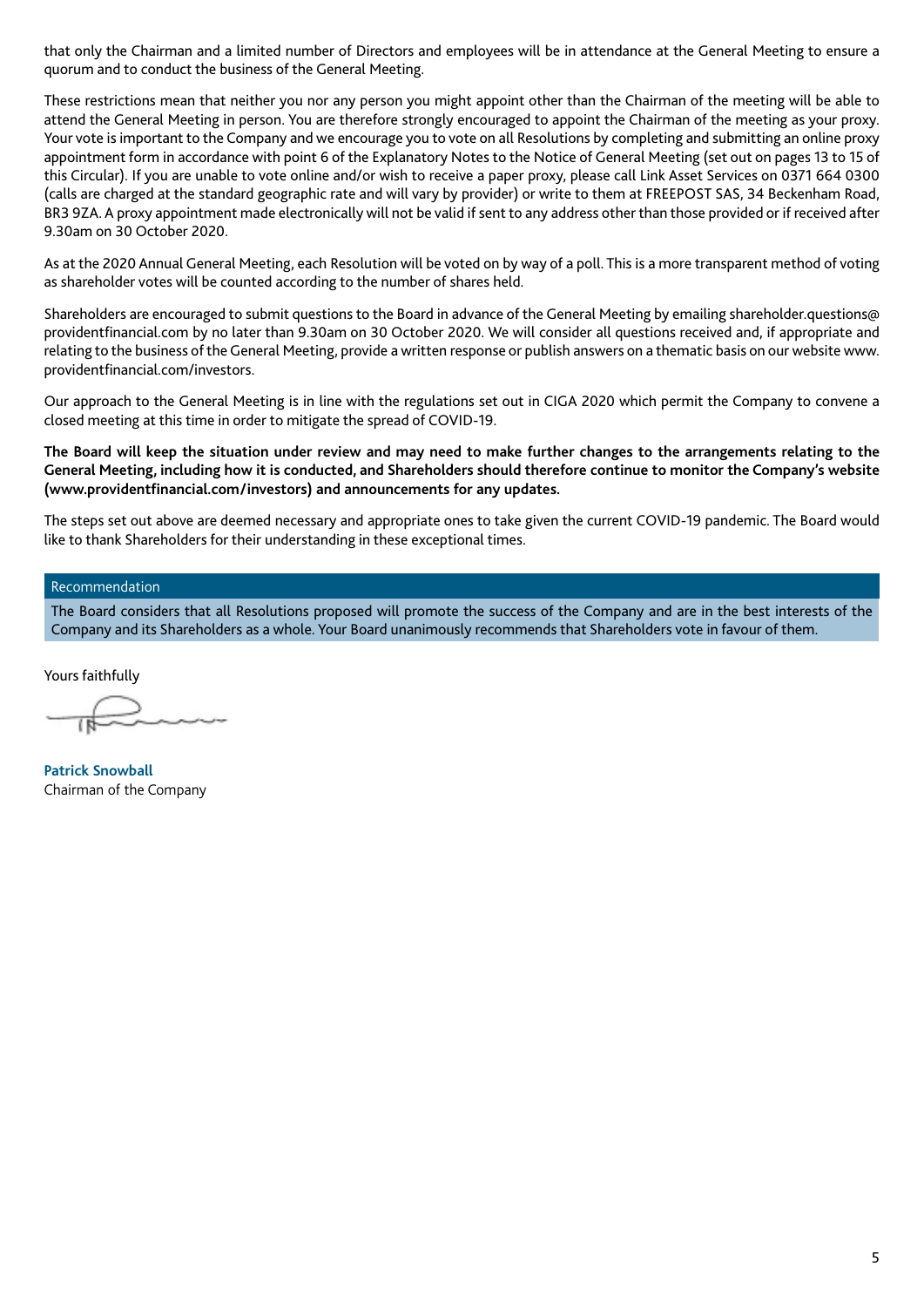## **Letter from the Chair of the Remuneration Committee**

#### Dear Shareholder,

## **New Directors' Remuneration Policy and the introduction of the Provident Financial 2020 Restricted Share Plan**

## **Background**

When drafting this letter, the focus on responding to the societal and business disruption caused by the COVID-19 pandemic is immense and the Committee is acutely aware of its responsibilities in taking account of this context in its discussions and decisions.

In the normal course of events, we would be seeking Shareholder approval for a new Directors' Remuneration Policy in 2022, three years after the approval of the current policy in 2019. However, there are a number of reasons driving the Committee to bring forward the New Policy in 2020:

- To support the new Company strategy, including a better alignment with the 'new normal' market, customer and structural change (as highlighted by the Group CEO during the mid-year results).
- To align the Executive Directors' ownership experience over the period the New Policy applies with Shareholders.
- A desire to simplify our remuneration structures.
- A desire to incentivise the creation of long-term Shareholder returns through sustainable long-term performance of the Company.
- To reflect the current context and the additional uncertainties it introduces over the mid-term.
- To reflect the impact of CRD IV and in particular CRD V and the associated cap on variable pay at 200% of Fixed Remuneration (under the New Policy, it is currently only the CEO who is impacted):
	- this is being addressed by the introduction of RBAs under the New Policy; and
	- for the CEO, the RBA will be equivalent to 15% of base salary per year paid in Shares in equal instalments over 3 years, to reflect the impact of the cap on variable pay on his total remuneration.
- A desire for a remuneration approach which encourages a focus on the long-term interests of our Shareholders and customers, rather than driving short-term performance which may be detrimental.
- Lower maximum remuneration opportunities which reflects that our services are being provided to less affluent members of society.

We, therefore, believe it is time for something different.

## **Additional Considerations**

As mentioned in the Chair's letter, as a Board, we were starting to consider what changes we should introduce in 2021 to ensure that our approach to remuneration remains both effective and aligned with our shareholders. However, two matters required us to accelerate our thinking and timing:

- (i) feedback from shareholders obtained as part of our mid-year results process; and
- (ii) the impact of CRD V on our executive remuneration which requires a rebalancing of our fixed and variable remuneration to ensure regulatory compliance.

Shareholder feedback post the mid-year financial announcements included strong support for management, agreement with the articulated agenda/direction and concern that management had virtually no lock-in. It should be noted that the Committee has decided that no bonus will be paid to the executive directors relating to the 2020 financial year. Hence, concerns about 'no lock-in's' and 'no retention' are further exacerbated. As a Board, and a Committee, we feel that this concern needs addressing. The proposed New Policy and RSP it intended address these concern.

## **Implementation of the RSP in 2020 and Interaction with 2020 LTIS award**

It is the Committee's intention to grant an RSP award of 100% of base salary to our CEO, Malcolm Le May, and 75% of base salary to our CFO, Neeraj Kapur, following the approval of the RSP and New Policy at the General Meeting on 3 November 2020. These RSP awards are conditional on the CEO and CFO agreeing to the cancellation of their LTIS 2020 awards granted in March 2020 with a grant value of 170% and 150% of base salary respectively without compensation. The rationale for this approach is set out above which in summary is to form part of the provision of a retention and incentivising component for management; which the Committee does not believe that the 2020 LTIS grant will achieve.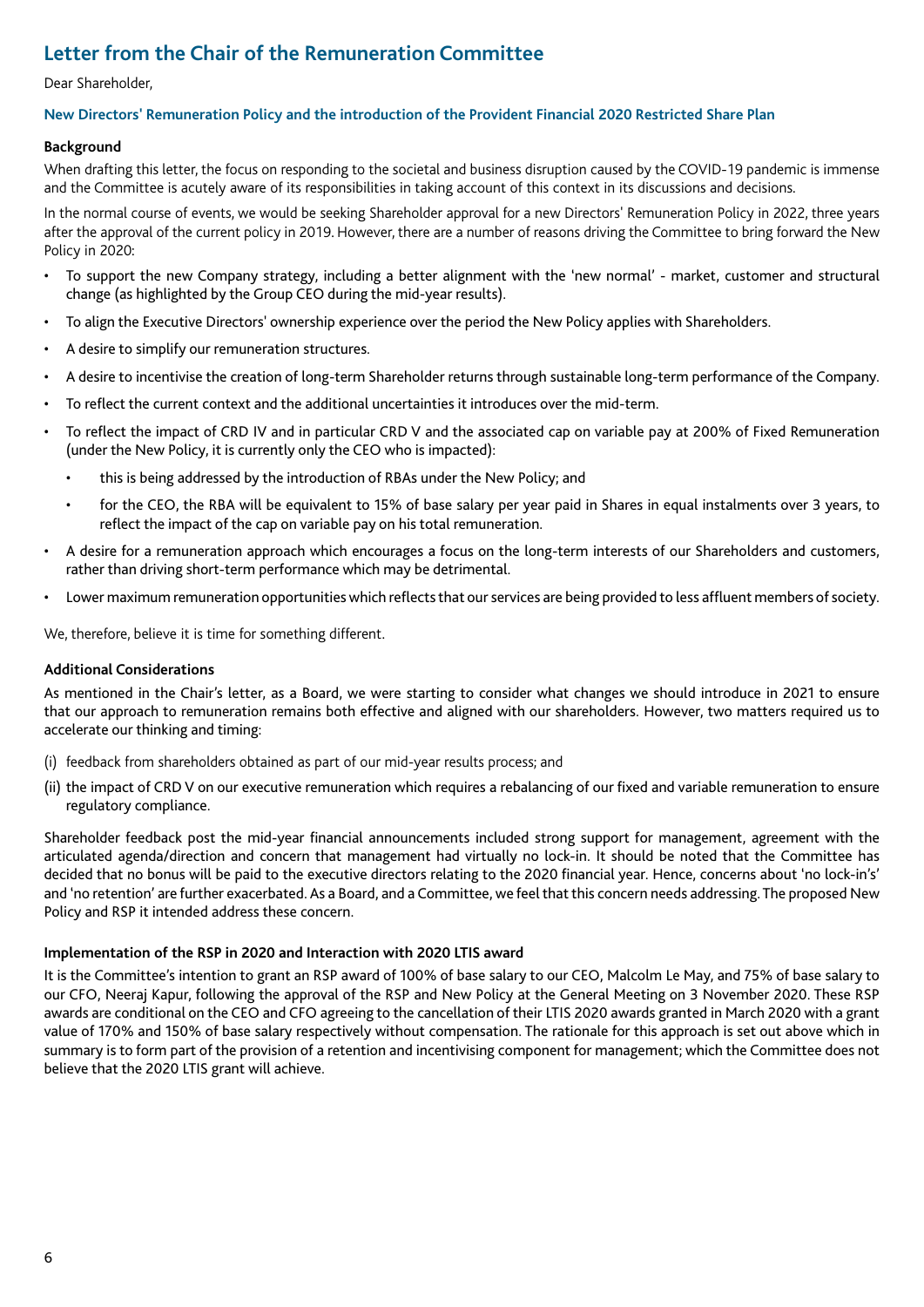## **Key Changes in the New Policy**

## **1. Provident Financial 2020 Restricted Share Plan**

- Removal of the LTIS and replacement with the RSP for all appropriate participants.
- Reduction in maximum award for the CEO from 200% of base salary under the LTIS to 100% of base salary under the RSP (150% to 75% of base salary for the CFO).
- 3-year vesting period and two-year holding period.

• Underpin for the Committee to adjust vesting if business performance, individual performance or wider Company considerations mean, in its view, that an adjustment is required.

- Further details:
	- The Committee will review the Share price performance at the end of the vesting period to determine whether any windfall gains have been provided through a 'bounce back' in the share price;
	- The Committee will take into account the following factors (amongst others) when determining whether to exercise its discretion to adjust the number of Shares vesting:
		- whether threshold performance levels have been achieved for the performance conditions for the Bonus Plan for each of the three years in the RSP vesting period;
		- the underlying financial performance progression over the vesting period considering factors such as profit growth, return on equity and shareholder returns (amongst others);
		- whether there have been any sanctions or fines issued by a Regulatory Body and participant responsibility may be allocated collectively or individually;
		- whether there has been material damage to the reputation of the Company or Group. Participant responsibility may be allocated collectively or individually;
		- the level of employee and customer engagement over the vesting period; and
		- in all cases, subject to the Committee's holistic assessment at vesting, based on business performance, individual performance or wider Company or Group considerations.

## **2. Role Based Allowance ("RBAs")**

Introduction of RBAs to reflect the impact of CRD V which introduces a shareholder approved maximum variable pay of 200% of Fixed Remuneration for the Group. The introduction of the RBA, (i) reduces the annual bonus potential, (ii) increases shareholder alignment by the greater use of shares, and (iii) is structured so that it does not impact base salary (and the corresponding impact on any other element of the remuneration based on a percentage of base salary).

## **3. Bonus Plan**

Reduction in maximum bonus opportunity for the CEO from 175% to 150% of base salary (CFO remains at his current maximum of 125% of base salary).

## **4. Pension**

Confirmation in the New Policy that the CEO's pension contributions will reduce from 15% of base salary per annum to 10% from 31 December 2022 (down from 25% in 2018); 10% is the current average employee contribution. All new Executive Director appointees automatically have pension contributions of 10% of base salary.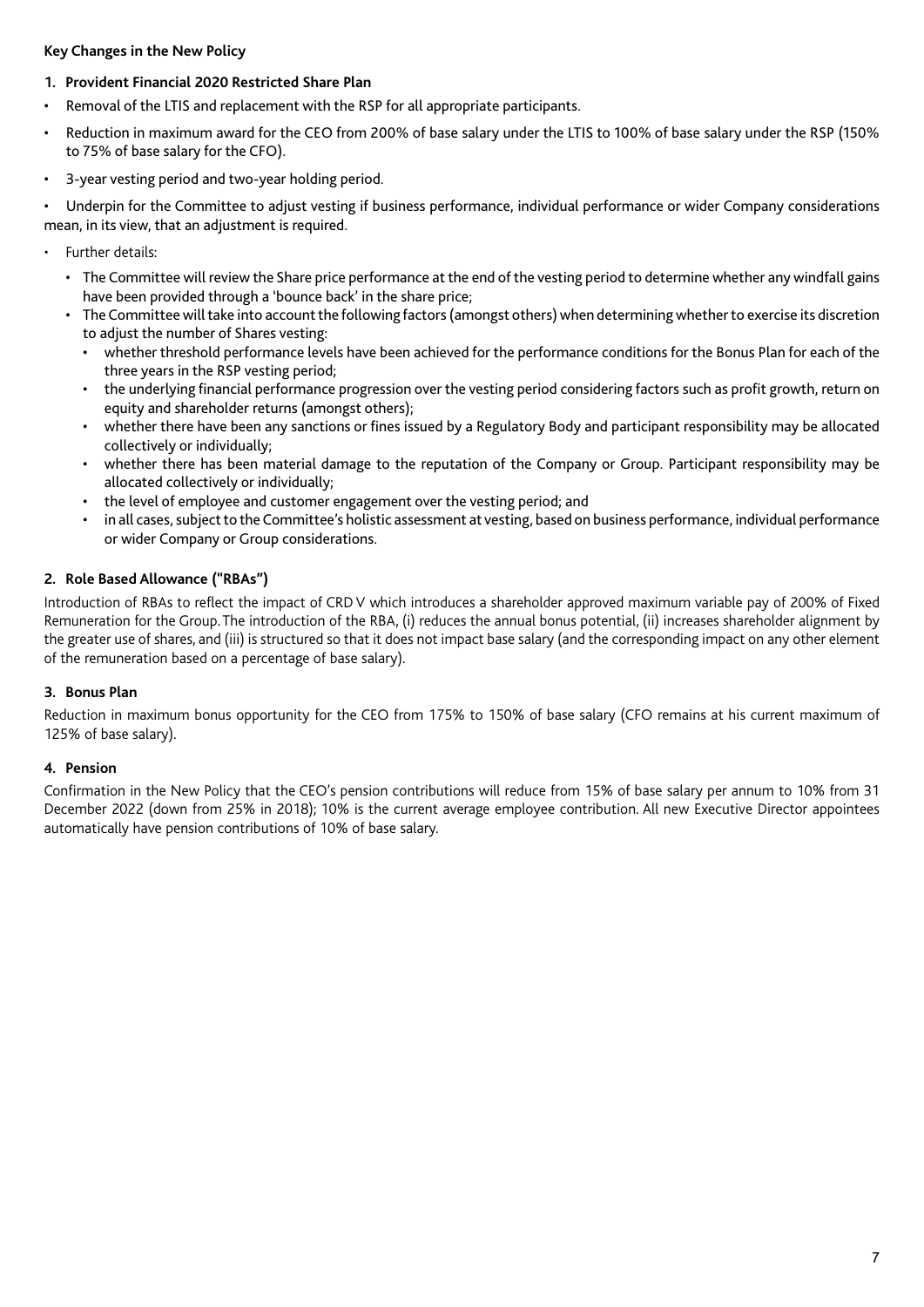## **Summary of Proposed Remuneration Policy**

## **Illustrative CEO package**



In all other material respects, the New Policy remains the same as the Current Policy.

## **Why Shareholders should support the Committee's New Policy**

The introduction of the RSP and changes to the Bonus Plan:

- Provide greater emphasis on the build-up and maintenance of a long-term shareholding which ensures Executive Directors:
	- focus on recovering and enhancing Shareholder value;
	- focus on the long-term sustainable performance of the business; and
	- have the same ownership experience as Shareholders;
- Allow the Executive Directors to be nimble in the implementation of the new strategy rather than be conflicted by performance targets attached to a LTIS which may become irrelevant soon after awards are granted;
- Ensure the Company operates within the applicable remuneration regulations under CRD V in conjunction with the RBA for the CEO;
- Simplify the remuneration for the Executive Directors; and
- Lower the maximum value of the remuneration.

The proposed New Policy is set out in this Circular on pages 20 to 35.

A summary of the RSP is set out on pages 16 to 19.

In this letter, I am focusing on the new, proposed RSP which will form part of the New Policy and requires separate shareholder approval. The RSP is the most material change from the Current Policy. The other key changes are to bring the New Policy in line with current corporate governance best practice and to meet the requirements of Regulation.

## **Rationale behind the RSP in the proposed New Policy**

The Committee considered a range of alternative incentive structures and decided that the most appropriate approach with which to support the implementation of the strategy over the period the New Policy applies was the RSP. The following points are the key reasons why the Committee believes the RSP is appropriate for the Company: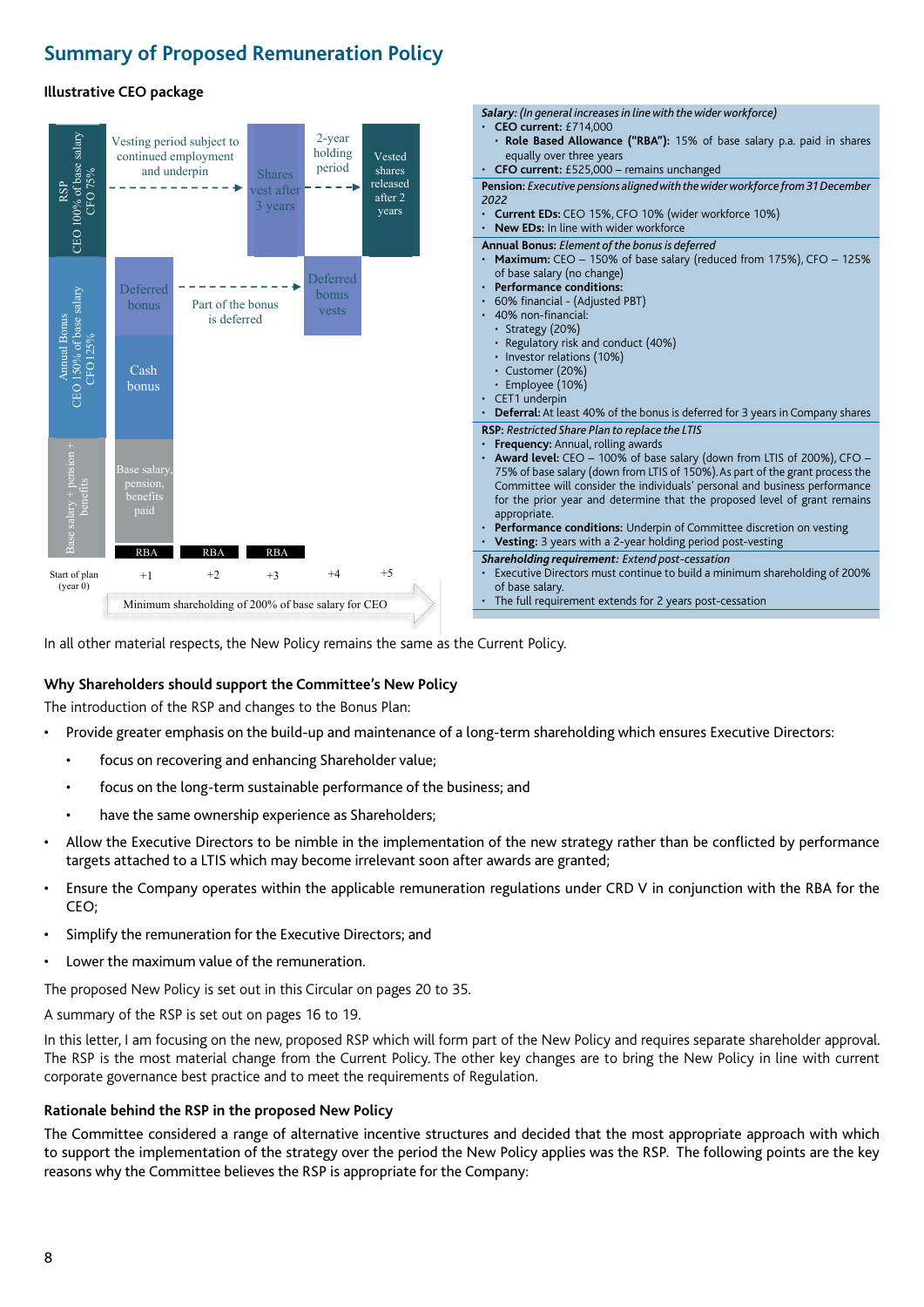| <b>Key Rationale</b>                                                   | <b>Detail</b>                                                                                                                                                                                                                                                                                                                                                                                                                                                                                                                                                                                                                                                                                                                                                                                                                                                                                                              |
|------------------------------------------------------------------------|----------------------------------------------------------------------------------------------------------------------------------------------------------------------------------------------------------------------------------------------------------------------------------------------------------------------------------------------------------------------------------------------------------------------------------------------------------------------------------------------------------------------------------------------------------------------------------------------------------------------------------------------------------------------------------------------------------------------------------------------------------------------------------------------------------------------------------------------------------------------------------------------------------------------------|
| Focus on recovering and<br>enhancing Shareholder value                 | The Committee believes that a key measure of the success of the implementation of the new<br>strategy is that it leads to the recovery and enhancement of the Share price over the next period. The<br>Committee believes that the RSP ensures that the Executive Directors have a material Shareholding<br>quickly (subject to their continued employment) ensuring full alignment with Shareholders'<br>interests from the beginning of the implementation of the new strategy.                                                                                                                                                                                                                                                                                                                                                                                                                                          |
| Ensure that the approach<br>both retains and motivates<br>participants | The Board received feedback post the mid-year financial announcements including strong support<br>for management, agreement with the articulated agenda/direction and concern that management<br>had virtually no lock-in. It should be noted that the Committee has decided that no bonus for the<br>executive directors, relating to the 2020 financial year, will be payable. Hence, concerns about 'no<br>lock-in's' and 'no retention' are further exacerbated. As a Committee, we feel that these shareholder<br>concerns needed addressing. It is the intention of the New Policy and RSP to address these concerns.                                                                                                                                                                                                                                                                                                |
| Focus on long-term sustainable<br>performance                          | It is critical at this point that the Executive Directors are focused on ensuring the long-term sustainable<br>performance of the Company. The implementation of the new strategy is unlikely to be linear and<br>the Executive Directors need to be flexible and nimble on their feet to exploit opportunities as and<br>when they arise. The Committee believes that the RSP will ensure that the Executive Directors have<br>a material "locked in" Shareholding for the long-term, which will encourage a focus on making<br>long-term appropriate decisions for the business, as opposed to meeting comparatively short-term<br>objectives. However, the Committee does believe that it is important that the Executive Directors<br>do not take their eye off the need to deliver shorter term financial and operational objectives and it<br>achieves this dynamic tension through the retention of the Bonus Plan. |
| Same ownership experience as<br>Shareholders                           | The Committee feels that it is important, given the history of Provident Financial, that the Executive<br>Directors share the same ownership experience as Shareholders; rather than have remuneration<br>outcomes which do not completely align. The Committee believes that a shared ownership<br>experience is the most effective way of ensuring alignment of interests between Shareholders and<br>Executive Directors. The key purpose of the RSP and the deferred Share element of the Bonus Plan<br>is to provide the Executive Directors with the opportunity to quickly build up a material equity<br>holding to provide this shared ownership experience.                                                                                                                                                                                                                                                       |
| Simplification                                                         | The Committee believes that the removal of the LTIS and replacement with the RSP simplifies the<br>overall remuneration structure of the Company for its Executive Directors. For all the reasons set<br>out above it is the Committee's view that the build-up and retention of a material shareholding is<br>the best and simplest way to focus Executive Directors on the long-term sustainable performance.<br>The Bonus Plan has been operated for a number of years and is market standard and therefore<br>familiar to all stakeholders.                                                                                                                                                                                                                                                                                                                                                                            |
| Lowers overall remuneration                                            | The Committee believes it is appropriate to lower the overall level of remuneration by reducing the<br>leverage in the incentives because:                                                                                                                                                                                                                                                                                                                                                                                                                                                                                                                                                                                                                                                                                                                                                                                 |
|                                                                        | the Committee desires a remuneration approach which encourages a focus on the long-<br>٠<br>term interests of our customers rather than driving short-term performance which may be<br>detrimental; and                                                                                                                                                                                                                                                                                                                                                                                                                                                                                                                                                                                                                                                                                                                    |
|                                                                        | a lower overall level of remuneration reflects that our services are being provided to less affluent<br>members of society.                                                                                                                                                                                                                                                                                                                                                                                                                                                                                                                                                                                                                                                                                                                                                                                                |
| Challenge of setting<br>performance conditions for LTIS                | The Company has the following difficulties to navigate when attempting to set three-year<br>performance conditions in advance for LTIS awards:                                                                                                                                                                                                                                                                                                                                                                                                                                                                                                                                                                                                                                                                                                                                                                             |
| awards                                                                 | the flexibility required for the implementation of a new strategy to adapt to changing priorities.<br>$\bullet$<br>LTIS performance conditions once set can therefore quickly become irrelevant and the ability to<br>change inflight performance conditions is challenging in the current climate; and in any case,<br>constant adjustments of performance conditions and targets tends to lead to opaqueness for<br>all stakeholders;                                                                                                                                                                                                                                                                                                                                                                                                                                                                                    |
|                                                                        | the Company operates a number of cyclical businesses. This often results in the timing of when<br>performance conditions are set in the cycle having more impact on the vesting outcomes of LTIS<br>than the absolute performance of the Company. The result tends to be that LTIS operates on a<br>"boom" or "bust" payment profile which is less relevant to both incentivisation and retention.                                                                                                                                                                                                                                                                                                                                                                                                                                                                                                                         |
|                                                                        | The use of the RSP avoids the above issues. This challenge is less when setting performance<br>conditions for the Bonus Plan which are annual and therefore there is greater visibility on the<br>business over this shorter period.                                                                                                                                                                                                                                                                                                                                                                                                                                                                                                                                                                                                                                                                                       |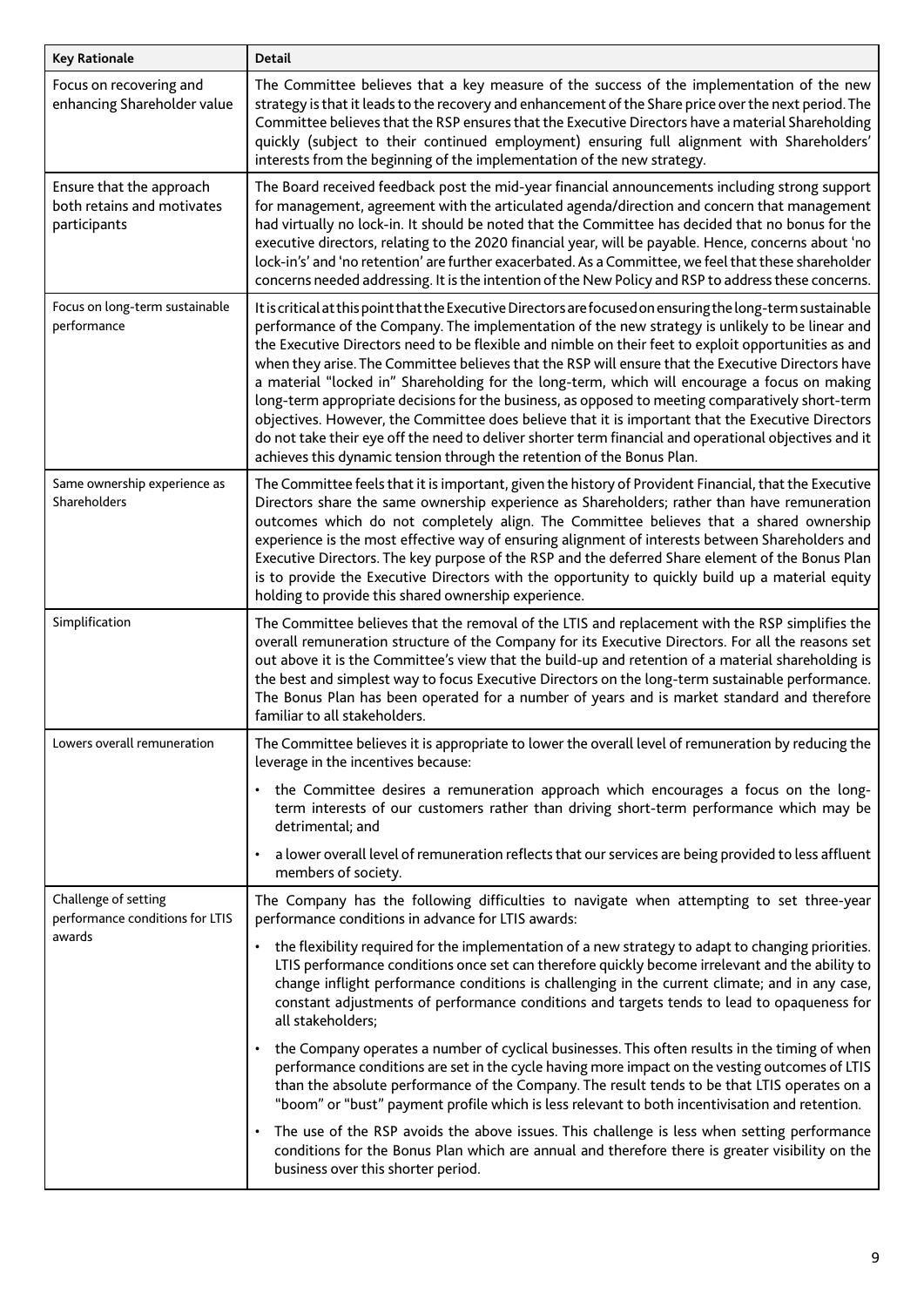| <b>Key Rationale</b> | <b>Detail</b>                                                                                                                                                                                                                                                                                                                                                                                                                                                                                                                                                                                                                                                                                                                                         |
|----------------------|-------------------------------------------------------------------------------------------------------------------------------------------------------------------------------------------------------------------------------------------------------------------------------------------------------------------------------------------------------------------------------------------------------------------------------------------------------------------------------------------------------------------------------------------------------------------------------------------------------------------------------------------------------------------------------------------------------------------------------------------------------|
| Approach to Underpin | The Committee considered very carefully the nature of the underpin for the RSP. The Committee<br>took the following approach:                                                                                                                                                                                                                                                                                                                                                                                                                                                                                                                                                                                                                         |
|                      | the inherent difficulty of setting accurate financial performance conditions for the Company as<br>$\bullet$<br>set out above which was one of the reasons for the Committee determining a traditional long-<br>term incentive plan was not appropriate;                                                                                                                                                                                                                                                                                                                                                                                                                                                                                              |
|                      | the nature of the market with material upswings and downswings which could make any financial<br>underpins completely irrelevant when viewed at the end of the three-year vesting period; and                                                                                                                                                                                                                                                                                                                                                                                                                                                                                                                                                         |
|                      | the greater protection provided by a general underpin which allowed the Committee to review<br>holistically the overall performance of the Company, individual performance, and wider<br>Company considerations.                                                                                                                                                                                                                                                                                                                                                                                                                                                                                                                                      |
|                      | The Committee, therefore, felt that the introduction of a general underpin provided greater<br>protection for the Company and Shareholders because, whereas a specific financial underpin<br>could be met but there still be a misalignment with overall performance, this approach allowed<br>the Committee to take all factors into account on vesting. Whilst the RSP is focused on the long-<br>term sustainable performance of the Company, the Bonus Plan metrics are selected to reward<br>and incentivise performance against key annual goals. It is intended that delivery of these annual<br>objectives and targets will ultimately flow through to long-term sustainable performance of the<br>Company and a recovery in the share price. |

## **Indicative CEO total remuneration pay-out**

The chart below shows the current CEO package (including the LTIP) and the indicative CEO package (with the proposed RSP and RBA) under various different scenarios.



| <b>Element and scenario</b>                                    | <b>Minimum</b> | Target | <b>Maximum</b> | Maximum + 50% share<br>price growth                 |
|----------------------------------------------------------------|----------------|--------|----------------|-----------------------------------------------------|
| Bonus (% of base salary 0%<br>- Current + Proposed)            |                | 90%    | 150%           | 150%                                                |
| <b>Restricted shares</b><br>(% of base salary $-$<br>Proposed) | $0\%$          | 100%   | 100%           | <b>Maximum</b><br>with<br>50%<br>share price growth |
| LTIS (% of base salary 0%<br>– Current)                        |                | 100%   | 200%           | Maximum<br>with<br>50%<br>share price growth        |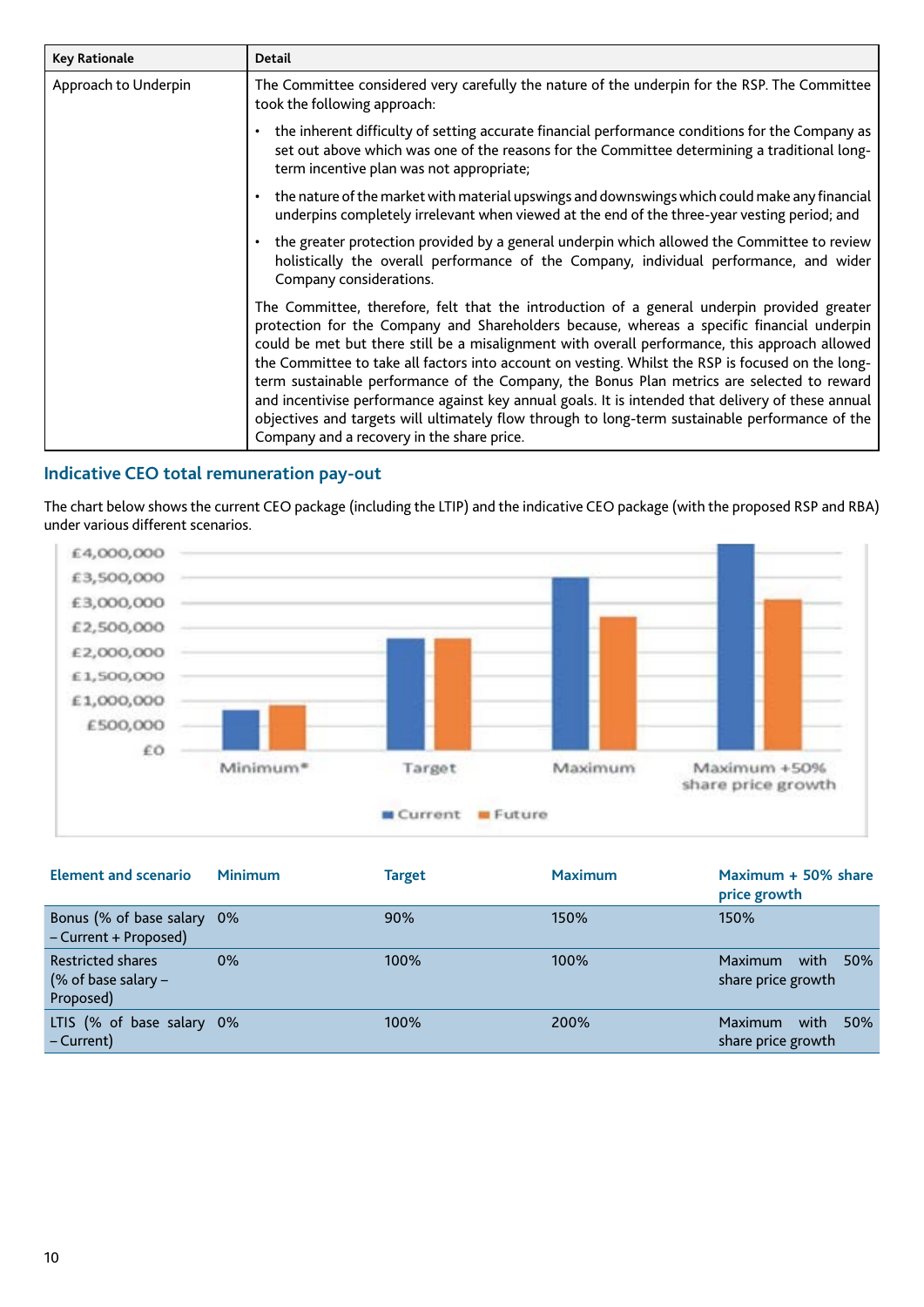## **Shareholder consultation**

As a part of the New Policy design process, we held preliminary consultations with three of our largest shareholders seeking feedback on the proposals. We are pleased that the all of those Shareholders initially consulted, have indicated that they are supportive of the proposals. Following the initial consultation, we undertook a further consultation with the next eight largest Shareholders (representing in excess of 65% of our share capital, in total) and had meetings with several of the main Shareholder representative bodies. I am pleased to report that the consultation with the top 11 largest Shareholders (and shareholder representative bodies) yielded a supportive response, following which the Committee decided to proceed with the proposed changes to our existing policy.

Yours faithfully,

**Andrea Blance** Chair of Remuneration Committee

**Shareholders should read the whole of this Circular and not only rely on the information set out in this letter.**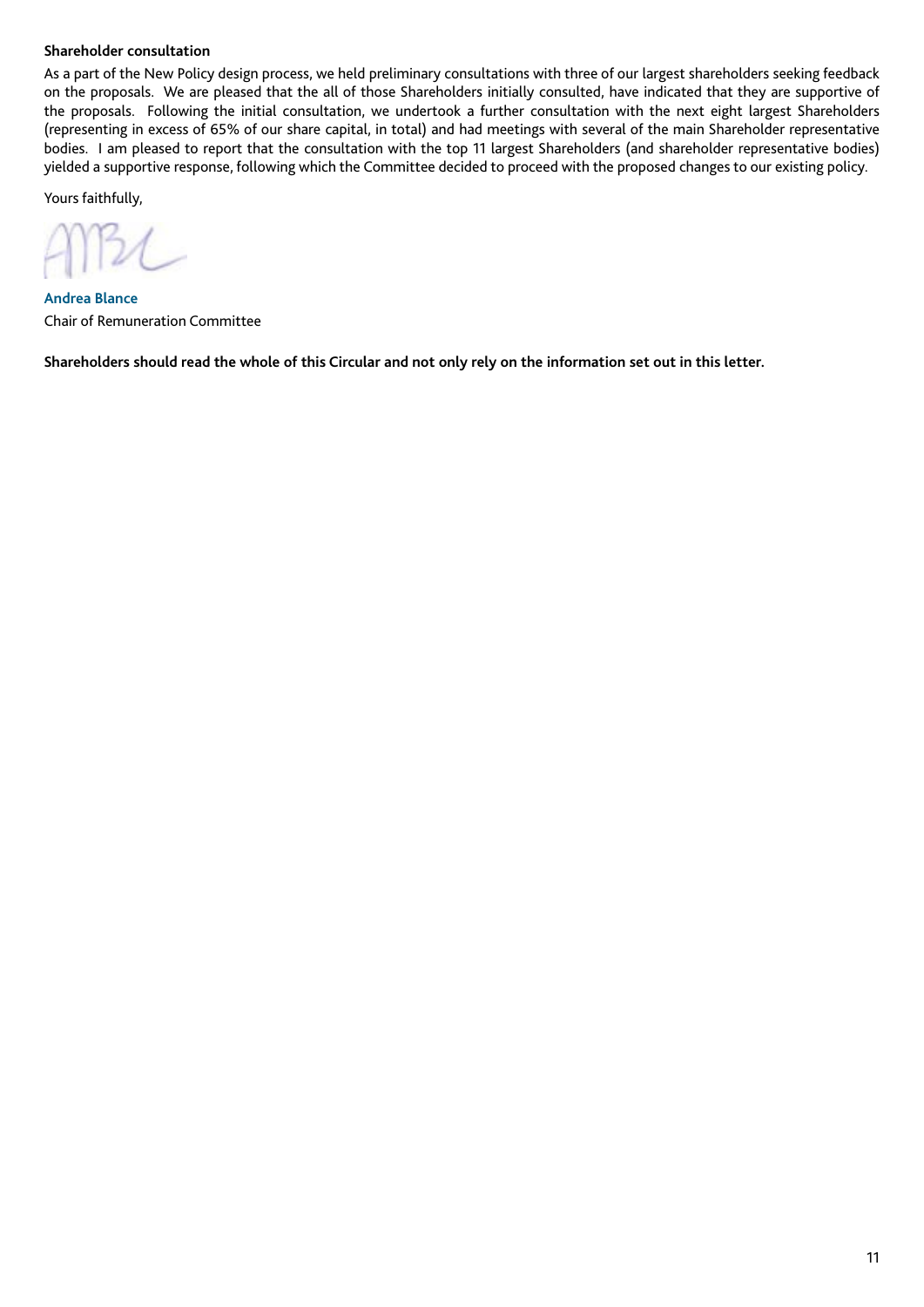## **Part II - Notice of General Meeting**

Notice is hereby given that a General Meeting of the Company will be held on 3 November 2020 at 9.30am to consider and, if thought fit, to pass the Resolutions set out below. The Resolutions will be proposed as ordinary resolutions and will be passed if more than 50% of the votes cast (not counting votes withheld) are in favour. Resolution 2 will only be treated as effective if approved by shareholders holding a majority of at least 66% of the shares represented (by proxy) at the General Meeting, provided that at least 50% of the total shares are represented (by proxy) at the General Meeting. If the latter condition is not met, at least 75% of the shares represented (by proxy) at the General Meeting must be voted in favour of the Resolution in order for it to be passed.

**For ease of reference, the formal resolutions are in bold black text.**

## **DIRECTORS' REMUNERATION POLICY**

## **Ordinary Resolution 1**

**THAT the directors' remuneration policy (as that term is used in section 439A of the Companies Act 2006), as set out in Part IV (the "New Policy") of the Circular containing this notice, be and is hereby approved and will take effect at the conclusion of the General Meeting.**

This resolution proposes that the New Policy be approved by Shareholders for the reasons set out in the Chair of the Committee's letter in Part I of the Circular. A summary of the key changes to the current policy are set out in the Chair of the Committee's letter in Part I of the Circular and the full New Policy is set out in Part IV of the Circular.

## **MAXIMUM VARIABLE PAY**

## **Resolution 2**

**THAT Provident Financial and its subsidiaries be authorised to apply a ratio of the fixed to variable components of total remuneration for 'Material Risk Takers' that exceeds 1:1, provided that the ratio does not exceed 1:2, which will take effect at the conclusion of the General Meeting.**

Under the EU Capital Requirements Directive ("CRD V") and the Remuneration Rules of the Prudential Regulation Authority ("PRA"), banks and other institutions that are subject to CRD V are, as a basic rule, prevented from paying "Material Risk Takers" an amount of variable remuneration that is more than 100% of their fixed remuneration. However, the rules permit these institutions to pay such staff an amount of variable remuneration that is up to 200% of their fixed remuneration where shareholder approval is obtained.

Provident Financial is looking to increase the cap on variable remuneration to allow the business to maintain a competitive remuneration package and allow us to recruit and retain key employees. The increased limit of 200% would also allow Provident Financial to ensure there is strong alignment between pay and performance whilst minimising any increases in fixed remuneration that might otherwise be required.

The new maximum ratio will apply to all Provident Financial Group Material Risk Takers, whose professional activities have a material impact on the risk profile of the business. This includes senior management, senior control functions, other key heads of and high earners. The total number of MRTs is expected to be less than 40 people based on the current requirements and how they should apply in relation to the business. We can confirm that variable remuneration will only be awarded when it supports the Group's sound capital base and increasing the ratio will not endanger our capital base.

The voting thresholds in relation to this resolution are as follows:

- at least 66% of the Shares or equivalent ownership rights represented, if at least 50% of the Shares or equivalent ownership rights in the firm are represented; or
- at least 75% of the Shares or equivalent ownership rights represented if less than 50% of the Shares or equivalent ownership rights in the firm are represented.

Shareholders are therefore being asked to approve Resolution 2, which would give Provident Financial the flexibility to pay variable remuneration to its Material Risk Takers of up to a maximum limit of 200% of their fixed remuneration.

Employees who have an interest in the increased cap proposed by this resolution are not allowed to exercise, directly or indirectly, any voting rights they may have as Shareholders.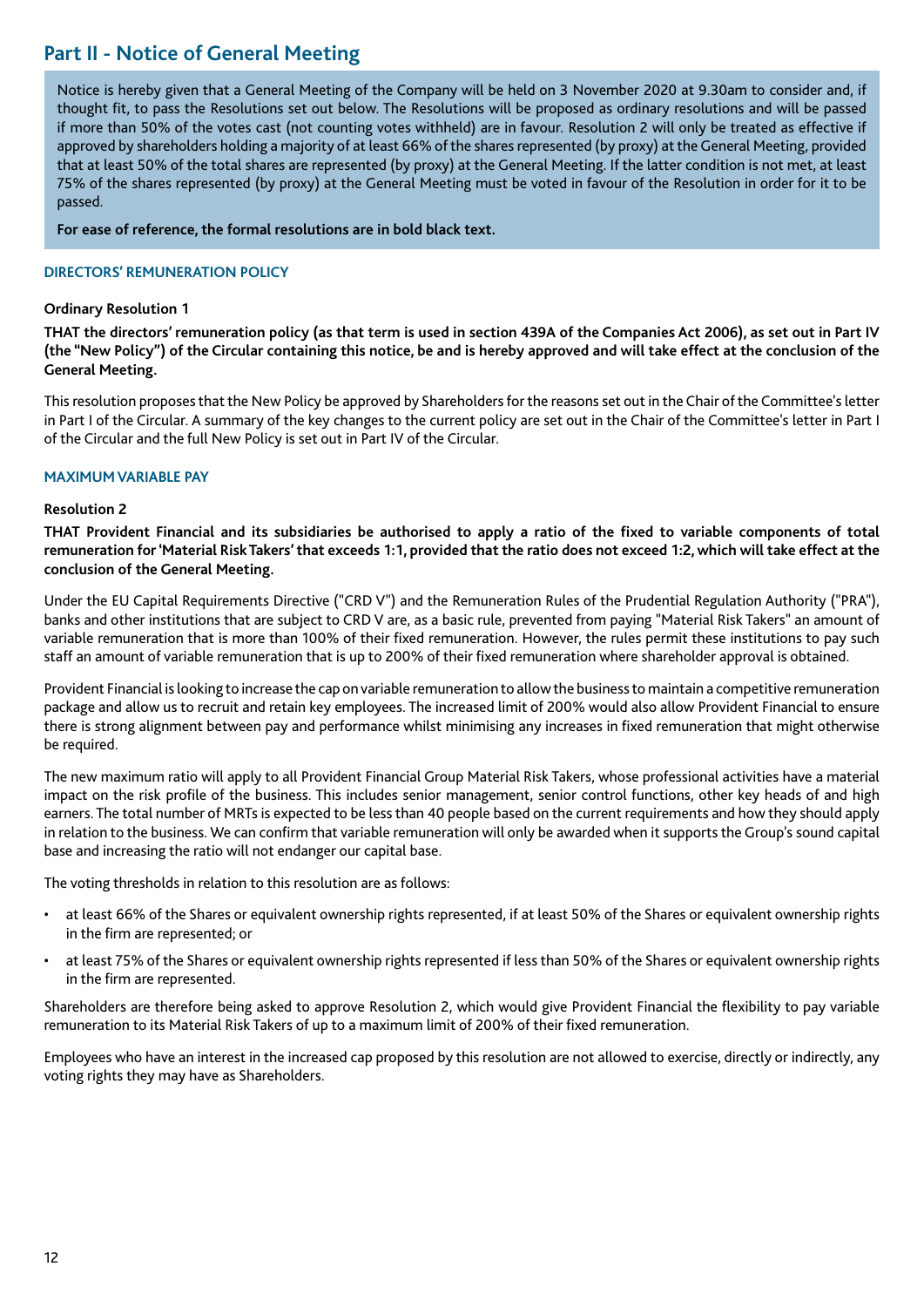#### **PROVIDENT FINANCIAL 2020 RESTRICTED SHARE PLAN**

**Ordinary Resolution 3 THAT:**

- **(a) the rules of the Provident Financial 2020 Restricted Share Plan (the "RSP"), the principal terms of which are summarised in Part III of the Circular containing this notice, which are available on the Company's website and produced in draft to the General Meeting and for the purposes of identification initialled by the Chairman, be approved, and the Directors be authorised to do all such acts and things necessary to establish the RSP, including making such modifications to the RSP as they may consider appropriate for the implementation of the RSP and to adopt the RSP as so modified; and**
- **(b) the Directors be authorised to establish any schedules or sub-plans to the RSP for the benefit of employees outside the UK containing such modifications as may be necessary or desirable to take account of securities laws, exchange control and tax legislation, provided that any Shares made available under such schedules or sub-plans are treated as counting against any limits on individual participation or overall participation in the RSP.**

This resolution proposes to adopt the rules for the new RSP. The rationale behind the adoption of the RSP is set out in the Chair of the Committee's letter in Part I of the Circular. The principal terms and conditions of the RSP are set out in Part III of the Circular.

By order of the board **Registered Office**: *Registered Office*: *Registered Office***:** *Registered Office***:** *Registered Office***:** *Registered Office***:** *Registered Office***:** 

Charley Davies General Counsel and Company Secretary

8 October 2020 Registered in England and Wales No. 00668987

## **Explanatory Notes to the Notice of General Meeting**

The following notes explain your general rights as a Shareholder and your rights to attend and vote at the General Meeting (as defined below) or to appoint someone else to vote on your behalf.

The Board understands and respects the importance of Shareholders being able to attend, speak and vote at General Meetings. However, the health and safety of our colleagues, customers, communities and Shareholders is of paramount importance and we are committed to supporting the UK Government's efforts in relation to the COVID-19 pandemic. Accordingly, in light of the pandemic and the UK Government's current guidance on public gatherings, and the regulations set out in Schedule 14 of the CIGA 2020 (as recently extended to 30 December 2020), we regret that it will not be possible for Shareholders to attend the General Meeting in person. **We strongly encourage Shareholders to vote on all Resolutions in advance of the General Meeting by completing an online proxy (as set out below) appointing the Chairman of the meeting.** 

## **Members' right to appoint a proxy**

1. Members who are entitled to attend and vote at the meeting are entitled to appoint a proxy to exercise all or any of their rights to attend and to speak and vote on their behalf at the general meeting of the Company (the "**General Meeting**"). A member may appoint more than one proxy in relation to the General Meeting provided that each proxy is appointed to exercise the rights attached to a different share or shares held by that member. If you appoint the Chairman of the meeting as your proxy, this will ensure your votes are cast in accordance with your wishes as in person attendance is not permitted at the General Meeting which means that neither you nor any other person you might appoint as your proxy will be able to attend the meeting in person.

- 2. The right of a member to vote at the General Meeting will be determined by reference to the Register of Members. To be entitled to attend, vote and speak at the General Meeting, members must be registered in the Register of Members of the Company at 6.00pm on 30 October 2020 (or, in the event of any adjournment, on the date which is two days before the time of the adjourned meeting, provided that no account shall be taken of any part of a day that is not a working day).
- 3. A member that is a corporation can appoint one or more corporate representatives who may exercise, on its behalf, all its powers as a corporate shareholder, provided that no more than one corporate representative exercises powers over the same share. Given in person attendance is not permitted at the General Meeting, corporate shareholders should consider appointing the Chairman of the meeting as a proxy or corporate representative to ensure their votes can be cast in accordance with their wishes.
- 4. In the case of joint holders, where more than one of the joint holders purports to appoint a proxy, only the appointment submitted by the most senior holder will be accepted. Seniority is determined by the order in which the names of the joint holders appear in the Company's Register of Members in respect of the joint holding (the first named being the most senior).
- 5. Each Resolution will be voted on by way of a poll. This is a more transparent method of voting as shareholder votes will be counted according to the number of shares held. A vote withheld is not a vote in law, which means that the vote will not be counted in the calculation of votes for or against the resolution. If no voting indication is given, your proxy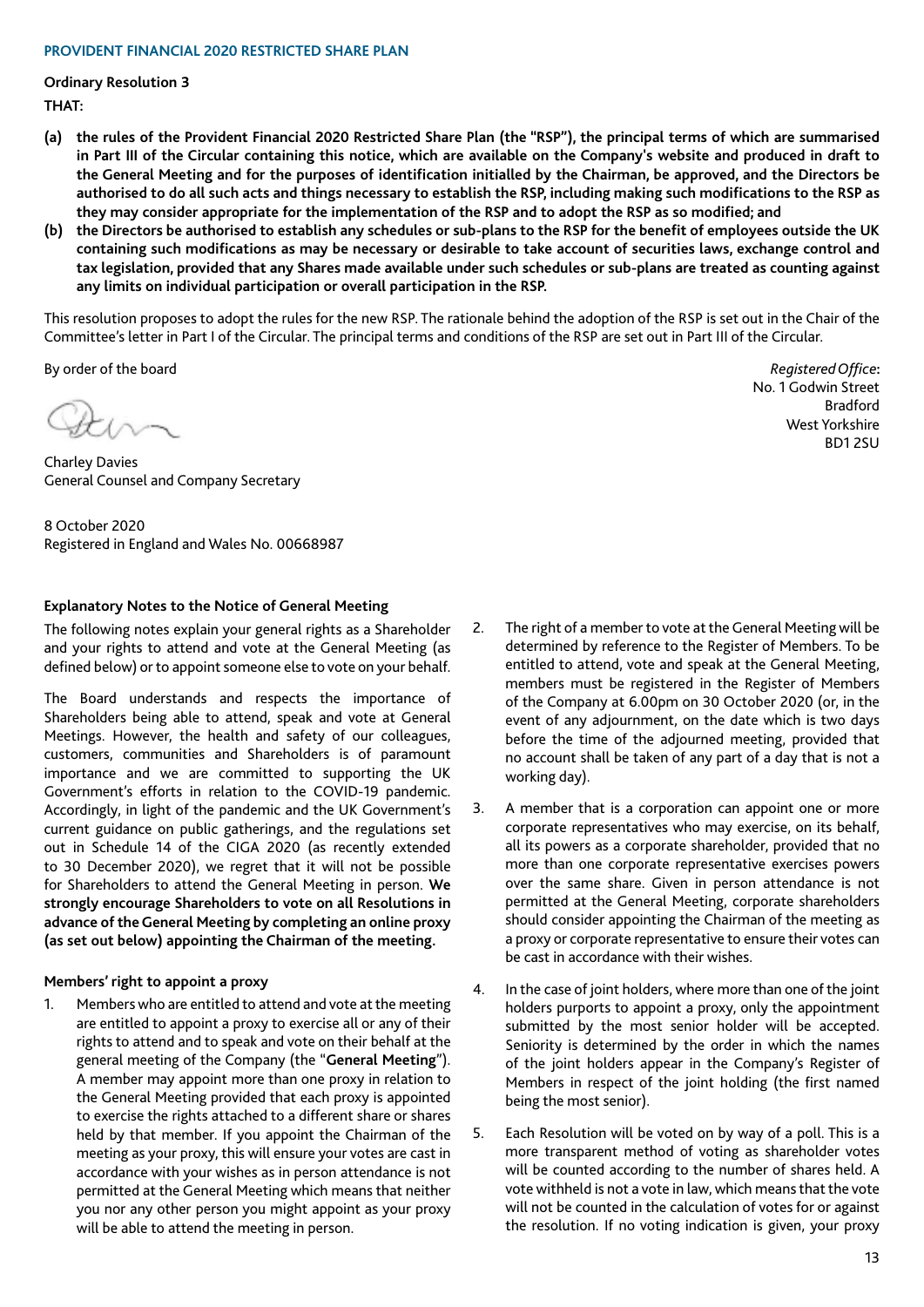will vote or abstain from voting at his or her discretion. Your proxy will vote (or abstain from voting) as he or she thinks fit in relation to any other matter which is put before the General Meeting.

6. A member may appoint a proxy online by following the instructions for the electronic appointment of a proxy at www.signalshares.com. To be a valid proxy appointment, the member's electronic message confirming the details of the appointment completed in accordance with those instructions must be transmitted so as to be received at the same time as the instructions. Alternatively, a hard copy proxy form may be used to appoint a proxy and this can be requested directly from the registrars, Link Asset Services on 0371 664 0300 (calls are charged at the standard geographic rate and will vary by provider, lines are open 9.00am-5.30pm Mon-Fri).

 To be valid, a proxy form must be completed in accordance with the instructions that accompany it and delivered (together with any power of attorney or other authority under which it is signed, or a certified copy of such item) to Link Asset Services, PXS 1, 34 Beckenham Road, Beckenham, Kent BR3 4ZF so as to be received by 9.30am on 30 October 2020. If you are unable to vote online and/or wish to receive a paper proxy, please call Link Asset Services on 0371 664 0300 (calls are charged at the standard geographic rate and will vary by provider) or write to them at FREEPOST SAS, 34 Beckenham Road, BR3 9ZA.

 Members who hold their Shares in uncertificated form may also use the CREST voting service to appoint a proxy electronically, as explained below. Members who hold their shares in uncertificated form may also use the CREST voting service to appoint a proxy electronically, as explained below. If an instrument of proxy is not received in a manner or within the time limits set out in this Notice of General Meeting it shall be invalid, unless and to the extent that the Board, in its absolute discretion in relation to any such instrument, waives any such requirement.

 If you are an institutional investor you may be able to appoint a proxy electronically via the Proximity platform, a process which has been agreed by the Company and approved by the Registrar. For further information regarding Proximity, please go to www.proxymity.io. Your proxy must be lodged by 9.30am on 30 October 2020 in order to be considered valid. Before you can appoint a proxy via this process you will need to have agreed to Proximity's associated terms and conditions. It is important that you read these carefully as you will be bound by them and they will govern the electronic appointment of your proxy.

 Appointing a proxy will not prevent you from attending and voting at the General Meeting in person should the situation and the applicable restrictions change such that you are permitted to, and you subsequently wish to, do so.

7. If you return more than one proxy appointment, either by paper or electronic communication, the appointment received last by the Registrar before the latest time for the receipt of proxies will take precedence. You are advised to read the terms and conditions of use carefully. Electronic communication facilities are open to all shareholders and those who use them will not be disadvantaged.

- 8. The return of a completed form of proxy, electronic filing or any CREST Proxy Instruction will not prevent you from attending and voting at the General Meeting in person should the situation and the applicable restrictions change such that you are permitted to, and you subsequently wish to, do so.
- 9. Any person to whom this Notice of General Meeting is sent who is a person nominated under section 146 of the Companies Act 2006 to enjoy information rights (a "Nominated Person") may, under an agreement between him/her and the member by whom he/ she was nominated, have a right to be appointed (or to have someone else appointed) as a proxy for the General Meeting. If a Nominated Person has no such proxy appointment right or does not wish to exercise it, he/she may, under any such agreement, have a right to give instructions to the member as to the exercise of voting rights. The statement of the rights of members in relation to the appointment of proxies in Note 1 above does not apply to Nominated Persons. The rights described in Note 1 can only be exercised by members of the Company.
- 10. As at 1 October 2020 (being the latest practicable date prior to publication of this Notice of General Meeting) the Company's total issued equity Share capital consisted of 253,615,794 ordinary Shares, carrying one vote each. As at 1 October 2020, the Company did not hold any treasury Shares. Therefore, the total voting rights in the Company as at 1 October 2020 was 253,615,794.
- 11. CREST members who wish to appoint a proxy or proxies through the CREST electronic proxy appointment service may do so by using the procedures described in the CREST Manual (available from www.euroclear.com/site/public/ EUI). CREST personal members or other CREST sponsored members, and those CREST members who have appointed a service provider(s), should refer to their CREST sponsor or voting service provider(s), who will be able to take the appropriate action on their behalf.
- 12. In order for a proxy appointment or instruction made using the CREST service to be valid, the appropriate CREST message (a "CREST Proxy Instruction") must be properly authenticated in accordance with Euroclear UK & Ireland Limited's specifications, and must contain the information required for such instruction, as described in the CREST Manual. The message must be transmitted so as to be received by the issuer's agent (IDRA10) by 9.30am on 30 October 2020. For this purpose, the time of receipt will be taken to be the time (as determined by the time stamp applied to the message by the CREST Application Host) from which the issuer's agent is able to retrieve the message by enquiry to CREST in the manner prescribed by CREST. After this time any change of instructions to proxies appointed through CREST should be communicated to the appointee through other means.
- 13. CREST members and, where applicable, their CREST sponsors, or voting service providers, should note that Euroclear UK & Ireland Limited does not make available special procedures in CREST for any particular message. Normal system timings and limitations will, therefore, apply in relation to the input of CREST Proxy Instructions. It is the responsibility of the CREST member concerned to take (or, if the CREST member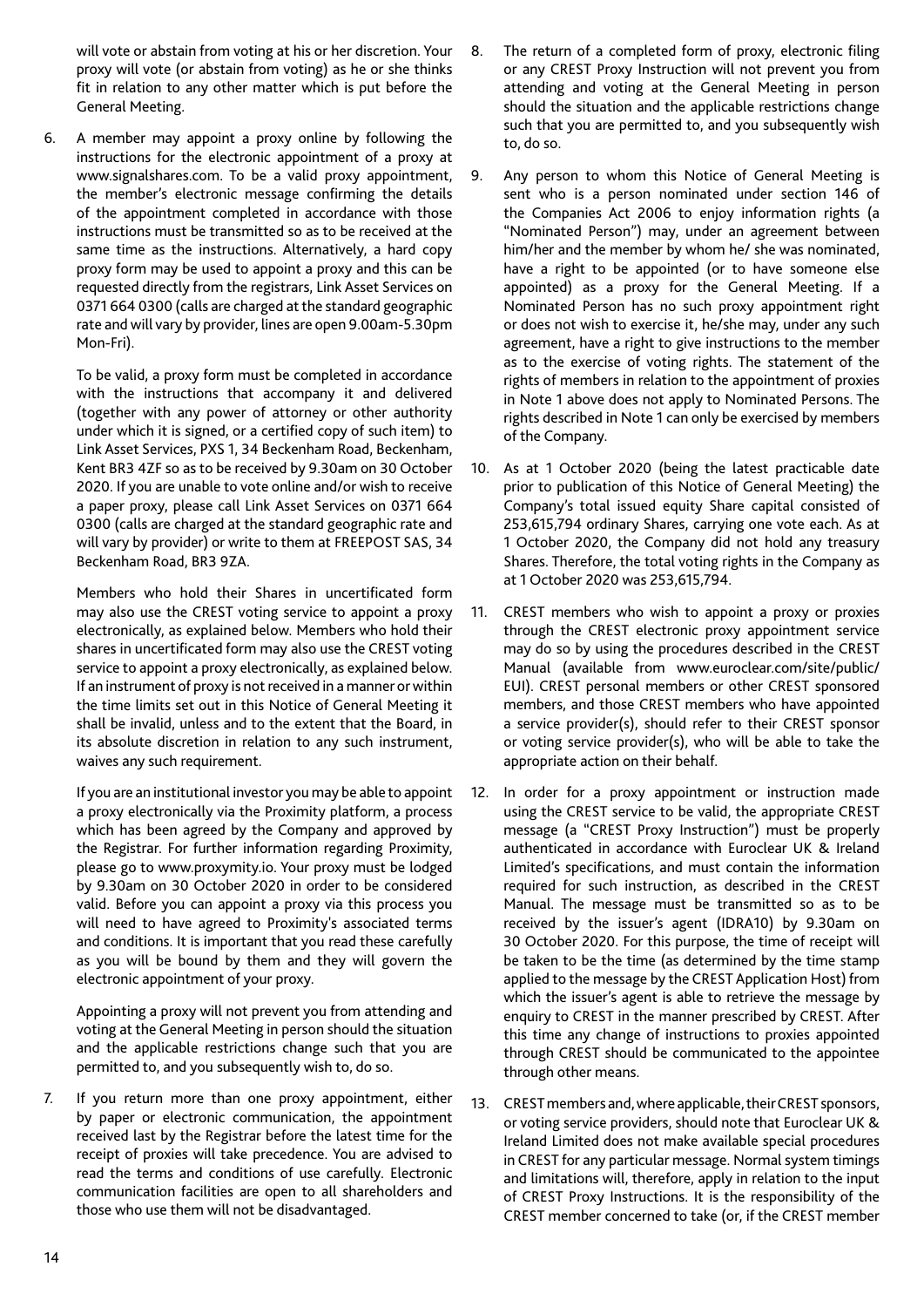is a CREST personal member, or sponsored member, or has appointed a voting service provider, to procure that his CREST sponsor or voting service provider(s) take(s)) such action as shall be necessary to ensure that a message is transmitted by means of the CREST system by any particular time. In this connection, CREST members and, where applicable, their CREST sponsors or voting service providers are referred to those sections of the CREST Manual concerning practical limitations of the CREST systems and timings.

 The Company may treat as invalid a CREST Proxy Instruction in the circumstances set out in Regulation 35(5)(a) of the Uncertified Securities Regulations 2001.

14. Any corporation which is a Shareholder can appoint one or more corporate representatives who may exercise on its behalf all of its powers as a Shareholder provided that no more than one corporate representative exercises powers in relation to the same shares.

## **Member questions**

15. The Company must cause to be answered any such question relating to the business being dealt with at the meeting but no such answer need be given if (a) to do so would interfere unduly with the preparation for the meeting or involve the disclosure of confidential information, (b) the answer has already been given on a website in the form of an answer to a question, or (c) it is undesirable in the interests of the Company or the good order of the meeting that the question be answered. Given the current restrictions related to COVID-19, Shareholders are encouraged to submit questions to the Board in advance of the General Meeting by emailing shareholder.questions@providentfinancial.com by no later than 9.30am on 30 October 2020. We will consider all questions received and, if appropriate and relating to the business of the General Meeting, provide a written response or publish thematic answers on our website www. providentfinancial.com/investors.

## **Documents on display**

16. The rules of the Provident Financial 2020 Restricted Share Plan are available for inspection during normal business hours at the registered office of the Company from the date of despatch of the Notice of General Meeting until the conclusion of the General Meeting. Given the current restrictions related to COVID-19, the rules are also being made available on the Company's website.

## **Company website**

17. Information relating to the General Meeting which the Company is required by the Companies Act 2006 to publish on a website in advance of the meeting can be found at www.providentfinancial.com in the Investors section. A member may not use any electronic address provided by the Company in this Circular or with any proxy appointment form or on any website for communicating with the Company for any purpose in relation to the General Meeting other than as expressly stated in it.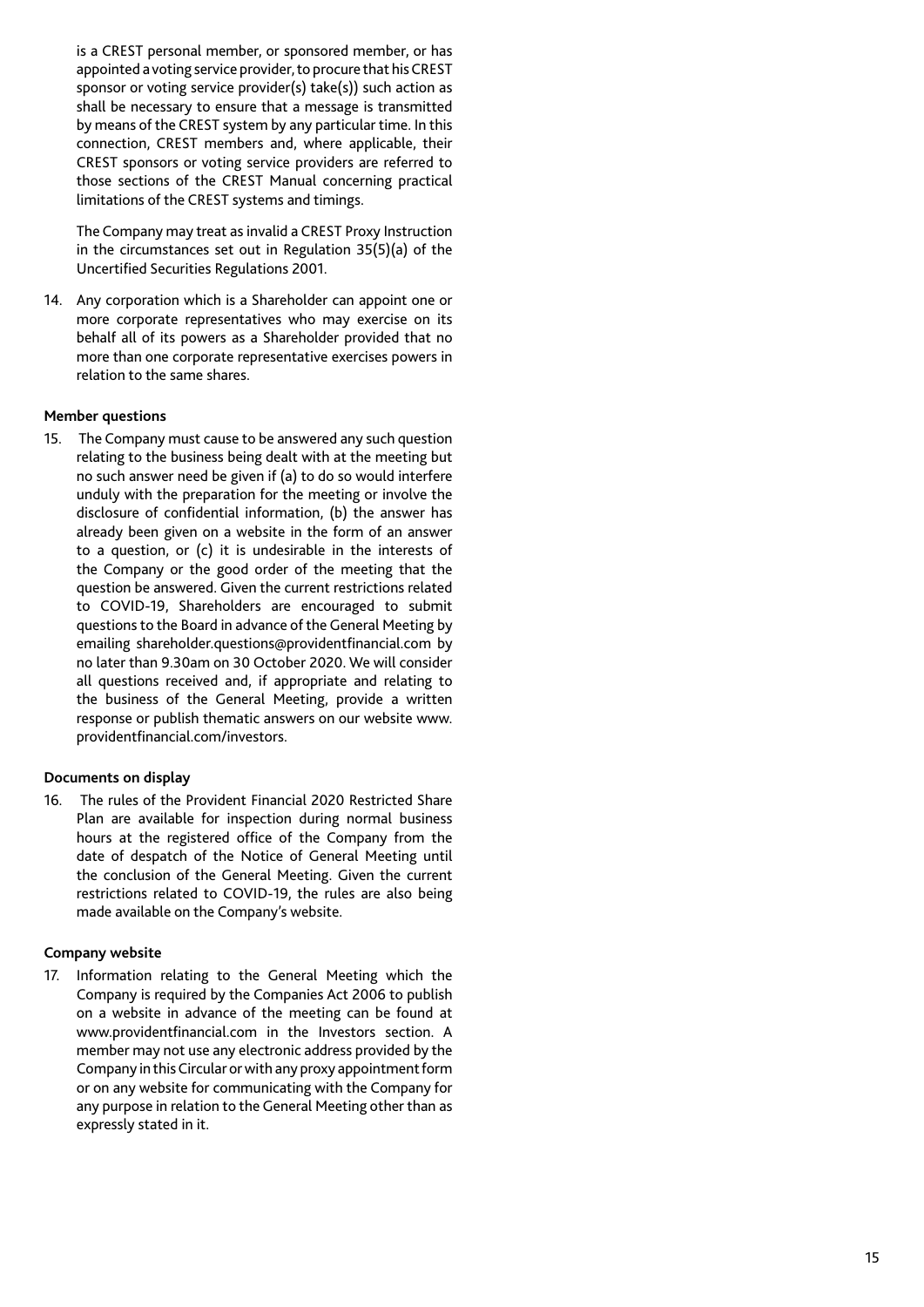## **Part III – Summary of principal terms and conditions of the Provident Financial 2020 Restricted Share Plan (the RSP)**

## **1. RSP Overview of Terms and Conditions**

| <b>Term</b>                   | <b>Detail</b>                                                                                                                                                                                                                                                                                                                                                                                                                                                                                                                                                                                                                                                                                                                                                                                                                        |  |  |
|-------------------------------|--------------------------------------------------------------------------------------------------------------------------------------------------------------------------------------------------------------------------------------------------------------------------------------------------------------------------------------------------------------------------------------------------------------------------------------------------------------------------------------------------------------------------------------------------------------------------------------------------------------------------------------------------------------------------------------------------------------------------------------------------------------------------------------------------------------------------------------|--|--|
| Eligibility                   | Executive Directors and senior management of the Group.                                                                                                                                                                                                                                                                                                                                                                                                                                                                                                                                                                                                                                                                                                                                                                              |  |  |
|                               | At the discretion of the Committee, other employees of the Group may participate in the RSP. Non-<br>Executive Directors are not eligible to participate in the RSP.                                                                                                                                                                                                                                                                                                                                                                                                                                                                                                                                                                                                                                                                 |  |  |
| <b>Maximum Award</b>          | The Committee may grant awards over Shares to eligible employees with a maximum total market<br>value in any financial year of up to 100% of their base salary.                                                                                                                                                                                                                                                                                                                                                                                                                                                                                                                                                                                                                                                                      |  |  |
| <b>Performance Conditions</b> | No performance conditions on grant, however the Committee will consider prior year business and<br>personal performance to determine whether the level of grant remains appropriate.                                                                                                                                                                                                                                                                                                                                                                                                                                                                                                                                                                                                                                                 |  |  |
|                               | The Committee has discretion to adjust the level of vesting once any performance targets have been<br>applied if business performance, individual performance or wider Group considerations mean, in<br>their view, that an adjustment is required.                                                                                                                                                                                                                                                                                                                                                                                                                                                                                                                                                                                  |  |  |
| Underpin                      | The Committee will review the Share price performance at the end of the vesting period to determine<br>whether any windfall gains have been provided through a 'bounce back' in the share price.                                                                                                                                                                                                                                                                                                                                                                                                                                                                                                                                                                                                                                     |  |  |
|                               | The Committee will take into account the following factors (amongst others) when determining<br>whether to exercise its discretion to adjust the number of Shares vesting:                                                                                                                                                                                                                                                                                                                                                                                                                                                                                                                                                                                                                                                           |  |  |
|                               | whether threshold performance levels have been achieved for the performance conditions for the<br>$\bullet$<br>Bonus Plan for each of the three years in the vesting period;<br>the underlying financial performance progression over the vesting period, considering factors<br>$\bullet$<br>such as profit growth, return on equity and shareholder returns (amongst others);<br>whether there have been any sanctions or fines issued by a Regulatory Body - Participant<br>$\bullet$<br>responsibility may be allocated collectively or individually;<br>whether there has been material damage to the reputation of the Company or the Group -<br>$\bullet$<br>Participant responsibility may be allocated collectively or individually;<br>the level of employee and customer engagement over the vesting period;<br>$\bullet$ |  |  |
|                               | and in all cases subject to the Committee's holistic assessment at vesting based on business<br>performance, individual performance or wider Group considerations.                                                                                                                                                                                                                                                                                                                                                                                                                                                                                                                                                                                                                                                                   |  |  |
| <b>Vesting</b>                | RSP awards will normally vest on the third anniversary of the date of grant subject to continued<br>employment, the satisfaction of the underpin or other condition imposed by the Committee, and to<br>the extent permitted following any operation of malus.                                                                                                                                                                                                                                                                                                                                                                                                                                                                                                                                                                       |  |  |
|                               | However, if there are any dealing restrictions in place at that time, normal vesting may be delayed<br>until the dealing restrictions have been lifted. RSP options will normally remain exercisable for a<br>period determined by the Committee at grant which cannot exceed 10 years from grant.                                                                                                                                                                                                                                                                                                                                                                                                                                                                                                                                   |  |  |
| <b>Holding Period</b>         | RSP awards for Executive Directors will be subject to a two-year holding period following vesting<br>when the Shares vested cannot be sold. The Committee may also apply a holding period of up to<br>two years for other Participants, so that the vesting period plus the holding period is no longer than<br>five years from the date of grant.                                                                                                                                                                                                                                                                                                                                                                                                                                                                                   |  |  |
|                               | The holding period restrictions continue after employment ceases and malus/clawback can still be<br>applied to awards, but the holding period can end early in the case of certain corporate events; death<br>of a Participant; or at the discretion of the Committee.                                                                                                                                                                                                                                                                                                                                                                                                                                                                                                                                                               |  |  |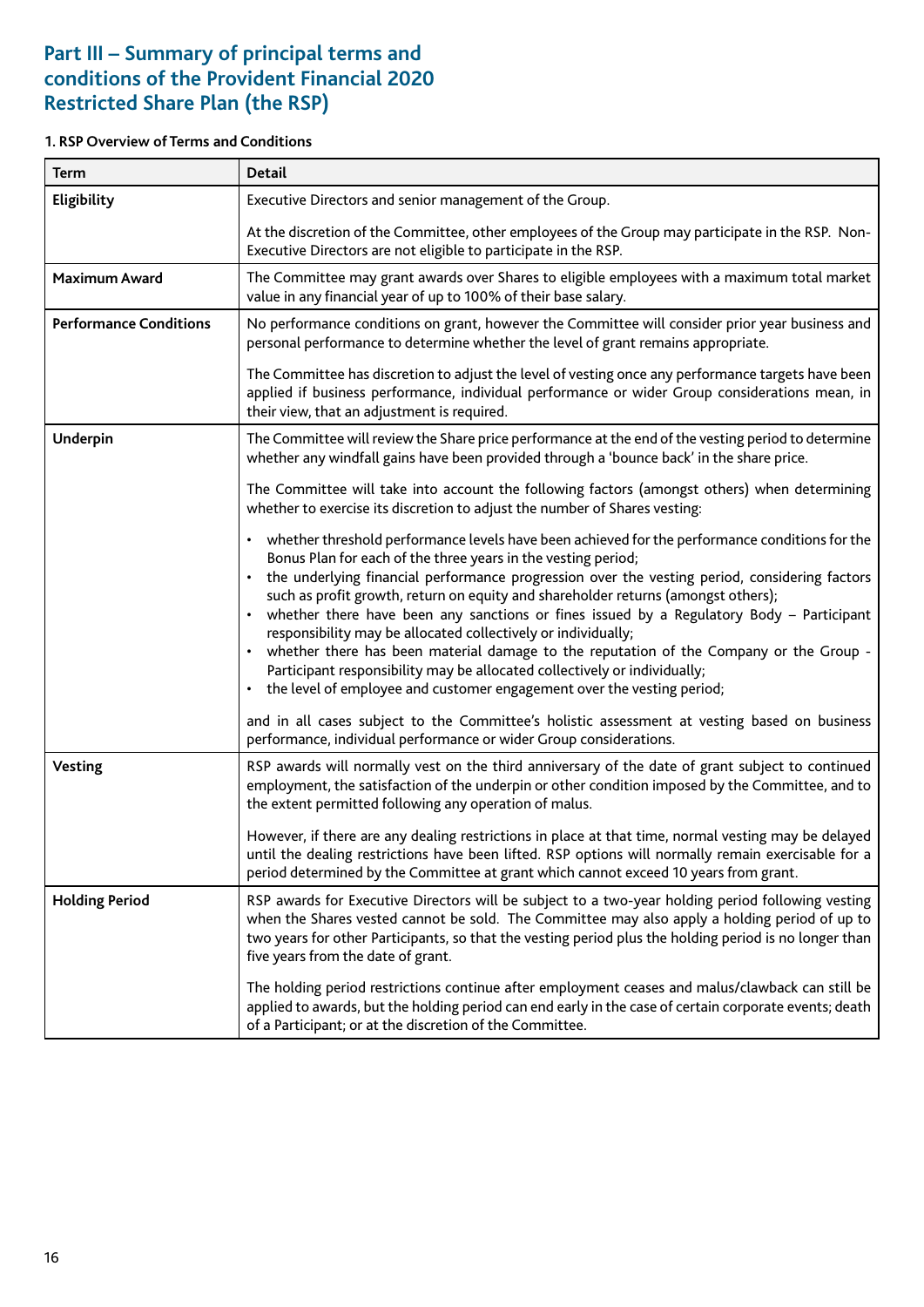| <b>Term</b>                    | <b>Detail</b>                                                                                                                                                                                                                                                                                                                                                                                                                                                                                                                                                                                                                                                                                                                                                                                                                                                                     |
|--------------------------------|-----------------------------------------------------------------------------------------------------------------------------------------------------------------------------------------------------------------------------------------------------------------------------------------------------------------------------------------------------------------------------------------------------------------------------------------------------------------------------------------------------------------------------------------------------------------------------------------------------------------------------------------------------------------------------------------------------------------------------------------------------------------------------------------------------------------------------------------------------------------------------------|
| <b>Cessation of Employment</b> | For the Year of Cessation<br>Good leavers: an award will normally be granted but pro-rated for the period worked during the<br>financial year.                                                                                                                                                                                                                                                                                                                                                                                                                                                                                                                                                                                                                                                                                                                                    |
|                                | Other leavers: No awards will be grated for year of cessation.                                                                                                                                                                                                                                                                                                                                                                                                                                                                                                                                                                                                                                                                                                                                                                                                                    |
|                                | Discretion: The Committee has discretion to determine:                                                                                                                                                                                                                                                                                                                                                                                                                                                                                                                                                                                                                                                                                                                                                                                                                            |
|                                | • that a participant is a good leaver. It is the Committee's intention to only use this discretion in<br>circumstances where there is an appropriate business case which will, in the case of the Executive<br>Directors, be explained in full to Shareholders;<br>whether to time pro-rate. The Committee's normal policy is that it will pro-rate. It is the<br>Committee's intention to use discretion to not pro-rate in circumstances where there is an<br>appropriate business case which will be explained in full to Shareholders;<br>whether the award will vest on the date of cessation or the original vesting date. The Committee<br>will make its determination based amongst other factors on the reason for the cessation of<br>employment.                                                                                                                       |
|                                | <b>Subsisting Awards</b>                                                                                                                                                                                                                                                                                                                                                                                                                                                                                                                                                                                                                                                                                                                                                                                                                                                          |
|                                | Good leavers: awards will be time pro-rated, vest on their original vesting dates subject to the<br>applicable conditions and remain subject to the holding period.                                                                                                                                                                                                                                                                                                                                                                                                                                                                                                                                                                                                                                                                                                               |
|                                | Other leavers: unvested awards will be forfeited on cessation of employment. Vested awards will<br>remain subject to the holding period.                                                                                                                                                                                                                                                                                                                                                                                                                                                                                                                                                                                                                                                                                                                                          |
|                                | Discretion: The Committee has discretion to determine:                                                                                                                                                                                                                                                                                                                                                                                                                                                                                                                                                                                                                                                                                                                                                                                                                            |
|                                | • that a participant is a good leaver. It is the Committee's intention to only use this discretion in<br>circumstances where there is an appropriate business case which will, in the case of the Executive<br>Directors, be explained in full to Shareholders;<br>• whether to time pro-rate. The Committee's normal policy is that it will pro-rate. The Committee<br>will determine whether to pro-rate based on the circumstances of the departure;<br>whether the awards vest on the date of cessation or the original vesting date. The Committee<br>$\bullet$<br>will make its determination based amongst other factors on the reason for the cessation of<br>employment;<br>• whether the holding period for awards applies in part or in full. The Committee will make its<br>determination based on the reason for the cessation of employment, amongst other factors. |
| <b>Good Leaver</b>             | A good leaver reason is defined as cessation in the following circumstances:-                                                                                                                                                                                                                                                                                                                                                                                                                                                                                                                                                                                                                                                                                                                                                                                                     |
|                                | death;<br>ill-health;<br>injury or disability;<br>retirement with the agreement of the employing Group company;<br>employing company ceasing to be a Group company;<br>transfer of employment to a company which is not a Group company; and<br>at the discretion of the Committee (as described above).<br>Cessation of employment in circumstances other than those set out above is cessation for other<br>reasons.                                                                                                                                                                                                                                                                                                                                                                                                                                                            |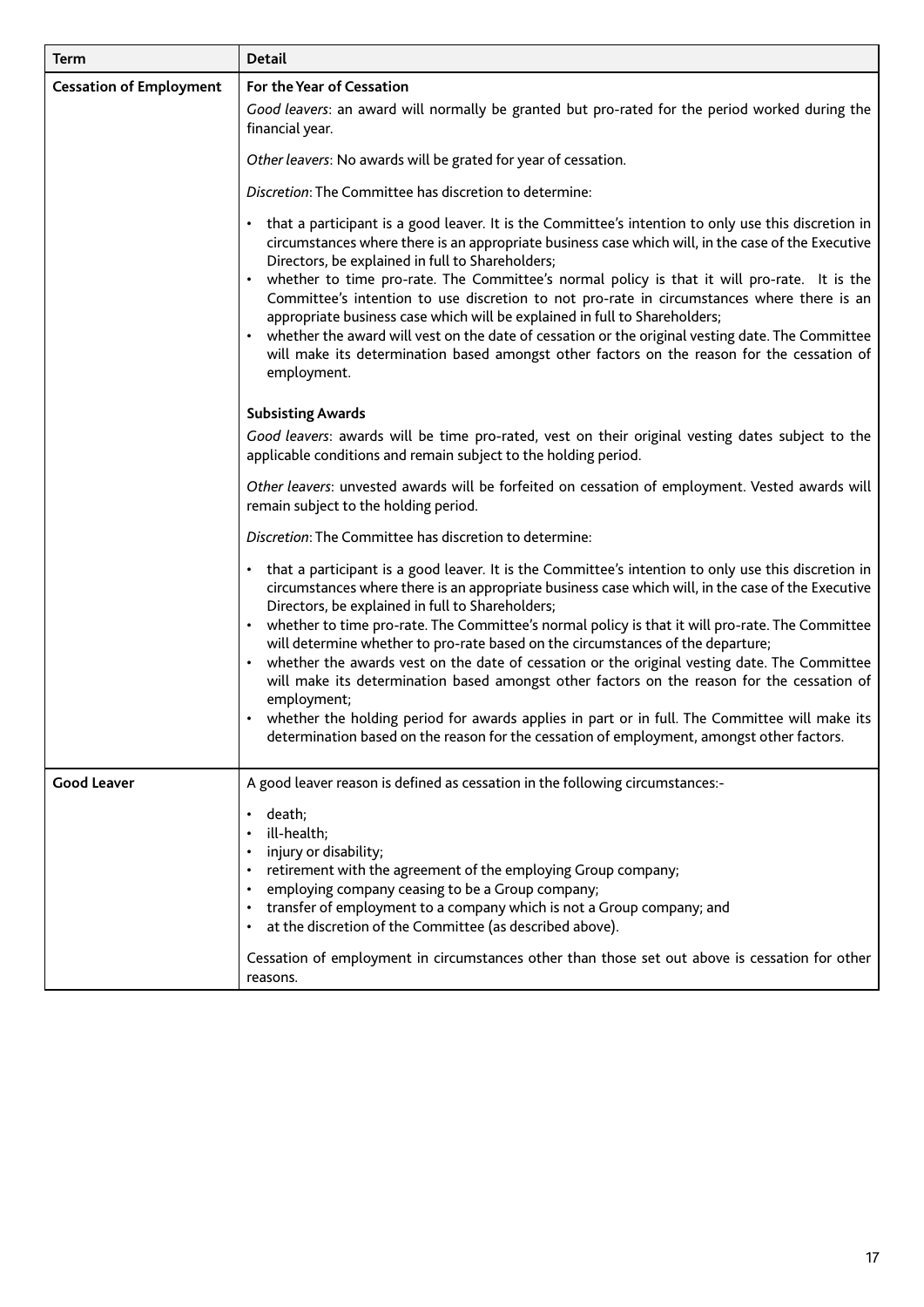| <b>Term</b>              | <b>Detail</b>                                                                                                                                                                                                                                                                                    |  |
|--------------------------|--------------------------------------------------------------------------------------------------------------------------------------------------------------------------------------------------------------------------------------------------------------------------------------------------|--|
| <b>Change of Control</b> | For the Year of the Change of Control                                                                                                                                                                                                                                                            |  |
|                          | Awards will normally be granted but pro-rated to the date of the change of control.                                                                                                                                                                                                              |  |
|                          | Discretion: The Committee has discretion to determine whether to time pro-rate. The Committee's<br>normal policy is that it will pro-rate. It is the Committee's intention to use discretion to not pro-rate<br>in circumstances where there is an appropriate business case.                    |  |
|                          | Subsisting Awards                                                                                                                                                                                                                                                                                |  |
|                          | The awards will vest on the date of the change of control pro-rated for time and taking into account<br>any applicable conditions. The holding period will not apply.                                                                                                                            |  |
|                          | Discretion: The Committee has discretion to determine whether:                                                                                                                                                                                                                                   |  |
|                          | the satisfaction of awards should be in cash or Shares or a combination of both;<br>to pro-rate awards on change of control. The Committee's normal policy is that it will pro-rate.<br>The Committee will determine whether to pro-rate based on the circumstances of the change of<br>control. |  |

## **2. Operation of the RSP**

## **Operation**

The Committee supervises the operation of the Plan and has discretion to make awards at any time where they consider appropriate. No awards will be granted during a Close Period.

## **Grants of awards**

Awards may normally only be granted during the 42 days beginning on: (i) the date of Shareholder approval of the Plan; (ii) the day after the announcement of the Company's results; (iii) any day on which the Committee determines that circumstances are sufficiently exceptional to justify the grant of the Share award at that time; or (iv) the day after the lifting of any dealing restrictions. Awards can be in the form of options over Shares ("Options") or a conditional right to acquire Shares ("Conditional Share Awards"). It is currently intended that no consideration is payable by Participants to receive an award and that Participants will make either a nominal or nil payment for the vesting of Conditional Share Awards or exercise of an Option, as determined by the Committee although the rules allow the Committee to set a grant or award price.

## **Dilution**

The Plan may operate over new issue Shares, treasury Shares or Shares purchased in the market.

The rules of the Plan provide that, in any rolling 10 year period (i) not more than 10% of the Company's issued Shares may be issued under the Plan and under any other employees' share scheme operated by the Company; and (ii) not more than 5% of the Company's Shares may be issued under the Plan and under any other executive share scheme adopted by the Company. Shares issued out of treasury under the Plan will count towards these limits for so long as this is required under institutional shareholder guidelines. In addition, awards which are renounced, or lapse shall be disregarded for the purposes of these limits.

## **Dividend Equivalents**

The Committee may decide that awards under the Plan will include a payment (normally in additional Shares but may be in cash) equal in value to any dividends that would have been paid on the Shares which vest under an award by reference to the period between the time when the relevant award was granted and the time when the relevant award vested. This amount may assume the reinvestment of dividends and exclude or include special dividends or dividends in specie, at the discretion of the Committee. The Committee has discretion to use a different method to calculate the value of dividends.

#### **Malus and clawback**

Malus provisions apply to all elements of the Plan. Malus is the adjustment of unvested awards because of the occurrence of one or more circumstances. The adjustment may result in the value being reduced to nil.

Clawback is the recovery of vested awards or payments under the Plan as a result of the occurrence of one or more circumstances. Clawback may apply to all or part of a Participant's award or payment under the Plan and may be effected, among other means, by requiring the transfer of Shares, payment of cash or reduction of awards or bonuses.

The circumstances in which malus and clawback could apply are as follows:

- discovery of a material misstatement resulting in an adjustment in the audited accounts of the Group or any Group company;
- the assessment of any vesting condition or condition in respect of an award under the Plan was based on error, or inaccurate or misleading information;
- the discovery that any information used to determine the award was based on error, or inaccurate or misleading information;
- action or conduct of a Participant which amounts to fraud or gross misconduct;
- events or the behaviour of a Participant have led to the censure of a Group Company by a regulatory authority or have had a significant detrimental impact on the reputation of any Group Company provided that the Committee is satisfied that the relevant Participant was responsible for the censure or reputational damage and that the censure or reputational damage is attributable to the Participant;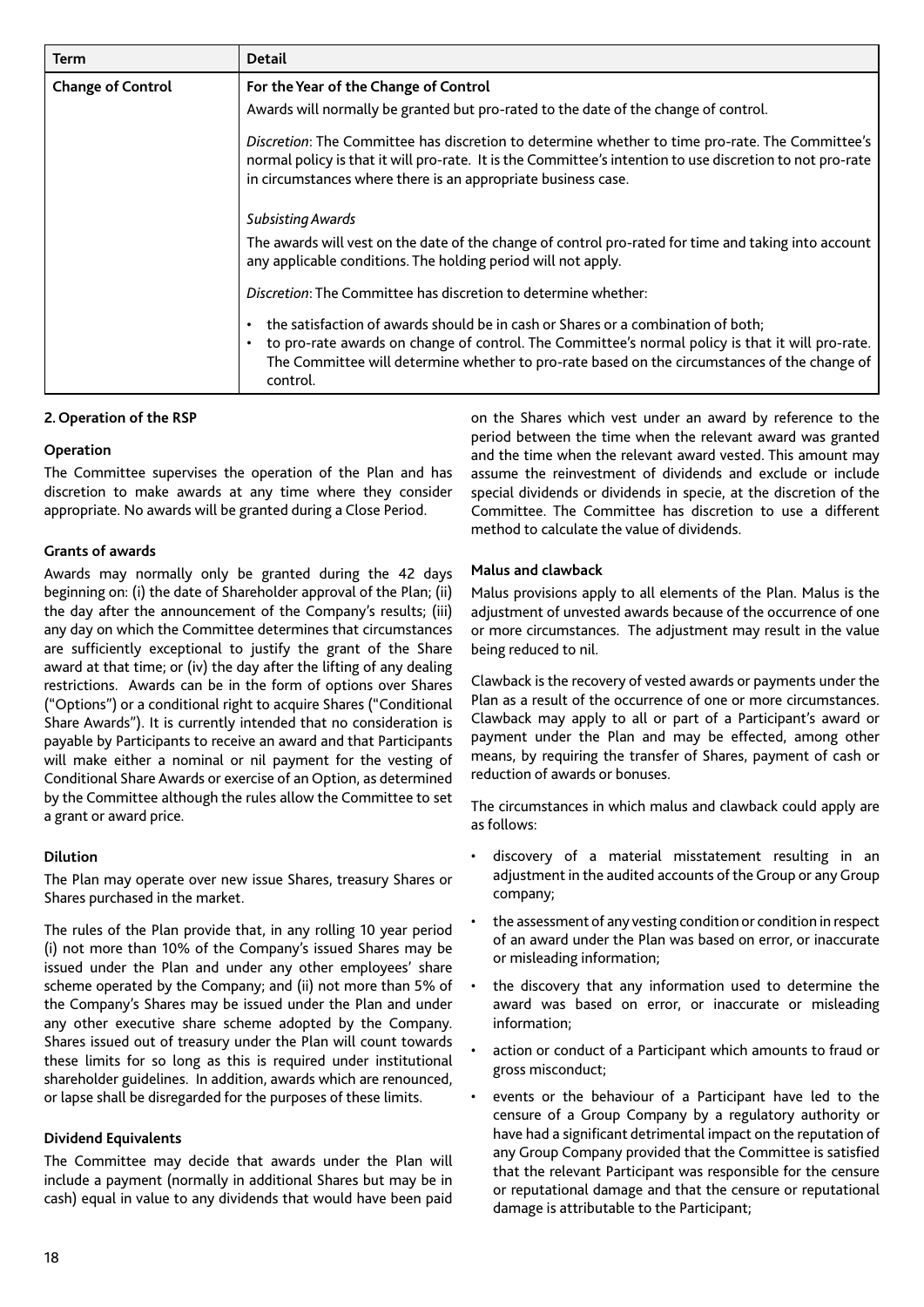- failure of risk management including but not limited to a material breach of risk appetite and regulatory standards;
- material downturn in business performance as determined by the Committee; or
- corporate failure where the Participant is in whole or in part responsible.

The following sets out the periods during which malus and clawback may be effected:

- Malus within 5 years of the award date.
- Clawback  $-$  2 years following the fifth anniversary of the award date.

The total malus and clawback period may be extended to 10 years where there is an ongoing internal or regulatory investigation.

## **Taxation**

The vesting and exercise of awards are conditional upon the Participant paying any taxes due.

Allotment and Transfer of Shares

Shares allotted by the Company or transferred by the trustee of the Company's employee trust will not rank for dividends payable if the record date for the dividend falls before the date on which the Shares are acquired by the Participant. An application will be made for the admission of the new Shares to be issued to the Official List of, and to trading on, the London Stock Exchange plc's main market for listed securities following the vesting and/ or exercise of awards.

## **Variation of Share Capital**

On a variation of the capital of the Company or in the event of a demerger or other distribution, special dividend or distribution, the number of Shares subject to awards and their terms and conditions may be adjusted in such manner as the Committee determines is appropriate.

## **Duration**

The Plan will operate for a period of ten years from the date of approval by Shareholders. The Committee may not grant awards under the Plan after the tenth anniversary of approval.

## **Amendments**

Amendments to the rules of the Plan may be made at the discretion of the Committee.

Prior Shareholder approval is generally required for amendments to the advantage of Participants which are made to the provisions relating to eligibility, individual or overall limits, the basis for determining the entitlement to, and the terms of, awards under the Plan, the adjustments that may be made in the event of any variation to the Share capital of the Company and/or the rule relating to such prior approval except for amendments which are of a minor nature and benefit the administration of the Plan or are necessary or desirable in order to take account of a change in legislation or maintain favourable tax, exchange control or regulatory treatment for Participants, the Company or any Group company.

No change to subsisting awards to the material disadvantage of a Participant can normally be made except as a result of a legal or regulatory requirement or where Participants are notified of

such amendment and the majority of Participants approve such amendment.

## **General**

Shares acquired and awards and any other rights granted pursuant to the Plan are non-pensionable.

## **Non-Transferability of Awards**

Awards are not transferable, except in the case of a Participant for whom a trustee is acting, in which case the trustee will be able to transfer the benefit to the Participant or by will or the laws of inheritance and distribution.

## **Alternative Settlement**

At its discretion, the Committee may decide to satisfy awards with a payment in cash equal to any gain that a Participant would have made had the relevant award been satisfied with Shares.

## **Rights attaching to Shares**

Shares issued and/or transferred under the Plan will not confer any rights on any Participant until the relevant award has vested or the relevant Option has been exercised and the Participant has received the underlying Shares. Any Shares allotted when an Option is exercised or an award vests will rank equally with Shares then in issue (except for rights arising by reference to a record date prior to their issue).

## **Overseas plans**

The Committee may, at any time, establish further plans based on the Plan for overseas territories. Any such plan shall be similar to the Plan, as relevant, but modified to take account of local tax, exchange control or securities laws. Any Shares made available under such further overseas plans must be treated as counting against the limits on individual and overall participation under the Plan.

## **Employee Trust**

The Company may use the existing discretionary employee benefit trust, The Provident Financial Employee Benefit Trust (the "EBT") which includes any successor trust set up in connection with the Company's employee share schemes), to meet obligations under the Plan. The trustee of the EBT has full discretion on how to apply the trust fund (subject to recommendations from the Committee). The Company will be able to fund the EBT to acquire Shares in the market and/or to subscribe for Shares at nominal value in order to satisfy awards granted under the Plan. Any Shares issued to the EBT to satisfy Plan awards will be treated as counting towards the dilution limits that apply to the Plan. For the avoidance of doubt, any Shares acquired by the EBT in the market will not count towards these limits. In addition, unless prior Shareholder approval is obtained, the EBT will not hold more than 5% of the issued share capital of the Company at any one time (other than for the purposes of satisfying awards of Shares that it has granted).

*Note: This Part III summarises the main features of the Plan, but does not form part of the Plan Rules, and should not be taken as affecting the interpretation of the detailed terms and conditions constituting the Plan Rules. The Directors reserve the right, up to the time of the General Meeting to make such amendments and additions to the Plan Rules as they consider necessary or desirable, provided that such amendments and additions do not conflict in any material respect with the summary set out in this Part III of the Circular.*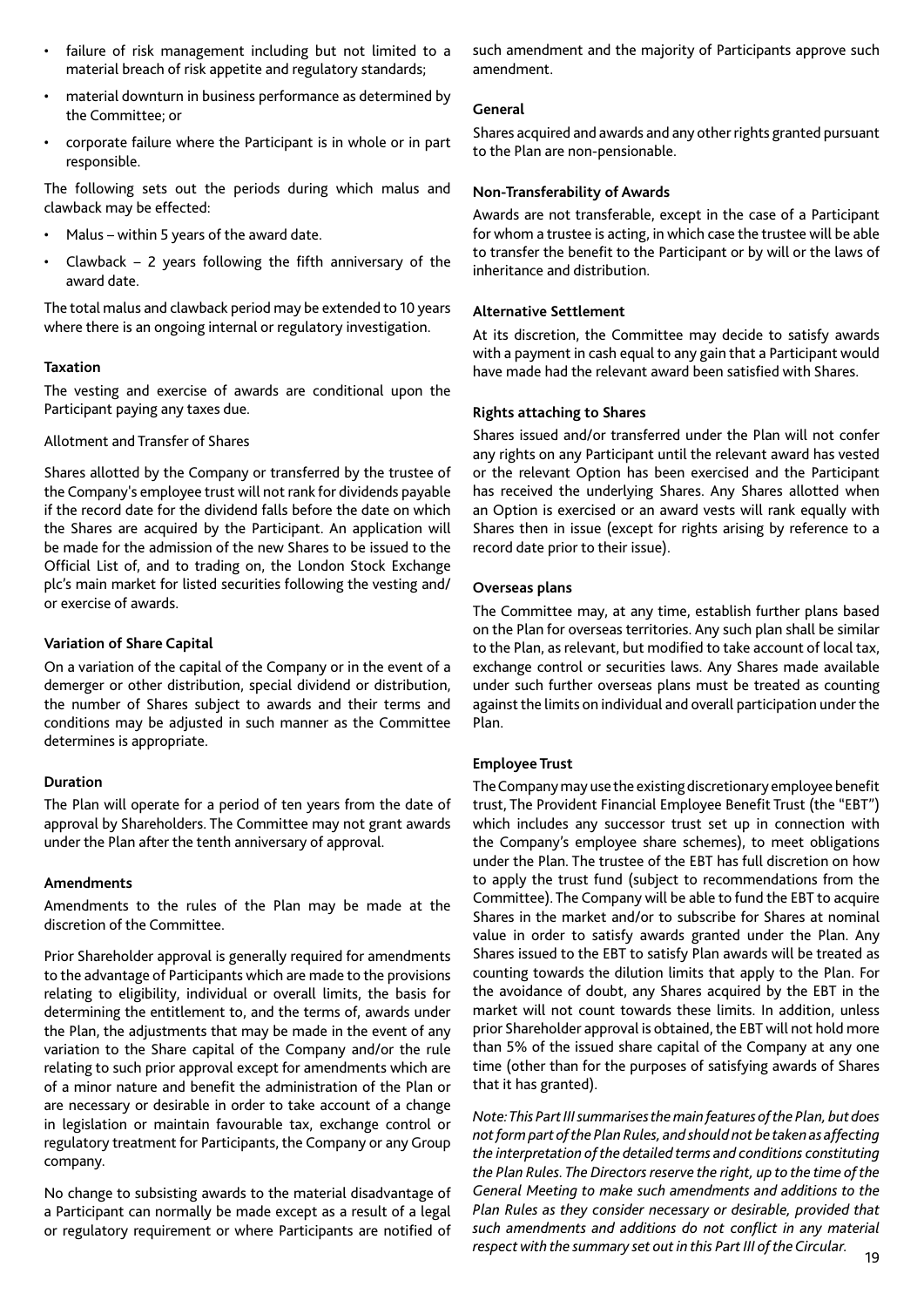## **Part IV – New Directors' Remuneration Policy**

This section of the Circular sets out the Company's New Policy on remuneration for Executive and Non-Executive Directors, to be approved by Shareholders at the General Meeting on 3 November 2020. Once approved, the New Policy may operate for up to three years.

The New Policy has been prepared in accordance with the requirements of the UK's Companies Act 2006 (the Act) and Schedule 8 of the Large and Medium Sized Companies and Groups (Accounts and Reports) (Amendment) Regulations 2013 (the Regulations), the Listing Rules of the UK Listing Authority and the UK Corporate Governance Code (the "Code").

The Committee has built in a degree of flexibility to ensure the practical application of the New Policy. Where such discretion is reserved, the extent to which it may be applied is described. The purpose of the New Policy remains to attract, retain and motivate the Group's leaders and ensure they are focused on delivering business priorities within a framework designed to promote the long-term success of Provident Financial, aligned with Shareholder interests.

Changes in the New Policy from the current policy

The following table sets out the material changes and the rationale:

| Element                                            | <b>Changes to Policy</b>                                                                                                                                                                                                                                                                                                                                  | Rationale                                                                                                                                                                                                                                                                                                                                                                                                                                                                                                                                                                                                                                                                                                                      |
|----------------------------------------------------|-----------------------------------------------------------------------------------------------------------------------------------------------------------------------------------------------------------------------------------------------------------------------------------------------------------------------------------------------------------|--------------------------------------------------------------------------------------------------------------------------------------------------------------------------------------------------------------------------------------------------------------------------------------------------------------------------------------------------------------------------------------------------------------------------------------------------------------------------------------------------------------------------------------------------------------------------------------------------------------------------------------------------------------------------------------------------------------------------------|
| Pension                                            | Pension contribution for new Executive<br>Directors aligned with employee contribution<br>of currently 10% of base salary. CFO<br>contribution already at 10%; the CEO<br>contribution will be aligned with the employee<br>contribution from 31 December 2022.                                                                                           | Brings provision in line with the Code and corporate<br>governance best practice.                                                                                                                                                                                                                                                                                                                                                                                                                                                                                                                                                                                                                                              |
| <b>Bonus Plan</b>                                  | A reduction in the maximum bonus potential<br>from 175% to 150% of base salary.                                                                                                                                                                                                                                                                           | This reflects an overall deleveraging of the remuneration for<br>the Executive Directors; see the Letter of the Chair of the<br>Committee for more details (See pages 6 to 11.)                                                                                                                                                                                                                                                                                                                                                                                                                                                                                                                                                |
| Long-term<br>incentives                            | Introduction of the Provident Financial 2020<br>Restricted Share Plan (the "RSP") to replace<br>the current Provident Financial Long-Term<br>Incentive Scheme 2015.                                                                                                                                                                                       | Simplifies long-term incentive arrangements and addresses<br>challenges set out in the Letter of the Chair of the Committee<br>(See pages 6 to 11.)                                                                                                                                                                                                                                                                                                                                                                                                                                                                                                                                                                            |
| Introduction<br>of variable<br>remuneration cap    | Maximum variable remuneration per annum<br>is fixed at 200% of Fixed Remuneration for<br>the relevant year.                                                                                                                                                                                                                                               | Under CRD V and the relevant PRA Remuneration Rules,<br>banks and other institutions that are subject to CRD V<br>are, as a basic rule, prevented from paying Material Risk<br>Takers an amount of variable remuneration that is more<br>than 100% of their Fixed Remuneration. However, the<br>rules permit these institutions to pay such staff an amount<br>of variable remuneration that is up to 200% of their fixed<br>remuneration where shareholder approval is obtained.<br>Shareholders are therefore being asked for approval, which<br>would give Provident Financial the flexibility to pay variable<br>remuneration to its Material Risk Takers of up to a maximum<br>limit of 200% of their fixed remuneration. |
| Post-cessation<br>shareholding<br>requirements     | Formal post-cessation employment for full<br>in-employment requirement for 2 years<br>following cessation.                                                                                                                                                                                                                                                | Ensures Executive Directors focus on long-term sustainable<br>performance and extends the length of alignment between<br>management and Shareholders.                                                                                                                                                                                                                                                                                                                                                                                                                                                                                                                                                                          |
| Malus & clawback                                   | failure.                                                                                                                                                                                                                                                                                                                                                  | Provisions expanded to refer specifically To bring the provisions further in line with best practice and<br>to risk management failure and corporate regulations applicable in the financial service sector.                                                                                                                                                                                                                                                                                                                                                                                                                                                                                                                   |
| Introduction<br>of a Role Based<br>Allowance (RBA) | The introduction of an RBA has been required<br>because of CRD V with the associated<br>restrictions on the ratio of fixed remuneration<br>to variable remuneration. Previously the<br>Company was able to disapply this restriction<br>on the basis of proportionality under the<br>previous iteration of the Capital Requirements<br>Directive, CRD IV. | To bring the New Policy in line with the regulations applicable<br>in the financial service sector.                                                                                                                                                                                                                                                                                                                                                                                                                                                                                                                                                                                                                            |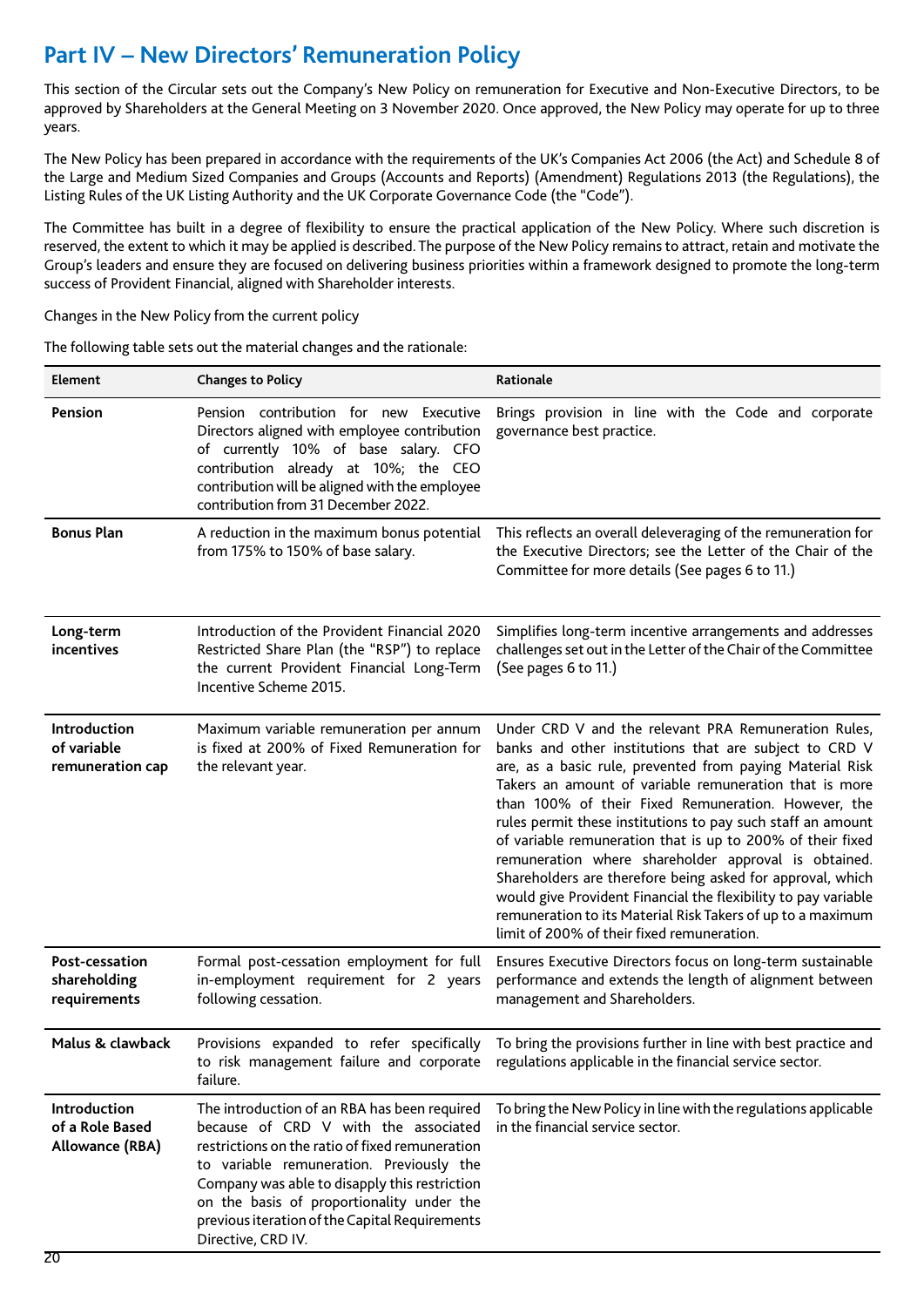## **Considerations when setting the New Policy**

In setting the remuneration policy for the Executive Directors and senior management, the Committee takes into account the following:

- The need to maintain a clear link between the overall reward policy and the specific performance of the Group;
- The need to achieve alignment to the business strategy both in the short- and long-term;
- The requirement for remuneration to be competitive, with a significant proportion dependent on risk-assessed performance targets;
- The responsibilities of each individual's role and their individual experience and performance;
- The need to attract, retain and motivate Executive Directors and senior management when determining remuneration packages, including an appropriate proportion of fixed and variable pay;
- The need to be compliant with the regulatory framework applicable to the Group;
- Pay and benefits practice and employment conditions both within the Group as a whole and within the sector in which it operates; and
- Periodic external comparisons to examine current market trends and practices and equivalent roles in companies of similar size, business complexity and geographical scope.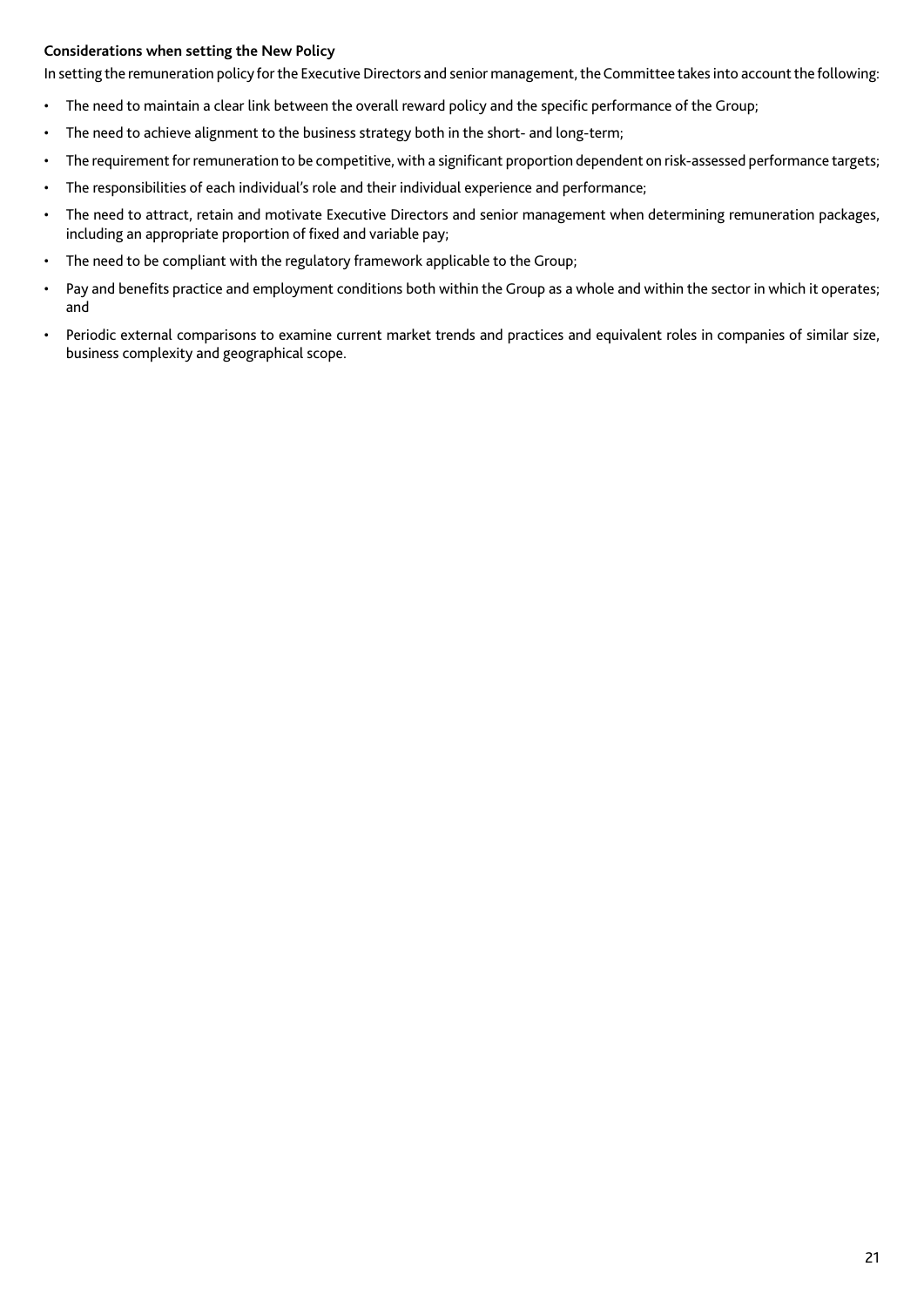## **Directors' Remuneration Policy Table**

| Element and link to<br>strategy                                                                                                                                                    | Operation                                                                                                                                                                                                                                                                                                                                                                                                                                                                                                                                                                                                   | <b>Maximum</b>                                                                                                                                                                                                                                                                                                                                                                                                                                                                                                                                                                                                                                                                                                                                               | Performance conditions and<br>recovery provisions                                                                                      |
|------------------------------------------------------------------------------------------------------------------------------------------------------------------------------------|-------------------------------------------------------------------------------------------------------------------------------------------------------------------------------------------------------------------------------------------------------------------------------------------------------------------------------------------------------------------------------------------------------------------------------------------------------------------------------------------------------------------------------------------------------------------------------------------------------------|--------------------------------------------------------------------------------------------------------------------------------------------------------------------------------------------------------------------------------------------------------------------------------------------------------------------------------------------------------------------------------------------------------------------------------------------------------------------------------------------------------------------------------------------------------------------------------------------------------------------------------------------------------------------------------------------------------------------------------------------------------------|----------------------------------------------------------------------------------------------------------------------------------------|
| Salary                                                                                                                                                                             |                                                                                                                                                                                                                                                                                                                                                                                                                                                                                                                                                                                                             |                                                                                                                                                                                                                                                                                                                                                                                                                                                                                                                                                                                                                                                                                                                                                              |                                                                                                                                        |
| of<br>recruitment<br>support<br>retention<br>and<br>of<br>Executive<br>Directors<br>with<br>the<br>necessary<br>experience<br>and<br>expertise to deliver the<br>Group's strategy. | Provides a base level An Executive Director's base<br>remuneration to salary is set on appointment<br>and reviewed annually or when<br>there is a change in position or<br>responsibility.<br>When<br>determining<br>an<br>appropriate level of base salary,<br>the Committee considers:<br>• pay increases for other<br>employees;<br>practices<br>• remuneration<br>within the Group;<br>• any change in scope, role and<br>responsibilities;<br>• the general<br>performance<br>of the Group and each<br>individual;<br>• the experience of the relevant<br>director; and<br>• the economic environment. | The Committee ensures that<br>maximum base salary levels are<br>positioned in line with companies<br>of a similar size to Provident<br>Financial and validated against an<br>appropriate comparator group, so<br>that they are competitive against<br>the market.<br>The Committee intends to review<br>the comparators each year and<br>will add or remove companies<br>from the groups as it considers<br>appropriate.<br>In general, base salary increases<br>for Executive Directors will be<br>in line with the increase for<br>employees.<br>However,<br>larger<br>increases may be offered if there<br>is a material change in the size<br>and responsibilities of the role<br>(which covers significant changes<br>in Group size and/or complexity). | A broad assessment of individual<br>and business performance is used<br>as part of the salary review.<br>No recovery provisions apply. |
|                                                                                                                                                                                    | Individuals who are recruited<br>or promoted to the Board<br>may, on occasion, have their<br>salaries set below the targeted<br>policy level until they become<br>established in their role. In such<br>cases subsequent increases in<br>base salary may be higher than<br>the general rises for employees<br>until the target positioning is<br>achieved.                                                                                                                                                                                                                                                  | The Company will set out in the<br>section headed Implementation<br>of Remuneration Policy, in the<br>following financial year, the<br>salaries for that year for each of<br>the Executive Directors.                                                                                                                                                                                                                                                                                                                                                                                                                                                                                                                                                        |                                                                                                                                        |
| Role Based Allowance ("RBA")                                                                                                                                                       |                                                                                                                                                                                                                                                                                                                                                                                                                                                                                                                                                                                                             |                                                                                                                                                                                                                                                                                                                                                                                                                                                                                                                                                                                                                                                                                                                                                              |                                                                                                                                        |

with the role, skills the form of Shares. and experience of the<br>Executive Directors Executive and to maintain a competitive total r e m u n e r a t i o n package reflecting an appropriate mix of fixed and variable pay in line with regulatory requirements.

To deliver a level of RBAs are non-pensionable fixed pay required to and will be released in equal be commensurate instalments over three years in

The maximum value of an RBA for an individual is 25% of base salary.

It should be noted that currently it is only proposed that the CEO will have an RBA of 15% of base salary. Linked to base salary (see above).

No recovery provisions apply.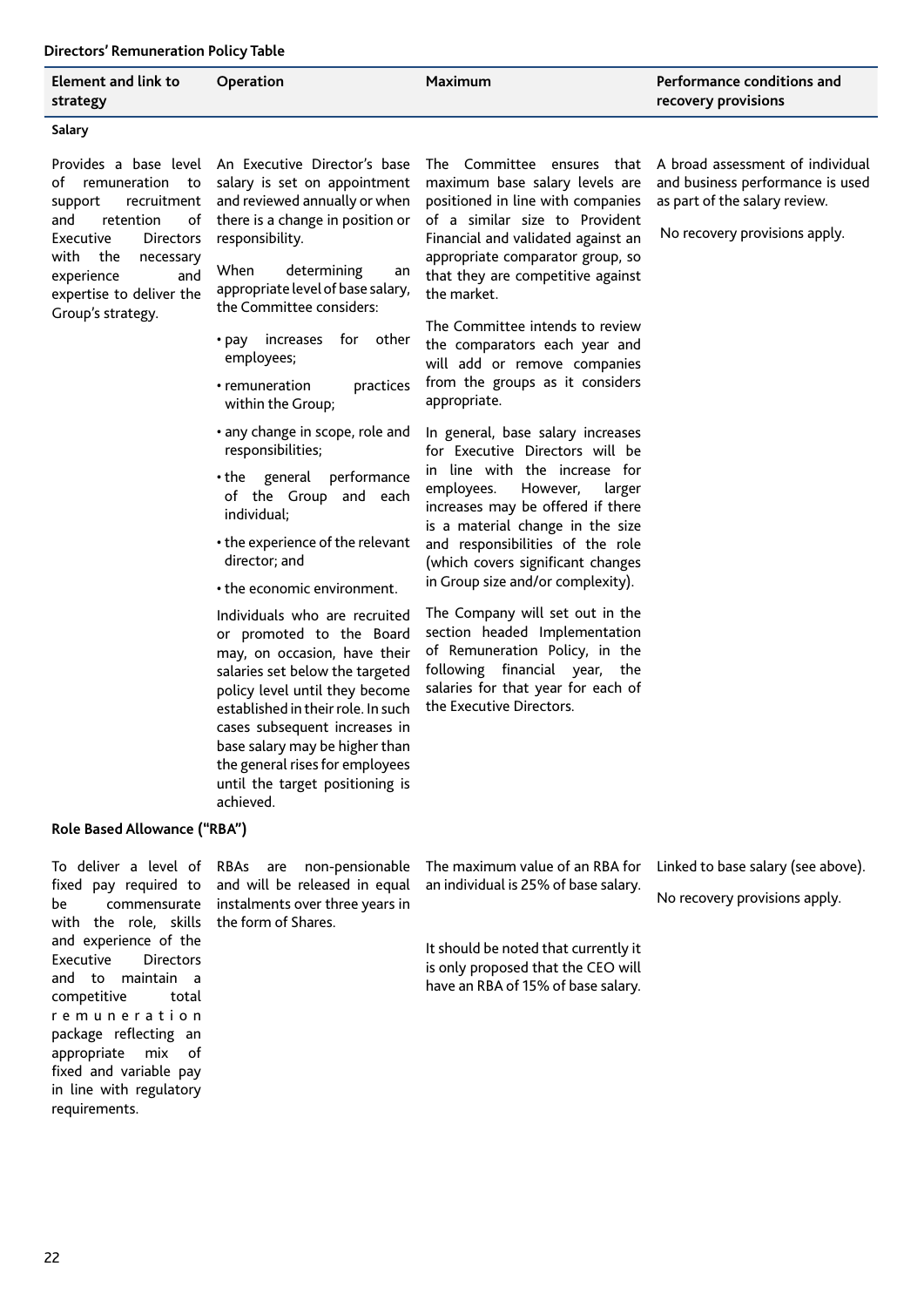| Element and link to<br>strategy                                        | Operation                                                                                                                                                                                                                                                                                                                                                                                                                                                                                  | <b>Maximum</b>                                                                                                                                                                                                       | Performance conditions and<br>recovery provisions         |
|------------------------------------------------------------------------|--------------------------------------------------------------------------------------------------------------------------------------------------------------------------------------------------------------------------------------------------------------------------------------------------------------------------------------------------------------------------------------------------------------------------------------------------------------------------------------------|----------------------------------------------------------------------------------------------------------------------------------------------------------------------------------------------------------------------|-----------------------------------------------------------|
| Pension                                                                |                                                                                                                                                                                                                                                                                                                                                                                                                                                                                            |                                                                                                                                                                                                                      |                                                           |
| Provides a fair level of<br>pension provision for all<br>employees.    | The<br>Company<br>provides<br>contribution<br>pension<br>a<br>that<br>is<br>fair,<br>allowance<br>competitive and in line with<br>corporate governance<br>best<br>practice.                                                                                                                                                                                                                                                                                                                | The maximum value of the<br>pension contribution allowance<br>for newly appointed Executive<br>Directors will be aligned to that<br>of the wider workforce (currently<br>10% per annum).                             | performance or recovery<br>No l<br>provisions applicable. |
|                                                                        | Pension contributions will be<br>a non-consolidated allowance<br>and will not impact any<br>incentive calculations.                                                                                                                                                                                                                                                                                                                                                                        | The pension contribution for<br>incumbent Executive Directors will<br>be aligned with that of the wider<br>workforce from 31 December<br>2022.                                                                       |                                                           |
|                                                                        |                                                                                                                                                                                                                                                                                                                                                                                                                                                                                            | The Company will set out in the<br>section headed Implementation<br>of Remuneration Policy, in the<br>following financial year the<br>pension contributions for that<br>year for each of the Executive<br>Directors. |                                                           |
| <b>Benefits</b>                                                        |                                                                                                                                                                                                                                                                                                                                                                                                                                                                                            |                                                                                                                                                                                                                      |                                                           |
| <b>Provides</b><br>market<br>a<br>standard<br>level<br>of<br>benefits. | <b>Benefits</b><br>include<br>market<br>standard benefits.<br>The Committee recognises<br>the need to maintain suitable<br>flexibility in the benefits<br>provided to ensure it is able<br>support the<br>objective<br>to<br>of attracting and retaining<br>personnel in order to deliver<br>the Group strategy. Additional<br>benefits which are available to<br>other employees on broadly<br>similar terms may therefore<br>be offered such as relocation<br>allowances on recruitment. | The maximum is the cost of No<br>providing the relevant benefits<br>which includes pension allowance,<br>car allowance, life assurance,<br>permanent health insurance and<br>medical insurance.                      | performance or recovery<br>provisions applicable.         |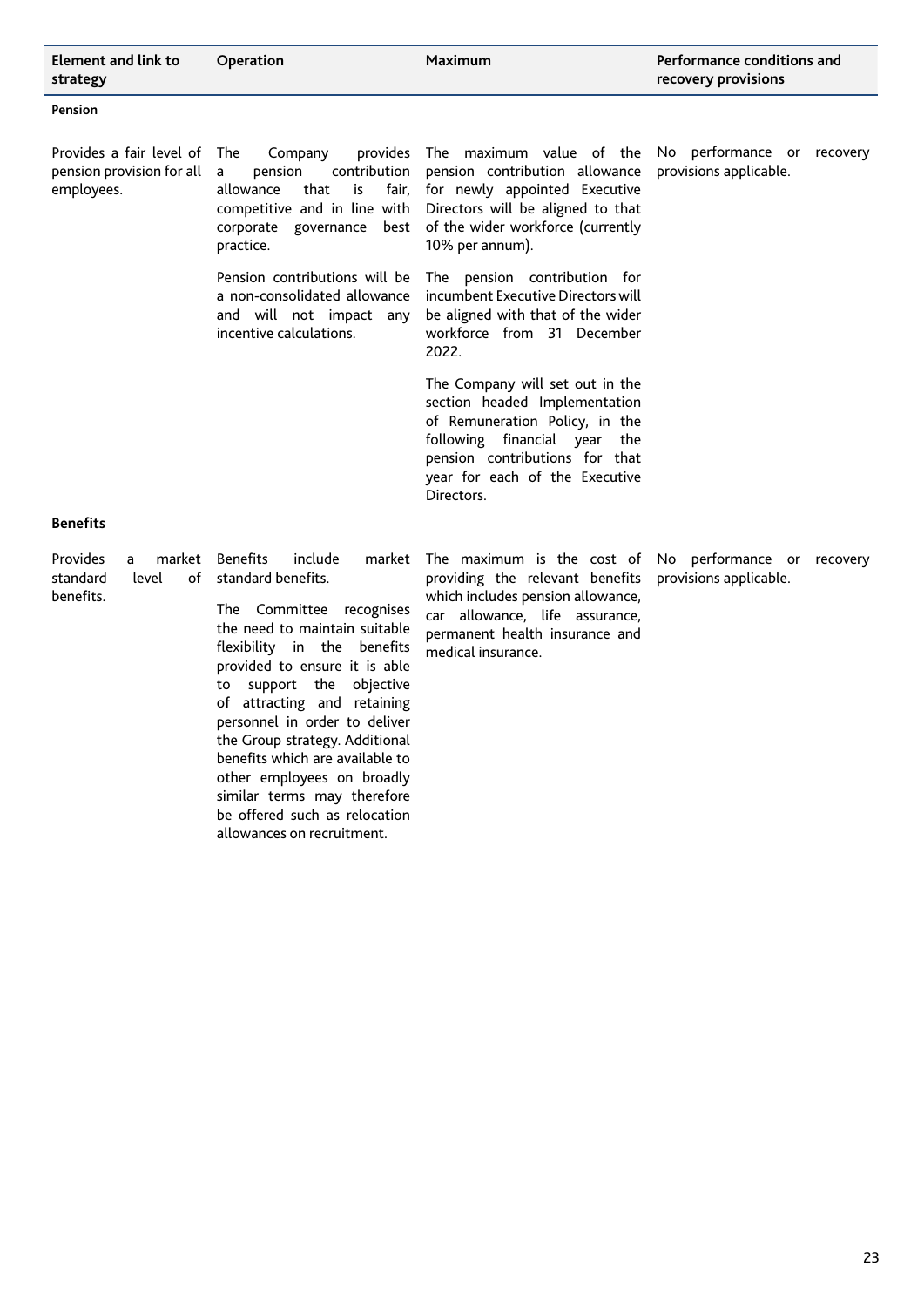**Annual Bonus Plan** 

The Annual Bonus Plan provides a significant incentive to the Executive Directors linked to achievement in delivering goals that are closely aligned with the Company's strategy and the creation of value for Shareholders.

In particular, the Annual Bonus Plan supports the Company's objectives allowing the setting of annual targets based on the businesses' strategic objectives at that time, meaning that a wider range of performance metrics can be used that are relevant and achievable.

The Committee will determine the maximum annual participation in the Annual Bonus Plan for each year, which will not exceed 150% of base salary.

The Company will set out in the section headed Implementation of Remuneration Policy, in the following financial year, the nature of the targets and their weighting for each year.

Details of the performance conditions, targets and their level of satisfaction for the year being reported on will be set out in the Annual Report on Remuneration.

The Committee can determine that part of the bonus earned under the Annual Bonus Plan is provided as an award of Shares under the Deferred Share Bonus Plan element (the "DBP").

The minimum level of deferral is 40% of the bonus; however, the Committee may determine that a greater portion or in some cases the entire bonus be paid in deferred Shares. The main terms of these awards are:

minimum deferral period of three years;

the participant's continued employment at the end of the deferral period unless he/she is a good leaver.

The Committee may award dividend equivalents on awards to the extent that these vest.

The Committee will determine the maximum annual participation in the Annual Bonus Plan for each year, which will not exceed 150% of base salary.

Percentage of bonus maximum earned for levels of performance:

- Threshold up to 25%;
- Target 50%;

• Maximum 100%.

The Annual Bonus Plan is based on a mix of financial and strategic/ operational conditions and is measured over a period of one financial year. The financial measures will account for no less than 50% of the bonus opportunity.

The Committee retains discretion in exceptional circumstances to change performance measures and targets and the weightings attached to performance measures part-way through a performance year if there is a significant and material event which causes the Committee to believe the original measures, weightings and targets are no longer appropriate.

Discretion may also be exercised in cases where the Committee believes that the bonus outcome is not a fair and accurate reflection of business, individual and wider company performance. The exercise of this discretion may result in a downward or upward movement in the amount of bonus earned resulting from the application of the performance measures.

Any adjustments or discretion applied by the Committee will be fully disclosed in the following year's Remuneration Report.

The Committee is of the opinion that given the commercial sensitivity arising in relation to the detailed financial targets used for the annual bonus, disclosing precise targets for the Annual Bonus Plan in advance would not be in shareholder interests. Actual targets, performance achieved, and awards made will be published at the end of the performance periods so shareholders can fully assess the basis for any payouts under the annual bonus.

Both the Annual Bonus Plan and the DBP contain malus provisions. In addition, the Annual Bonus Plan contains clawback provisions.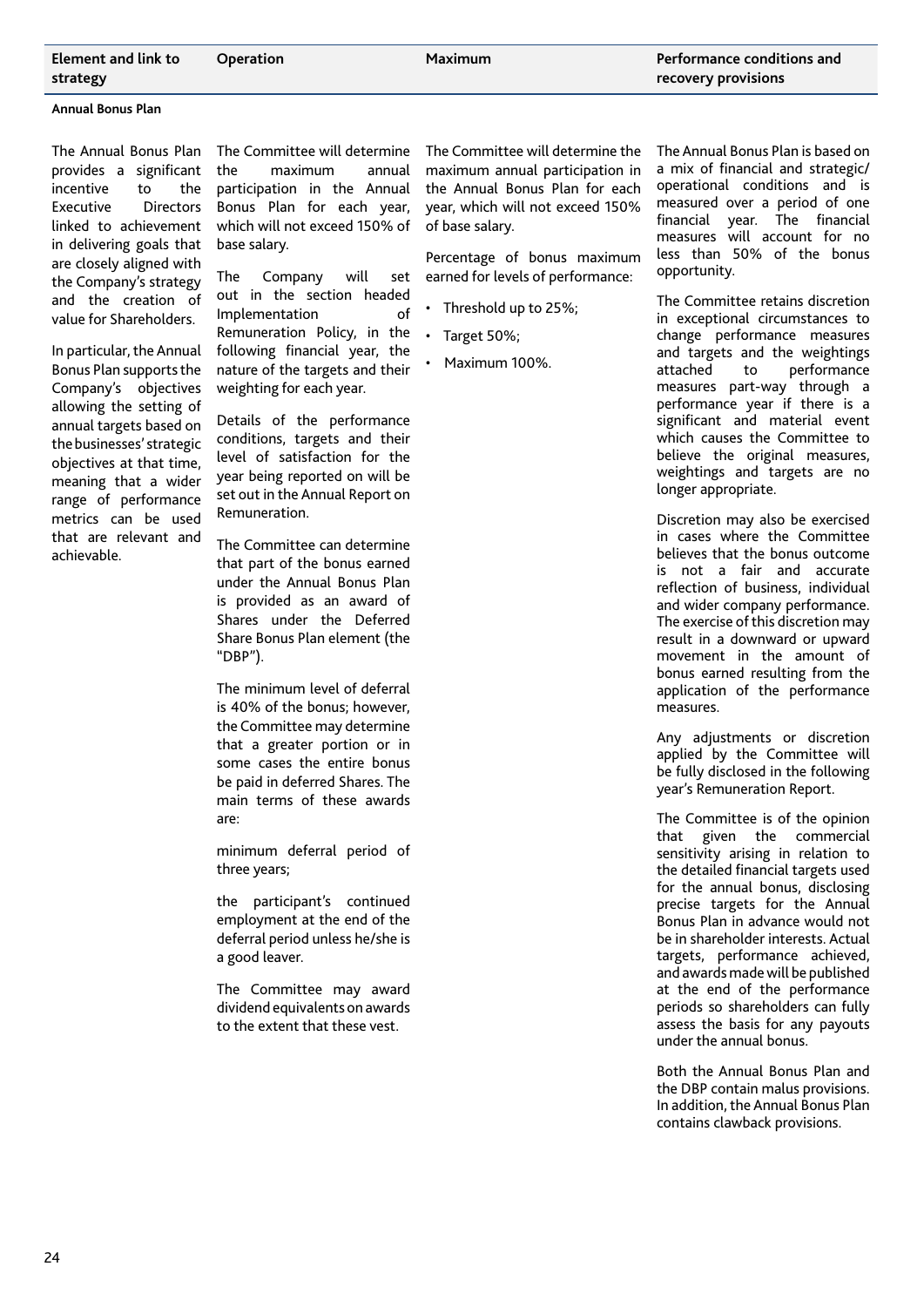**Restricted Share Plan (RSP)**

Awards are designed to incentivise the Executive Directors over the longer-term to successfully implement the Company's strategy.

Awards are granted annually to Executive Directors in the form of conditional awards or options. Awards vest at the end of a three-year period subject to:

• the Executive Director's continued employment at the date of vesting

• the satisfaction of an underpin as determined by the Committee whereby the Committee can adjust vesting for business, individual and wider company performance.

A two-year holding period will apply following the three-year vesting period for all awards granted to the Executive Directors.

Upon vesting, sufficient Shares may be sold to pay tax on the shares.

The Committee may award dividend equivalents on awards to the extent that these vest.

Maximum value of 100% of base salary per annum based on the market value at the date of grant set in accordance with the rules of the RSP.

There are no performance conditions on grant, however the Remuneration Committee will consider prior year business and personal performance to determine whether the level of grant remains appropriate.

No specific performance conditions are required for the vesting of Restricted Shares but there will be an underpin as the Committee will have the discretion to adjust vesting taking into account business, individual and wider company performance.

The Committee will take into account the following factors (amongst others) when determining whether to exercise its discretion to adjust the number of Shares vesting:-

- whether threshold performance levels have been achieved for the performance conditions for the Annual Bonus Plan for each of the three years covered by the vesting period for the restricted shares;
- whether there have been any sanctions or fines issued by a Regulatory Body; participant responsibility may be allocated collectively or individually;
- whether there has been material damage to the reputation of the Company; participant responsibility may be allocated collectively or individually;
- the potential for windfall gains;
- the level of employee and customer engagement over the period.

Awards are subject to clawback and malus provisions.

The Committee will operate the Bonus Plan and the RSP within the Policy detailed above and in accordance with their respective rules. In relation to the discretions included within the Plan rules, these include, but are not limited to: (i) who participates in the Plans; (ii) testing of the relevant performance targets; (iii) undertaking an annual review of performance targets and weightings; (iv) the determination of the treatment of leavers in line with the Plan rules; (v) adjustments to existing performance targets and/ or Share awards under the Plans if certain relevant events take place (e.g. a capital restructuring, a material acquisition/divestment etc.) with any such adjustments to result in the revised targets being no more or less challenging to achieve; and (vi) dealing with a change of control. The difference between the New Policy and the policy on remuneration of employees generally is that employees generally will not be eligible for RBAs and only senior employees will be eligible for RSP awards.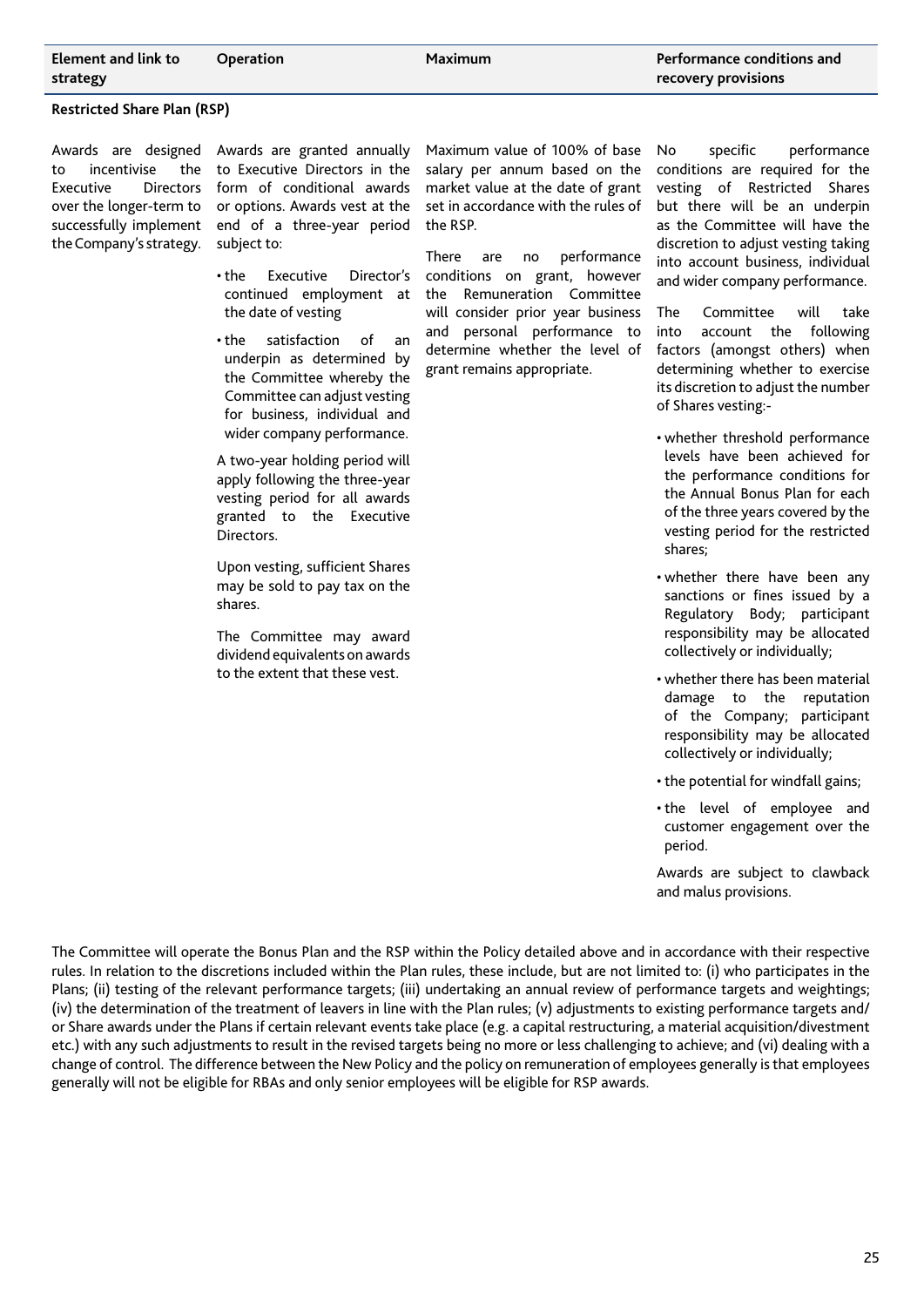| Element and link to | <b>Operation</b> | Maximum | Performance conditions and |
|---------------------|------------------|---------|----------------------------|
| strategy            |                  |         | recovery provisions        |

#### **Legacy Remuneration Arrangements**

All variable remuneration arrangements previously disclosed in prior years' directors' remuneration reports will remain eligible to vest or become payable on their original terms and vesting dates, subject to any related clawback provisions.

#### **Shareholding Requirement**

The Committee already has in place strong shareholding requirements (as a percentage of base salary) that encourages Executive Directors to build up their holdings over a five year period. Adherence to these guidelines is a condition of continued participation in the equity incentive arrangements. This policy ensures that the interests of Executive Directors and those of Shareholders are closely aligned.

In addition, Executive Directors will be required to retain 50% of the post-tax amount of vested Shares from the Company incentive plans until the minimum shareholding requirement is met and maintained. The following table sets out the minimum shareholding requirements:

| Role                       | Shareholding Requirement (percentage of base salary) |
|----------------------------|------------------------------------------------------|
| <b>Executive Directors</b> | 200%                                                 |

The Committee retains the discretion to increase the shareholding requirements.

 For this New Policy, the Committee is introducing a post-cessation shareholding requirement of the full in-employment requirement as listed above (or the executive's actual shareholding on cessation if lower) for 2 years following cessation.

| Chairman<br>&<br><b>Executive Director fees</b>                                                                                                                                                                                            | Non-<br>Operation                                                                                                                                                                                                                                                                                                                                                                                                                                                                                                                                                                                                                                                                                                                                                                                                                          | <b>Maximum</b>                                                                                                                                                                                                                                                                                                                                                                                                                                                                                                                                                                                                                                                                                                                                                                                                                                                     | Performance<br>conditions<br>and<br>recovery provisions |
|--------------------------------------------------------------------------------------------------------------------------------------------------------------------------------------------------------------------------------------------|--------------------------------------------------------------------------------------------------------------------------------------------------------------------------------------------------------------------------------------------------------------------------------------------------------------------------------------------------------------------------------------------------------------------------------------------------------------------------------------------------------------------------------------------------------------------------------------------------------------------------------------------------------------------------------------------------------------------------------------------------------------------------------------------------------------------------------------------|--------------------------------------------------------------------------------------------------------------------------------------------------------------------------------------------------------------------------------------------------------------------------------------------------------------------------------------------------------------------------------------------------------------------------------------------------------------------------------------------------------------------------------------------------------------------------------------------------------------------------------------------------------------------------------------------------------------------------------------------------------------------------------------------------------------------------------------------------------------------|---------------------------------------------------------|
| to support recruitment<br>and retention of a<br>Chairman and Non-<br>Executive<br><b>Directors</b><br>with<br>the<br>necessary<br>experience to advise<br>and<br>assist<br>establishing<br>monitoring the Group's<br>strategic objectives. | Provides a level of fees The Board is responsible for<br>setting the remuneration of<br>the Non-Executive Directors.<br>The Committee is responsible<br>for setting the Chairman's fees.<br>Non-Executive<br><b>Directors</b><br>are paid an annual fee and<br>with<br>additional fees for chairing of<br>and<br>committees. The Company<br>retains the flexibility to pay<br>fees for the membership of<br>committees. The Chairman<br>does not receive any additional<br>fees for<br>membership<br>of<br>committees.<br>Fees are reviewed annually<br>based on equivalent roles in<br>the comparator group used<br>to review salaries paid to the<br><b>Executive Directors.</b><br>Non-Executive<br><b>Directors</b><br>and the Chairman<br>do not<br>participate in any<br>variable<br>remuneration<br>benefits<br>or<br>arrangements. | The fees for<br>Non-Executive<br>Directors and the Chair are broadly<br>set at a competitive level against<br>the comparator group.<br>In general, the level of fee increase<br>for the Non-Executive Directors<br>and the Chairman will be set<br>taking account of any change in<br>responsibility and will take into<br>account the general rise in salaries<br>across the UK workforce. The<br>Company shall pay to the Directors<br>(but not alternate Directors) for<br>their services as Directors such<br>aggregate amount of fees as the<br>Board decides (not exceeding<br>£1,400,000 per annum or such<br>larger amount as the Company<br>may by ordinary resolution decide)<br>The Company will pay reasonable<br>expenses incurred by the Non-<br><b>Executive Directors and Chairman</b><br>and may settle any tax incurred in<br>relation to these. | No performance or recovery<br>provisions applicable.    |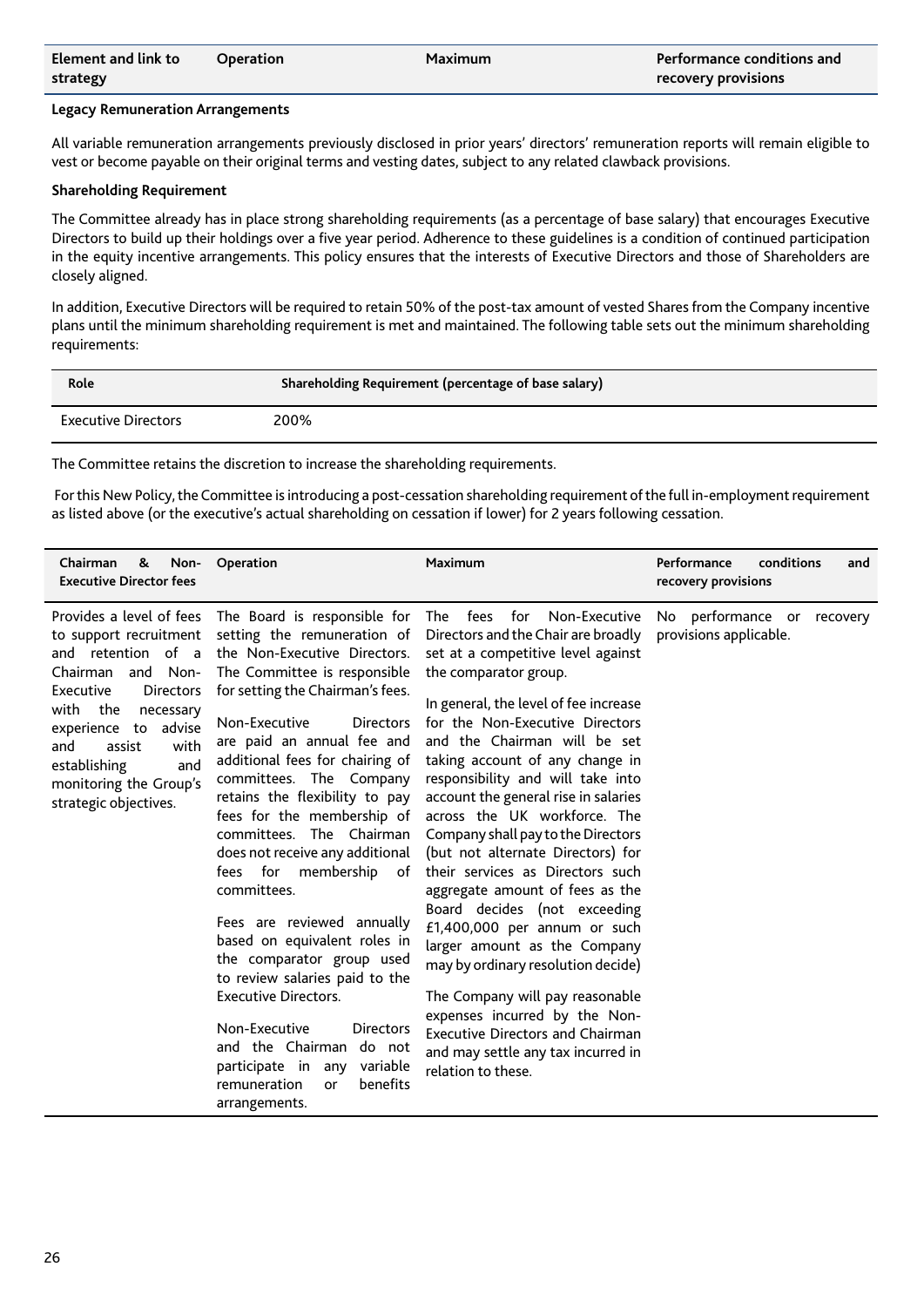## **Illustration of application of New Policy**

The chart below shows an estimate of the remuneration that could be received by Executive Directors under the proposed New Policy set out in this Report:



## Assumptions used in determining the level of pay-out under given scenarios are as follows:

| Element             | Minimum                                                                                                                  | <b>Target</b>                                                                                                            | <b>Maximum</b>                                                                                                           | Maximum with 50% share<br>price growth                                                                                                                                                   |
|---------------------|--------------------------------------------------------------------------------------------------------------------------|--------------------------------------------------------------------------------------------------------------------------|--------------------------------------------------------------------------------------------------------------------------|------------------------------------------------------------------------------------------------------------------------------------------------------------------------------------------|
| Fixed Pay           | Base salary for FY2020.<br>RBA for the CEO of 15% of base salary.                                                        | Benefits paid for FY2020 annualised for full year equivalent figures.                                                    | Pension contribution for the CEO of 15% of base salary and the CFO 10% of base salary.                                   |                                                                                                                                                                                          |
| <b>Annual Bonus</b> | Nil                                                                                                                      | 50%<br>οf<br>maximum<br>opportunity.                                                                                     | 100% of the maximum<br>opportunity.                                                                                      | 100% of the maximum<br>opportunity.                                                                                                                                                      |
| <b>RSP</b>          | 100% vesting of awards.<br>Award levels are 100% of<br>base salary for the CEO<br>and 75% of base salary<br>for the CFO. | 100% vesting of awards.<br>Award levels are 100% of<br>base salary for the CEO<br>and 75% of base salary<br>for the CFO. | 100% vesting of awards.<br>Award levels are 100% of<br>base salary for the CEO<br>and 75% of base salary<br>for the CFO. | 100% vesting of awards<br>plus the increase in value<br>from 50% share price<br>growth.<br>Award levels are 100% of<br>base salary for the CEO<br>and 75% of base salary<br>for the CFO. |

Scenario charts show "minimum", "target" and "maximum" scenarios in accordance with the regulations as well as the impact of a 50% share price growth on the long-term incentives for the "maximum" scenario. All scenarios do not account for dividend equivalents on deferred bonus Shares or RSP awards.

## **Discretion within the Directors' Remuneration Policy**

The Committee has discretion in several areas of the New Policy as set out in this Report. The Committee may also exercise operational and administrative discretions under relevant plan rules as set out in those rules. In addition, the Committee has the discretion to amend the New Policy with regard to minor or administrative matters where it would be, in the opinion of the Committee, disproportionate to seek or await Shareholder approval.

In addition to the performance metrics set by the Committee annually for the incentive plans, the Committee will also assess the overall, or underlying, performance of the Company and its Divisions. In light of this assessment, the Committee may make a downward adjustment, including to zero, to the vesting outcome on all or any of the performance metrics.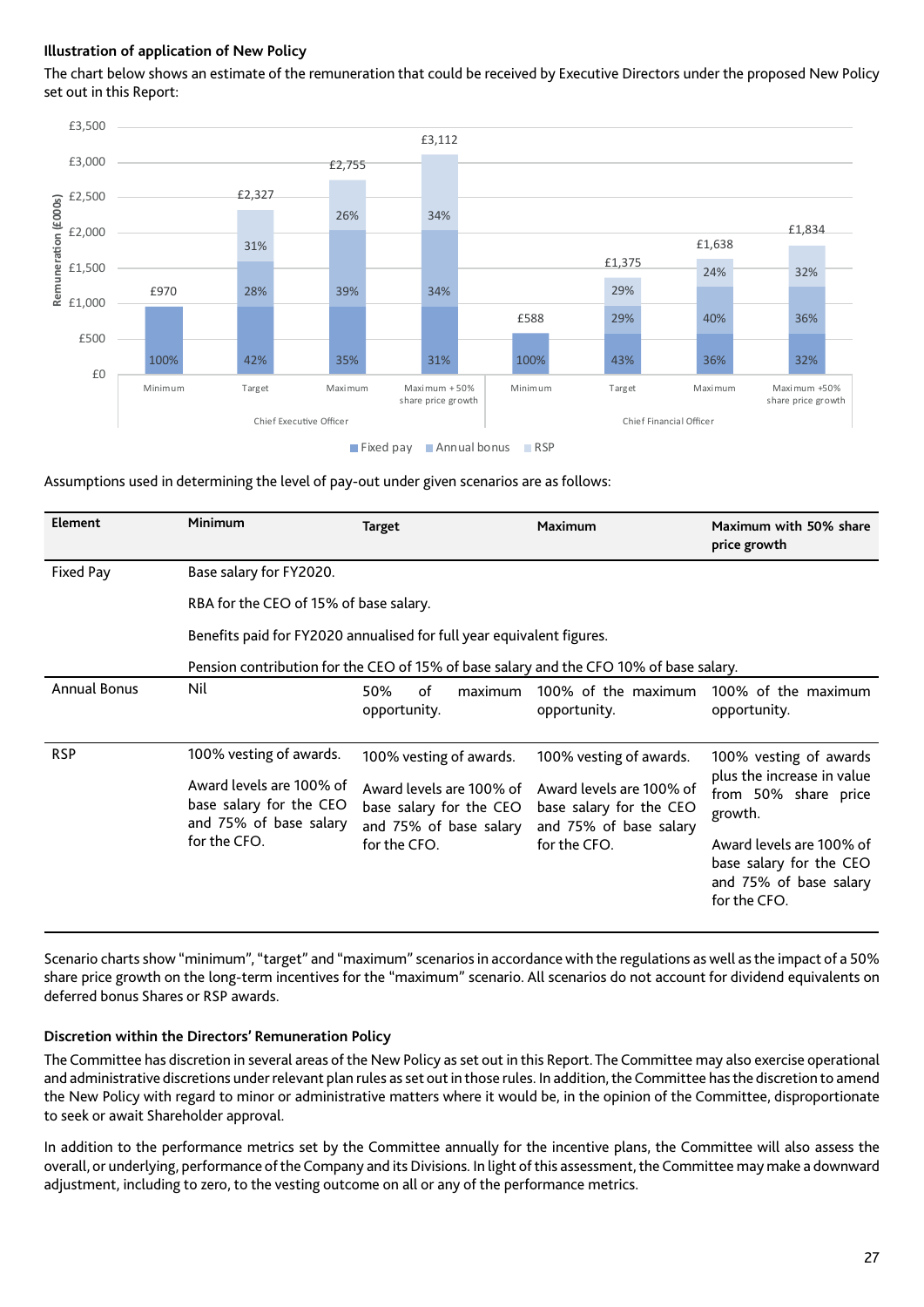The Committee will also assess the Company's and its Divisions' performance against the risk metrics, and may make a downward adjustment, including to zero, to the vesting outcome on all or any of the performance metrics, to take account of any material failures of risk management or regulatory compliance in the Company and its Divisions.

Additionally, Committee discretion can be applied in implementing the post-employment shareholding requirement including in cases of significant financial hardship, material ill-health and conflict of interest.

## **Regulatory changes**

The Committee is mindful that regulatory changes in the financial services sector may result in a need to rebalance the Executive Directors' pay and, accordingly, the Committee retains discretion to adjust the current proportions of Fixed Remuneration and variable pay within the current total remuneration package if new regulations, legislation or regulatory guidance were to impact the Executive Directors in due course. Should this be the case, the Company would enter into appropriate dialogue with its major shareholders and, depending on the nature of any changes, may be required to seek shareholder approval for a revised remuneration policy.

## **Malus and Clawback**

Malus is the adjustment of the Bonus Plan payments or unvested long-term incentive awards (including RSP awards) or the imposition of additional conditions because of the occurrence of one or more circumstances listed below. The adjustment may result in the value being reduced to nil.

Clawback is the recovery of payments made under the Bonus Plan or vested long-term incentive awards (including RSP awards) as a result of the occurrence of one or more circumstances listed below.

Clawback may apply to all or part of a Participant's payment under the Bonus Plan, RSP or LTIS award and may be effected, among other means, by requiring the transfer of Shares, payment of cash or reduction of awards or bonuses.

The circumstances in which malus and clawback could apply are as follows:-

- discovery of a material misstatement resulting in an adjustment in the audited accounts of the Group or any Group company;
- the assessment of any vesting condition or condition in respect of an award under the Plan was based on error, or inaccurate or misleading information;
- the discovery that any information used to determine the award was based on error, or inaccurate or misleading information;
- action or conduct of a Participant which amounts to fraud or gross misconduct;
- events or the behaviour of a Participant have led to the censure of a Group Company by a regulatory authority or have had a significant detrimental impact on the reputation of any Group Company provided that the Committee is satisfied that the relevant Participant was responsible for the censure or reputational damage and that the censure or reputational damage is attributable to the Participant;
- failure of risk management including but not limited to a material breach of risk appetite and regulatory standards;
- material downturn in business performance as determined by the Committee; or corporate failure.

|          | Annual Bonus (cash)                               | Annual Bonus (deferred Restricted Shares<br>shares)                    |                                                                                                                                                                                                                                       | <b>LTIS</b>                                 |
|----------|---------------------------------------------------|------------------------------------------------------------------------|---------------------------------------------------------------------------------------------------------------------------------------------------------------------------------------------------------------------------------------|---------------------------------------------|
| Malus    | payment.                                          | Up to the date of the cash To the end of the 3 year<br>vesting period. | To the fifth anniversary of<br>the award date.                                                                                                                                                                                        | To the end of the 3 year<br>vesting period. |
| Clawback | 2 years post the date of n/a<br>any cash payment. |                                                                        | 2 years following the fifth 2 years post vesting.<br>anniversary of the award<br>date. The total malus<br>and clawback period may<br>be extended to 10 years<br>where there is an ongoing<br>internal or regulatory<br>investigation. |                                             |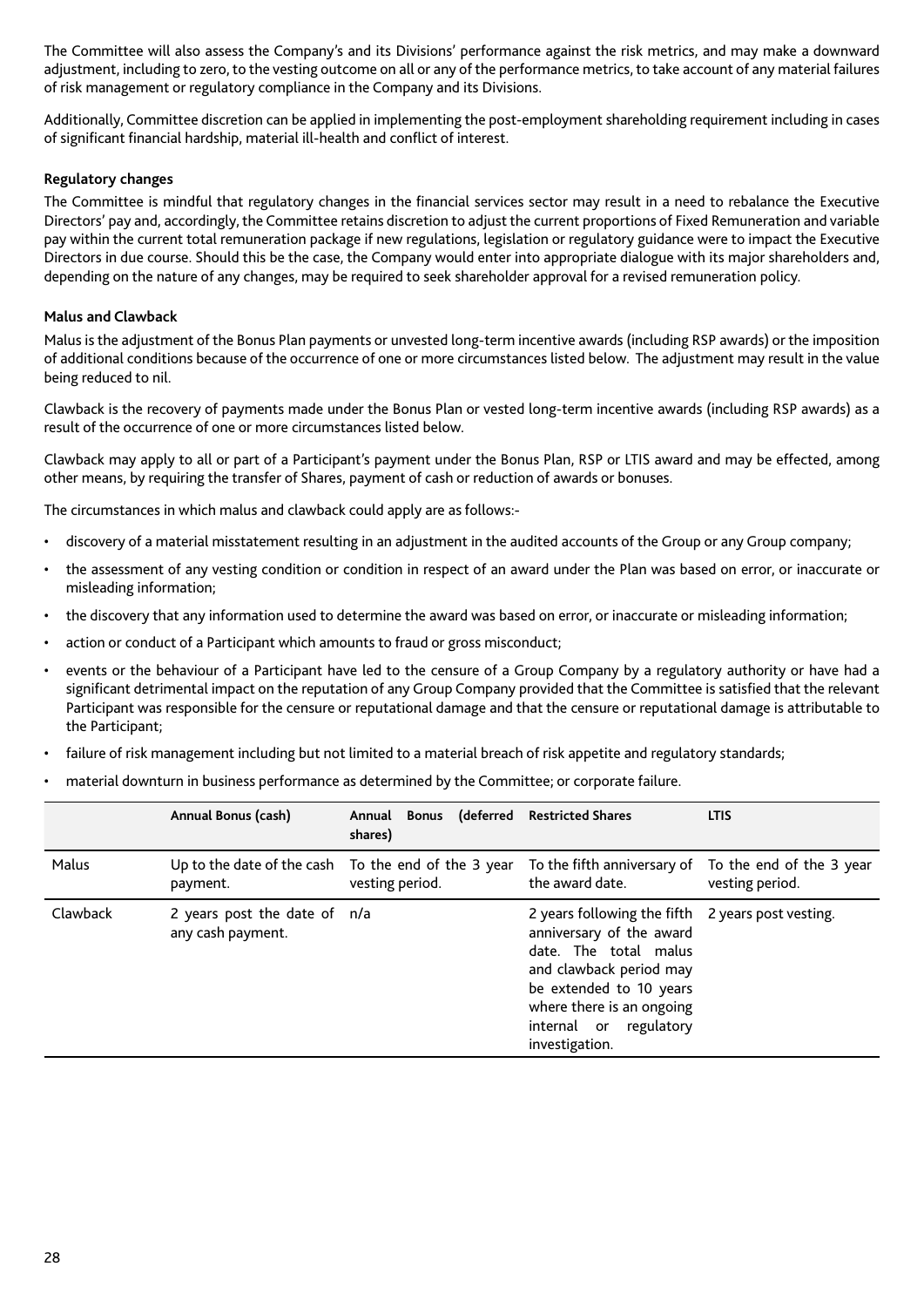The Committee believes that the rules of the Plans provide sufficient powers to enforce malus and clawback where required.

## **Loss of Office Policy**

When considering compensation for loss of office, the Committee will always seek to minimise the cost to the Company whilst applying the following philosophy:

| Remuneration | <b>Treatment on Cessation of Employment</b> |
|--------------|---------------------------------------------|
| Element      |                                             |

|  | General | The Committee will honour Executive Directors' contractual entitlements. Service contracts do not contain<br>liquidated damages clauses. If a contract is to be terminated, the Committee will determine such mitigation<br>as it considers fair and reasonable in each case. There are no contractual arrangements that would guarantee<br>a pension with limited or no abatement on severance or early retirement. There is no agreement between the<br>Company and its Directors or employees, providing for compensation for loss of office or employment that<br>occurs because of a takeover bid. The Committee reserves the right to make additional payments where such<br>payments are made in good faith in discharge of an existing legal obligation (or by way of damages for breach<br>of such an obligation); or by way of settlement or compromise of any claim arising in connection with the<br>termination of an Executive Director's office or employment |
|--|---------|------------------------------------------------------------------------------------------------------------------------------------------------------------------------------------------------------------------------------------------------------------------------------------------------------------------------------------------------------------------------------------------------------------------------------------------------------------------------------------------------------------------------------------------------------------------------------------------------------------------------------------------------------------------------------------------------------------------------------------------------------------------------------------------------------------------------------------------------------------------------------------------------------------------------------------------------------------------------------|
|--|---------|------------------------------------------------------------------------------------------------------------------------------------------------------------------------------------------------------------------------------------------------------------------------------------------------------------------------------------------------------------------------------------------------------------------------------------------------------------------------------------------------------------------------------------------------------------------------------------------------------------------------------------------------------------------------------------------------------------------------------------------------------------------------------------------------------------------------------------------------------------------------------------------------------------------------------------------------------------------------------|

**Salary, RBA, Benefits**  These will be paid over the notice period. The Company has discretion to make a lump sum payment in lieu **and Pension** (excluding the RBA).

| <b>Bonus</b> | <b>Good Leaver Reason</b>                                                                                                                                                                    | <b>Other Reason</b>                               | <b>Discretion</b>                                                                                                                                                                                                                                                                                                                                                                                                                                                                                                                                                                                     |
|--------------|----------------------------------------------------------------------------------------------------------------------------------------------------------------------------------------------|---------------------------------------------------|-------------------------------------------------------------------------------------------------------------------------------------------------------------------------------------------------------------------------------------------------------------------------------------------------------------------------------------------------------------------------------------------------------------------------------------------------------------------------------------------------------------------------------------------------------------------------------------------------------|
| Cash         | Performance conditions  <br>will be measured at the<br>measurement<br>bonus<br>will<br><b>Bonus</b><br>date.<br>normally be pro-rated<br>for the period worked<br>during the financial year. | No bonus payable<br>for the year of<br>cessation. | The Committee has discretion to determine:<br>. that an Executive Director is a good leaver. It is the<br>Committee's intention to only use this discretion in<br>circumstances where there is an appropriate business<br>case which will be explained in full to Shareholders; and<br>• whether to pro-rate the bonus to time. The Committee's<br>normal policy is that it will pro-rate bonus for time. It<br>is the Committee's intention to use discretion to not<br>pro-rate in circumstances where there is an appropriate<br>business case which will be explained in full to<br>Shareholders. |

| <b>Bonus</b>              |              | <b>Good Leaver Reason</b>                          | <b>Other Reason</b>                                      | <b>Discretion</b>                                                                                                                                                                                                                                                                                                                                                                                                                                                                                                                                                                                                                                                                                                                                                                                                                                                   |
|---------------------------|--------------|----------------------------------------------------|----------------------------------------------------------|---------------------------------------------------------------------------------------------------------------------------------------------------------------------------------------------------------------------------------------------------------------------------------------------------------------------------------------------------------------------------------------------------------------------------------------------------------------------------------------------------------------------------------------------------------------------------------------------------------------------------------------------------------------------------------------------------------------------------------------------------------------------------------------------------------------------------------------------------------------------|
| <b>Deferred</b><br>Awards | <b>Share</b> | All subsisting deferred<br>Share awards will vest. | Lapse<br>οf<br>any<br>unvested deferred<br>Share awards. | The Committee has discretion to:<br>• determine that an Executive Director is a good leaver. It<br>is the Committee's intention to only use this discretion<br>in circumstances where there is an appropriate business<br>case which will be explained in full to Shareholders;<br>• vest deferred Shares at the end of the original deferral<br>period or at the date of cessation. The Committee will<br>make this determination depending on the type of good<br>leaver reason resulting in the cessation; and<br>• determine whether to pro-rate the maximum number<br>of Shares to the time from the date of grant to the date<br>of cessation. The Committee's normal policy is that it<br>will not pro-rate awards for time. The Committee will<br>determine whether or not to pro-rate based on the<br>circumstances of the Executive Directors' departure. |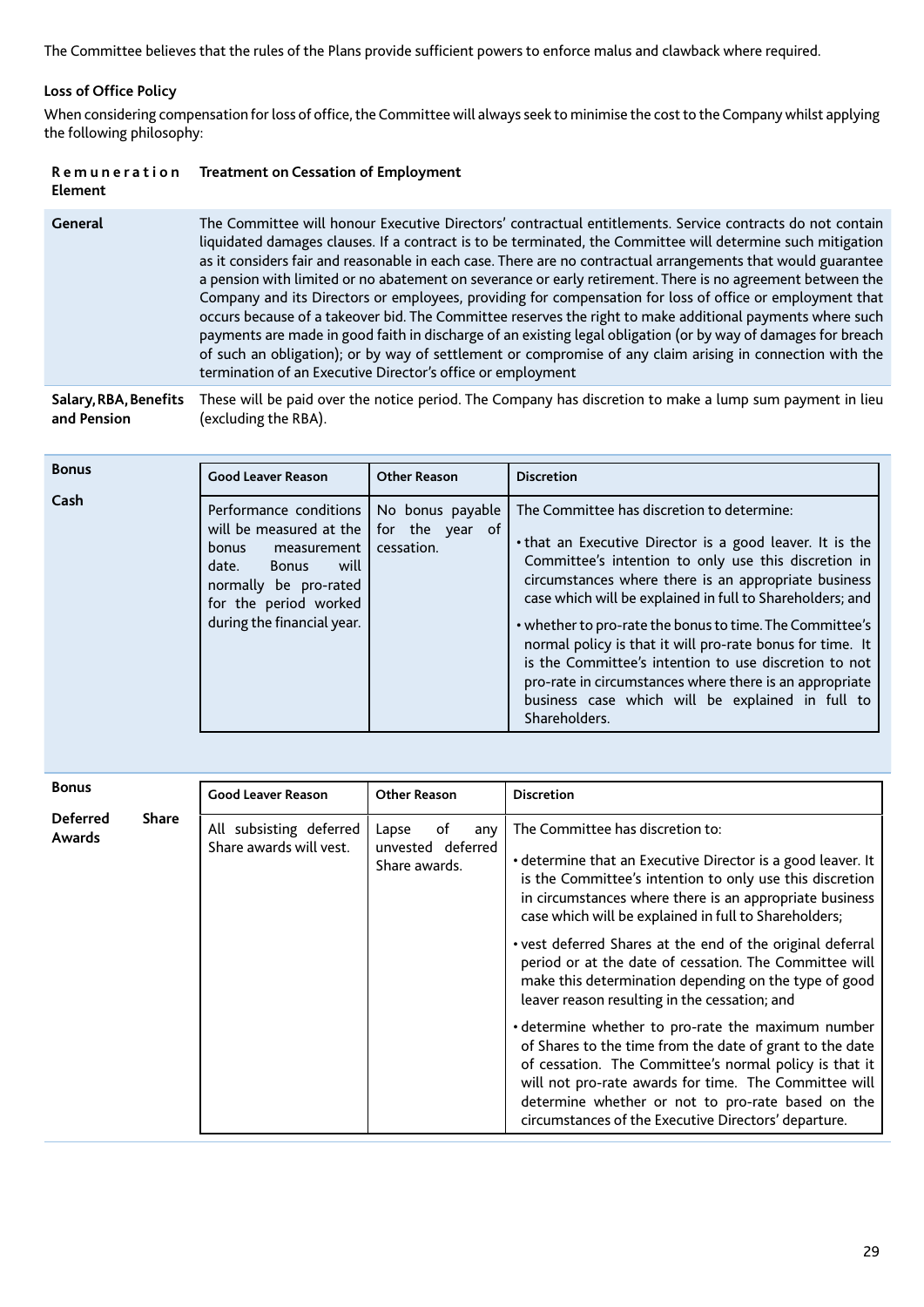| <b>Restricted</b><br><b>Share</b><br>Plan | <b>Good Leaver Reason</b>                                                                                                                      | <b>Other Reason</b>                                                                                                                                     | <b>Discretion</b>                                                                                                                                                                                                                                                                                                                                                                                                                                                                                                                                                                                                                                                                                                                                                                                                                                                                                                                                      |
|-------------------------------------------|------------------------------------------------------------------------------------------------------------------------------------------------|---------------------------------------------------------------------------------------------------------------------------------------------------------|--------------------------------------------------------------------------------------------------------------------------------------------------------------------------------------------------------------------------------------------------------------------------------------------------------------------------------------------------------------------------------------------------------------------------------------------------------------------------------------------------------------------------------------------------------------------------------------------------------------------------------------------------------------------------------------------------------------------------------------------------------------------------------------------------------------------------------------------------------------------------------------------------------------------------------------------------------|
| the<br>Year of<br>For<br>Cessation        | The award will normally<br>be pro-rated for the<br>period worked during<br>the financial year.                                                 | No award for year<br>of cessation.                                                                                                                      | The Committee has discretion to determine:<br>. that an Executive Director is a good leaver. It is the<br>Committee's intention to only use this discretion in<br>circumstances where there is an appropriate business<br>case which will be explained in full to Shareholders;<br>• whether to pro-rate the Company award to time. The<br>Committee's normal policy is that it will pro-rate for<br>time. It is the Committee's intention to use discretion<br>to not pro-rate in circumstances where there is an                                                                                                                                                                                                                                                                                                                                                                                                                                     |
|                                           |                                                                                                                                                |                                                                                                                                                         | appropriate business case which will be explained in full<br>to Shareholders;<br>. whether the award will vest on the date of cessation<br>or the original vesting date. The Committee will make<br>its determination based amongst other factors on the<br>reason for the cessation of employment.                                                                                                                                                                                                                                                                                                                                                                                                                                                                                                                                                                                                                                                    |
| <b>Restricted</b><br><b>Share</b><br>Plan | <b>Good Leaver Reason</b>                                                                                                                      | <b>Other Reason</b>                                                                                                                                     | <b>Discretion</b>                                                                                                                                                                                                                                                                                                                                                                                                                                                                                                                                                                                                                                                                                                                                                                                                                                                                                                                                      |
| <b>Subsisting Awards</b>                  | Awards will be pro-<br>rated to time and will<br>vest on their original<br>vesting<br>dates<br>and<br>remain subject to the<br>holding period. | Unvested<br>awards<br>forfeited<br>will<br>be<br>of<br>cessation<br>on<br>employment.<br>Vested Awards will<br>remain subject to<br>the holding period. | The Committee discretion to determine:<br>. that an Executive Director is a good leaver. It is the<br>Committee's intention to only use this discretion in<br>circumstances where there is an appropriate business<br>case which will be explained in full to Shareholders;<br>• whether to pro-rate the award to the date of cessation.<br>The Committee's normal policy is that it will pro-rate.<br>The Committee will determine whether to pro-rate<br>based on the circumstances of the Executive Directors'<br>departure;<br>• whether the awards vest on the date of cessation or<br>the original vesting date. The Committee will make<br>its determination based amongst other factors on the<br>reason for the cessation of employment;<br>. whether the holding period for awards applies in part<br>or in full. The Committee will make its determination<br>based amongst other factors on the reason for the<br>cessation of employment. |

**Other contractual obligations** There are no other contractual provisions other than those set out above agreed prior to 27 June 2012.

The following definition of leavers will apply to all the above incentive plans. A good leaver reason is defined as cessation in the following circumstances:

- death;
- ill-health;
- injury or disability;
- retirement with agreement of the employing Group company;
- employing company ceasing to be a Group company;
- transfer of employment to a company which is not a Group company; and
- at the discretion of the Committee (as described above).

Cessation of employment in circumstances other than those set out above is cessation for other reasons.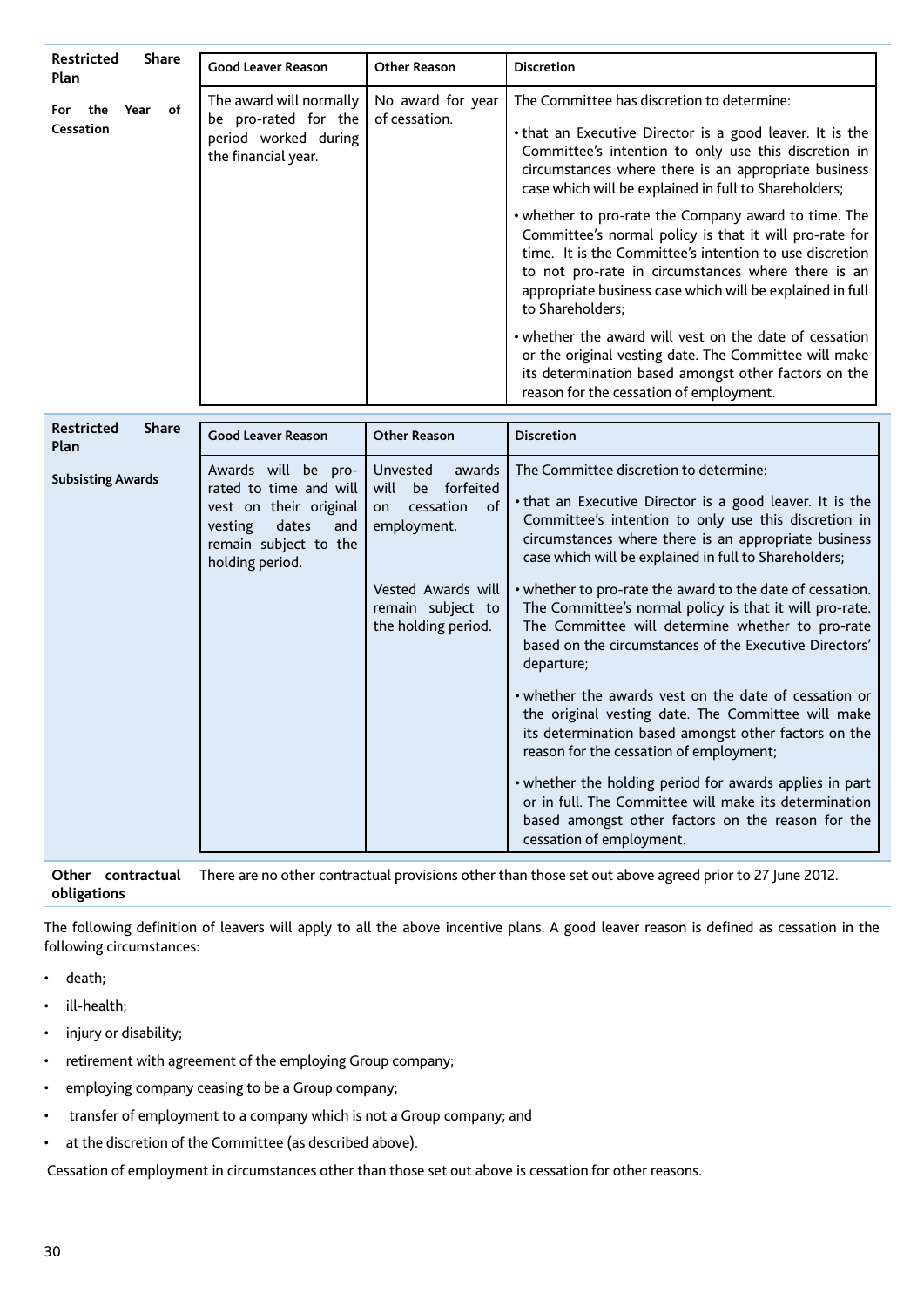## **Change of Control Policy**

| Name of Incentive Plan       | <b>Change of Control</b>                                                                                                                                  | <b>Discretion</b>                                                                                                                                                                                                                                                                                                                                                                                                               |
|------------------------------|-----------------------------------------------------------------------------------------------------------------------------------------------------------|---------------------------------------------------------------------------------------------------------------------------------------------------------------------------------------------------------------------------------------------------------------------------------------------------------------------------------------------------------------------------------------------------------------------------------|
| <b>Cash Awards</b>           | Pro-rated to time and performance to the<br>date of the change of control.                                                                                | The Committee has discretion regarding<br>whether to pro-rate the bonus to time.<br>The Committee's normal policy is that it<br>will pro-rate the bonus for time. It is the<br>Committee's intention to use its discretion<br>to not pro-rate in circumstances only<br>where there is an appropriate business<br>case.                                                                                                          |
| <b>Deferred Share Awards</b> | The number of Shares subject to<br>subsisting RSP awards will vest on a<br>change of control pro-rated for time and<br>performance against any underpins. | The Committee has discretion regarding<br>whether to pro-rate the RSP awards for<br>time. The Committee's normal policy is<br>that it will pro-rate the Restricted Share<br>awards for time. It is the Committee's<br>intention to use its discretion to not<br>pro-rate in circumstances only where<br>there is an appropriate business case. The<br>Committee also has discretion to consider<br>attainment of any underpins. |
| <b>Restricted Shares</b>     | The number of Shares subject to<br>subsisting RSP awards will vest on a<br>change of control prorated for time and<br>performance against any underpins.  | The Committee has discretion regarding<br>whether to pro-rate the RSP awards for<br>time. The Committee's normal policy is<br>that it will pro-rate the Restricted Share<br>awards for time. It is the Committee's<br>intention to use its discretion to not<br>pro-rate in circumstances only where<br>there is an appropriate business case. The<br>Committee also has discretion to consider<br>attainment of anyunderpins.  |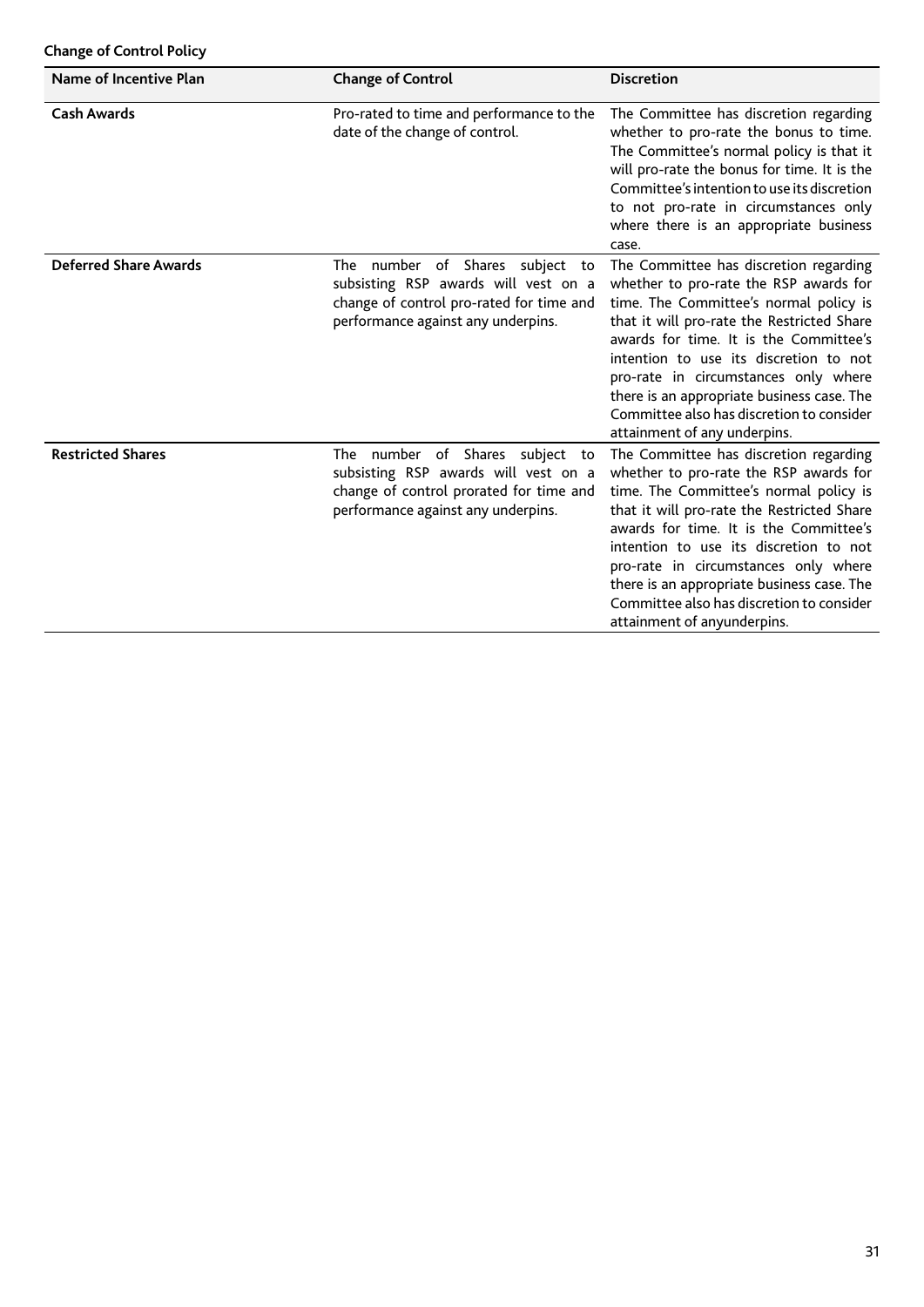## **Recruitment and promotion policy**

The Company's principle is that the remuneration of any new recruit will be assessed in line with the same principles as for the Executive Directors, as set out in the Remuneration Policy table. The Committee is mindful that it wishes to avoid paying more than it considers necessary to secure a preferred candidate with the appropriate calibre and experience needed for the role. In setting the remuneration for new recruits, the Committee will have regard to guidelines and shareholder sentiment regarding one-off or enhanced short-term or long-term incentive payments as well as giving consideration for the appropriateness of any performance measures associated with an award. The Company's policy when setting remuneration for the appointment of new Directors is summarised in the table below:-

| <b>Remuneration element</b>                                     | <b>Recruitment policy</b>                                                                                                                                                                                                                                                                                                                                                                                                                                                                             |
|-----------------------------------------------------------------|-------------------------------------------------------------------------------------------------------------------------------------------------------------------------------------------------------------------------------------------------------------------------------------------------------------------------------------------------------------------------------------------------------------------------------------------------------------------------------------------------------|
| Salary, RBA, Benefits and Pension                               | Salary, RBA, benefits and pension will be set in line with the policy for existing Executive<br>Directors. Maximum pension contribution will be aligned to that of the majority of<br>employees.                                                                                                                                                                                                                                                                                                      |
| <b>Annual Bonus</b>                                             | Maximum annual participation will be set in line with the Company's policy for existing<br>Executive Directors and will not exceed 150% of base salary.                                                                                                                                                                                                                                                                                                                                               |
| <b>Restricted Shares</b>                                        | Maximum annual participation will be set in line with the Company's policy for existing<br>Executive Directors and will not exceed 100% of base salary for Restricted Shares.                                                                                                                                                                                                                                                                                                                         |
| <b>Maximum Variable Remuneration</b>                            | The maximum variable remuneration which may be granted is the sum of the annual<br>bonus and restricted shares award (excluding the value of any buy-outs). For the<br>proposed Policy under the Restricted Share Plan, the maximum variable remuneration<br>will be 250% of base salary.                                                                                                                                                                                                             |
| "Buy Out" of incentives forfeited on<br>cessation of employment | Where the Committee determines that the individual circumstances of recruitment<br>justifies the provision of a buyout, the equivalent value of any incentives that will<br>be forfeited on cessation of an Executive Director's previous employment will be<br>calculated taking into account the following:                                                                                                                                                                                         |
|                                                                 | the proportion of the performance period completed on the date of the Executive<br>Director's cessation of employment;                                                                                                                                                                                                                                                                                                                                                                                |
|                                                                 | the performance conditions attached to the vesting of these incentives and the<br>likelihood of them being satisfied; and                                                                                                                                                                                                                                                                                                                                                                             |
|                                                                 | any other terms and condition having a material effect on their value ("lapsed<br>value").                                                                                                                                                                                                                                                                                                                                                                                                            |
|                                                                 | The Committee may then grant up to the same value as the lapsed value, where<br>possible, under the Company's incentive plans. To the extent that it was not possible<br>or practical to provide the buyout within the terms of the Company's existing incentive<br>plans, a bespoke arrangement would be used.                                                                                                                                                                                       |
| <b>Relocation Policies</b>                                      | In instances where the new Executive Director is required to relocate or spend<br>significant time away from their normal residence, the Company may provide one-<br>off compensation to reflect the cost of relocation for the Executive Director. The level<br>of the relocation package will be assessed on a case by case basis but will take into<br>consideration any cost of living differences/housing allowance and schooling and will<br>not exceed a period of two years from recruitment. |

Where an existing employee is promoted to the Board, the Policy set out above would apply from the date of promotion but there would be no retrospective application of the Policy in relation to subsisting incentive awards or remuneration arrangements. Accordingly, prevailing elements of the remuneration package for an existing employee would be honoured and form part of the ongoing remuneration of the person concerned. These would be disclosed to Shareholders in the remuneration report for the relevant financial year.

The Company's policy when setting fees for the appointment of a new Chairman or Non-Executive Directors is to apply the policy which applies to current Chair or Non-Executive Directors.

## **Service contracts and letters of appointments**

The Committee's policy for setting notice periods is that normally they will be a maximum of 12 months. The Committee may in exceptional circumstances arising on recruitment, allow a longer period, which would in any event reduce to 12 months following the first year of employment. The Non-Executive Directors of the Company do not have service contracts. The Non-Executive Directors are appointed by letters of appointment. Each independent Non-Executive Director's term of office runs for a three-year period.

The Company follows the UK Corporate Governance Code's recommendation that all Directors be subject to annual re-appointment by shareholders.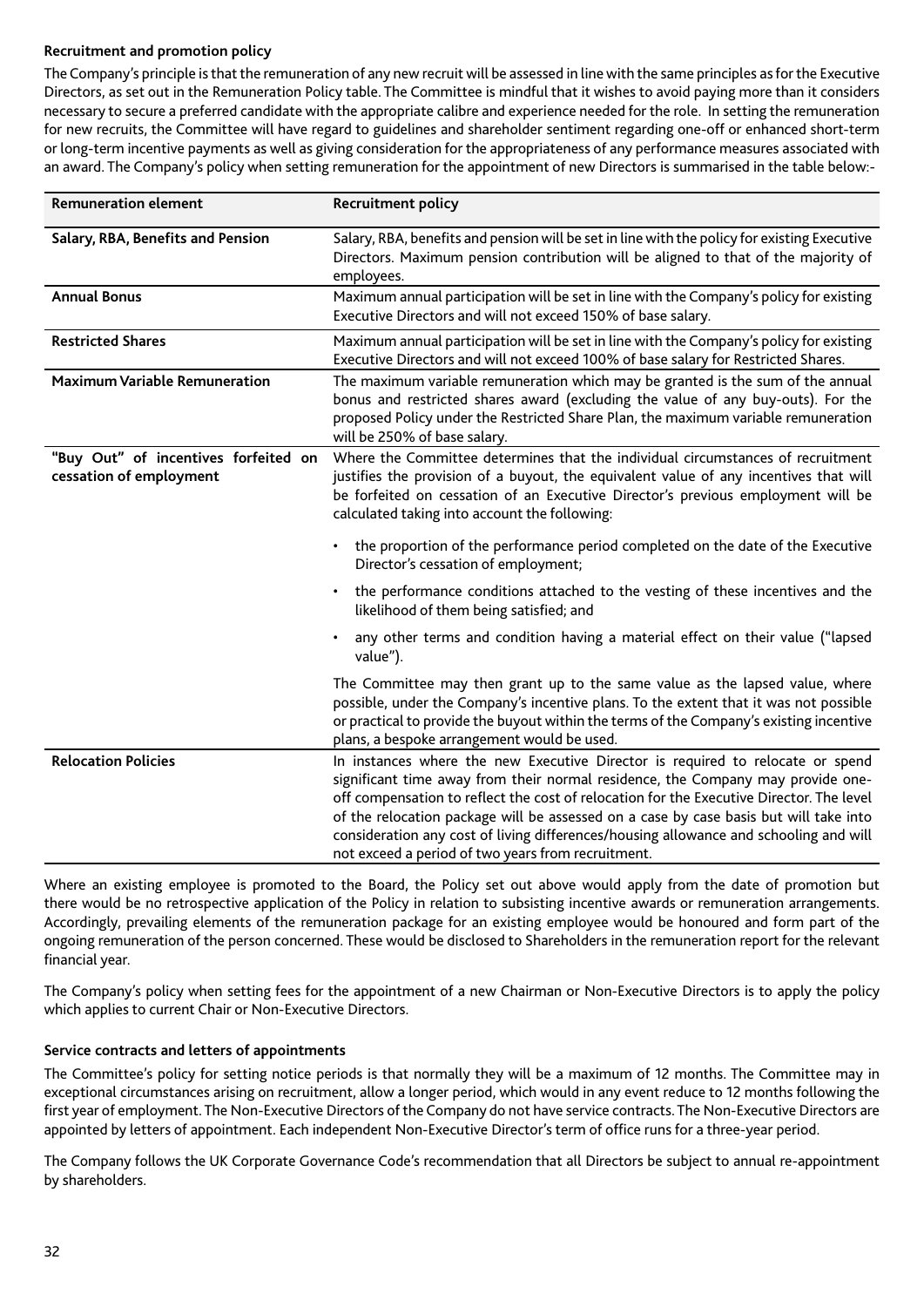## *Executive Directors*

| <b>Name</b>              | <b>Date of Contract</b> | <b>Company Notice</b> | <b>Executive Notice</b> | Guaranteed<br>Payments<br>on Change of Control or<br><b>Cessation</b> |
|--------------------------|-------------------------|-----------------------|-------------------------|-----------------------------------------------------------------------|
| Malcolm Le May<br>(CEO)  | 1 February 2018         | 12 months             | 12 months               | None                                                                  |
| Neeraj<br>Kapur<br>(CFO) | 1 April 2020            | 12 months             | 12 months               | None                                                                  |

## *Terms of Appointment of the Non-executive directors*

| <b>Name</b>             | Appointment       | Date of<br>most recent<br>term | Expected<br>(Actual)<br>&<br>date of expiry |
|-------------------------|-------------------|--------------------------------|---------------------------------------------|
| Elizabeth Chambers      | 31 July 2018      | 31 July 2018                   | 31 July 2021                                |
| Paul Hewitt             | 31 July 2018      | 31 July 2018                   | 31 July 2021                                |
| Angela Knight           | 31 July 2018      | 31 July 2018                   | 31 July 2021                                |
| <b>Patrick Snowball</b> | 21 September 2018 | 21 September 2018              | 20 May 2022                                 |
| Graham Lindsay          | 1 April 2019      | 1 April 2019                   | 1 April 2022                                |
| <b>Robert East</b>      | 26 June 2019      | 26 June 2019                   | 26 June 2022                                |
| Andrea Blance           | 1 March 2017      | 1 March 2020                   | 1 March 2023                                |
| Margot James            | 27 July 2020      | 27 July 2020                   | 27 July 2023                                |

## **Policy on other appointments**

Executive Directors are permitted to hold non-executive directorships but may only hold one non-executive directorship in a FTSE250 company (or unlisted company) - and may retain the fees from their appointment, provided that the Board considers that this will not adversely affect their executive responsibilities.

## **Consideration of employment conditions elsewhere in the Group**

Each year, prior to reviewing the remuneration of the Executive Directors and the members of the Executive Team, the Committee considers a report prepared by the Group HR Director detailing base pay and Share schemes practice across the Company. The report provides an overview of how employee pay compares to the market and any material changes during the year and includes detailed analysis of basic pay and variable pay changes within the UK.

While the Company does not directly consult with employees as part of the process of reviewing executive pay and formulating the Remuneration Policy, the Company does receive an update and feedback from the broader employee population on an annual basis using an engagement survey which includes a section relating to remuneration. The Company does not use remuneration comparison measurements.

The Group aims to provide a remuneration package for all employees that is market competitive and operates the same core structure as for the Executive Directors. The Group operates employee Share and variable pay plans, with pension provisions provided for all Executive Directors and employees. In addition, any salary increases for Executive Directors are expected to be generally in line with those for UK-based employees. The Committee annually publishes a section on fairness, diversity and wider workforce considerations as part of the Directors' Remuneration Report.

## **Consideration of Shareholder views**

The Committee takes the views of the Shareholders seriously and these views are taken into account in shaping remuneration policy and practice. Shareholder views are considered when evaluating and setting remuneration strategy and the Committee welcomes an open dialogue with its shareholders on all aspects of remuneration. The Committee consulted its major shareholders and the main shareholder representative bodies IA, ISS and Glass Lewis on the proposed New Policy. The Committee is grateful for the time taken to consider the Committee proposals and provide feedback. At the end of the consultation the majority of shareholders consulted indicated they were supportive of the New Policy.

## **Compliance with UK Corporate Governance Code**

The following table sets out how the New Policy aligns with the UK Corporate Governance Code whose objective is to ensure the remuneration operated by the Company is aligned to all stakeholder interests including those of shareholders: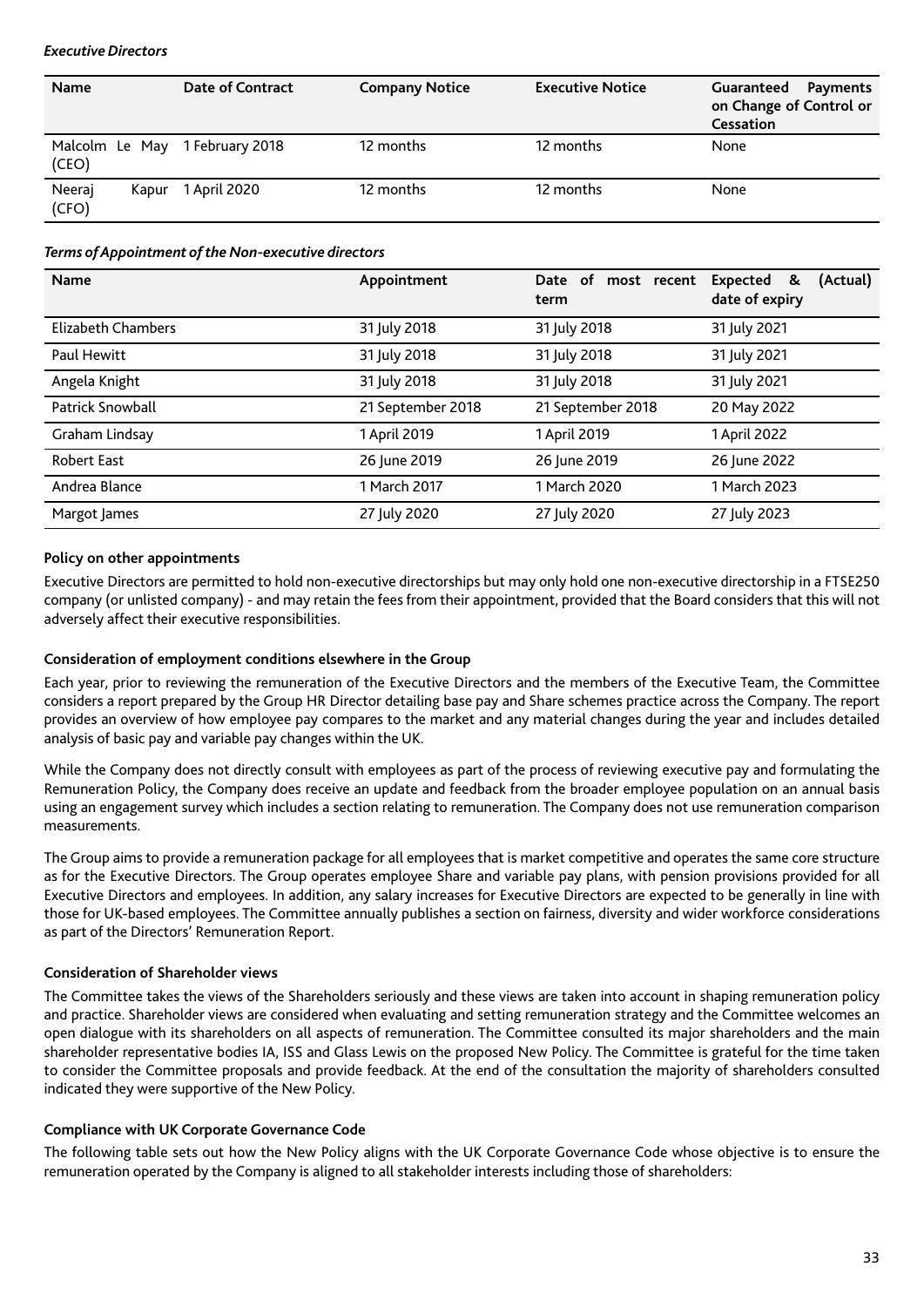**Key Remuneration Element of the 2018 Alignment with our proposed new Remuneration Policy UK Corporate Governance Code**

| and realisation for equity incentives.                                                                                                                                                                                | Five-year period between the date of grant The Restricted Share Plan meets this requirement through the implementation of the<br>2-year post-vesting holding period.                                                                                            |  |
|-----------------------------------------------------------------------------------------------------------------------------------------------------------------------------------------------------------------------|-----------------------------------------------------------------------------------------------------------------------------------------------------------------------------------------------------------------------------------------------------------------|--|
| Phased release of equity awards.                                                                                                                                                                                      | The Restricted Share Plan meets this requirement as awards are made in an annual<br>cycle.                                                                                                                                                                      |  |
| Discretion to override formulaic outcomes                                                                                                                                                                             | Included in the terms and conditions of the Bonus Plan and the Restricted Share Plan.                                                                                                                                                                           |  |
| Post-cessation shareholding requirement                                                                                                                                                                               | The full in-employment requirement for two years following cessation of employment.                                                                                                                                                                             |  |
| Pension alignment                                                                                                                                                                                                     | New Executive Directors aligned with wider employee contributions. Incumbent<br>Executive Directors alignment by the end of 2022.                                                                                                                               |  |
| Extended malus & clawback                                                                                                                                                                                             | The proposed malus and clawback provisions are formally enhanced to align with the<br>FRC's Board Effectiveness Guidance.                                                                                                                                       |  |
| <b>Provision 40 element</b>                                                                                                                                                                                           | How the New Policy aligns                                                                                                                                                                                                                                       |  |
| Clarity - remuneration arrangements<br>should be transparent and promote<br>effective engagement with shareholders<br>and the workforce.                                                                              | • The Bonus Plan performance conditions are based on the core KPIs of the strategy and<br>therefore there is a clear link to all stakeholders between their delivery and reward<br>provided to management.                                                      |  |
|                                                                                                                                                                                                                       | . The Restricted Share Plan provides annual grants of shares which have to be retained<br>for the longer-term to ensure a focus on sustainable performance. This provides<br>complete clarity of the alignment of the interests of management and shareholders. |  |
| Simplicity - remuneration structures<br>should avoid complexity and their<br>rationale and operation should be easy to<br>understand.                                                                                 | . The performance conditions for the Bonus Plan are based on the Company's KPIs.<br>This alignment of reward with the delivery of key markers of the success of the<br>implementation of the strategy ensures simplicity.                                       |  |
|                                                                                                                                                                                                                       | . Restricted Shares are a simple mechanism and avoid the setting of long-term<br>performance conditions which tend to inherently make the remuneration more<br>complex.                                                                                         |  |
| Risk - remuneration arrangements should<br>ensure reputational and other risks from<br>excessive rewards, and behavioural risks<br>that can arise from target-based incentive<br>plans, are identified and mitigated. | The Remuneration Policy includes:                                                                                                                                                                                                                               |  |
|                                                                                                                                                                                                                       | • setting defined limits on the maximum awards which can be earned;                                                                                                                                                                                             |  |
|                                                                                                                                                                                                                       | · requiring the deferral of a substantial proportion of the incentives in shares for a<br>material period of time;                                                                                                                                              |  |
|                                                                                                                                                                                                                       | • aligning the performance conditions with the strategy of the Company;                                                                                                                                                                                         |  |
|                                                                                                                                                                                                                       | • ensuring a focus on long-term sustainable performance through the Restricted Share<br>Plan;                                                                                                                                                                   |  |
|                                                                                                                                                                                                                       | • ensuring there is sufficient flexibility to adjust payments through malus and clawback<br>and an overriding discretion to depart from formulaic outcomes.                                                                                                     |  |
|                                                                                                                                                                                                                       | These elements mitigate against the risk of target-based incentives by                                                                                                                                                                                          |  |
|                                                                                                                                                                                                                       | . limiting the maximum value that can be earned;                                                                                                                                                                                                                |  |
|                                                                                                                                                                                                                       | • deferring the value in shares for the long-term which helps ensure that the performance<br>earning the award was sustainable and thereby discouraging short term behaviours;                                                                                  |  |
|                                                                                                                                                                                                                       | • aligning any reward to the agreed strategy of the Company;                                                                                                                                                                                                    |  |
|                                                                                                                                                                                                                       | . the use of a Restricted Share Plan supports a focus on the sustainability of the<br>performance over the longer term;                                                                                                                                         |  |
|                                                                                                                                                                                                                       | • reducing the awards or cancelling them if the behaviours giving rise to the awards are<br>inappropriate;                                                                                                                                                      |  |
|                                                                                                                                                                                                                       | • reducing the awards or cancelling them, if it appears that the criteria on which the<br>award was based do not reflect the underlying performance of the Company.                                                                                             |  |
| Predictability - the range of possible<br>values of rewards to individual directors<br>and any other limits or discretions should<br>be identified and explained at the time of<br>approving the policy.              | • The New Policy sets out clearly the range of values, limits and discretions in respect of<br>the remuneration of management.                                                                                                                                  |  |
|                                                                                                                                                                                                                       | • The introduction of a Restricted Share Plan increases the predictability of the rewards<br>received by management.                                                                                                                                            |  |